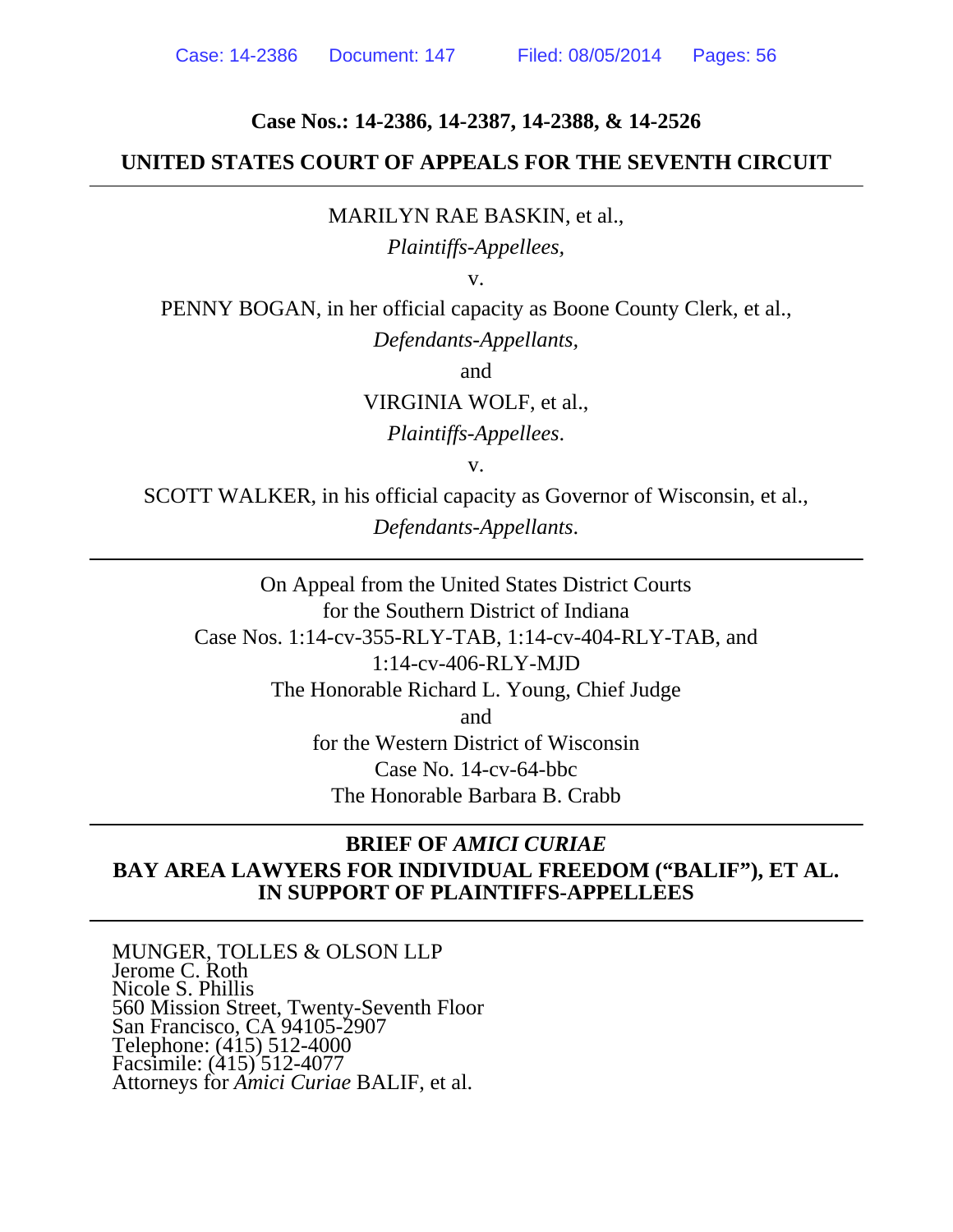# **TABLE OF CONTENTS**

| I. |                                                                                        | CLASSIFICATIONS THAT SERVE ONLY TO DISADVANTAGE<br>THE BURDENED GROUP FAIL RATIONAL BASIS REVIEW5                       |                                                                                                                                                                                |  |  |
|----|----------------------------------------------------------------------------------------|-------------------------------------------------------------------------------------------------------------------------|--------------------------------------------------------------------------------------------------------------------------------------------------------------------------------|--|--|
| Π. | THE MARRIAGE BANS ESTABLISH AN UNEQUAL, TWO-<br>TIERED REGIME AND HARM GAY AND LESBIAN |                                                                                                                         |                                                                                                                                                                                |  |  |
|    | A.                                                                                     |                                                                                                                         | The Legalistic Designation of Domestic Partnership Available<br>in Some States Is Patently Inferior to the Revered Institution of                                              |  |  |
|    |                                                                                        | 1.                                                                                                                      | Marriage Is a Uniquely Revered Institution in American                                                                                                                         |  |  |
|    |                                                                                        | 2.                                                                                                                      | <b>Statutory Schemes that Recognize Domestic Partnership</b><br>and Civil Unions Are Legalistic Mechanisms That Lack<br>the Significance, Stability, and Meaning of Marriage12 |  |  |
|    | <b>B.</b>                                                                              |                                                                                                                         | Excluding Same-Sex Couples From the Institution of Marriage                                                                                                                    |  |  |
|    | $\mathcal{C}$ .                                                                        | In the Wake of the Supreme Court's Decision in Windsor, the<br>Tangible Benefits Associated with Marriage Are Even More |                                                                                                                                                                                |  |  |
|    | D.                                                                                     |                                                                                                                         | <b>Excluding Same-Sex Couples from Marriage Perpetuates</b>                                                                                                                    |  |  |
|    |                                                                                        | 1.                                                                                                                      | <b>Excluding Same-Sex Couples from Marriage Expresses</b><br>Government Disapproval of Same-Sex Relationships 24                                                               |  |  |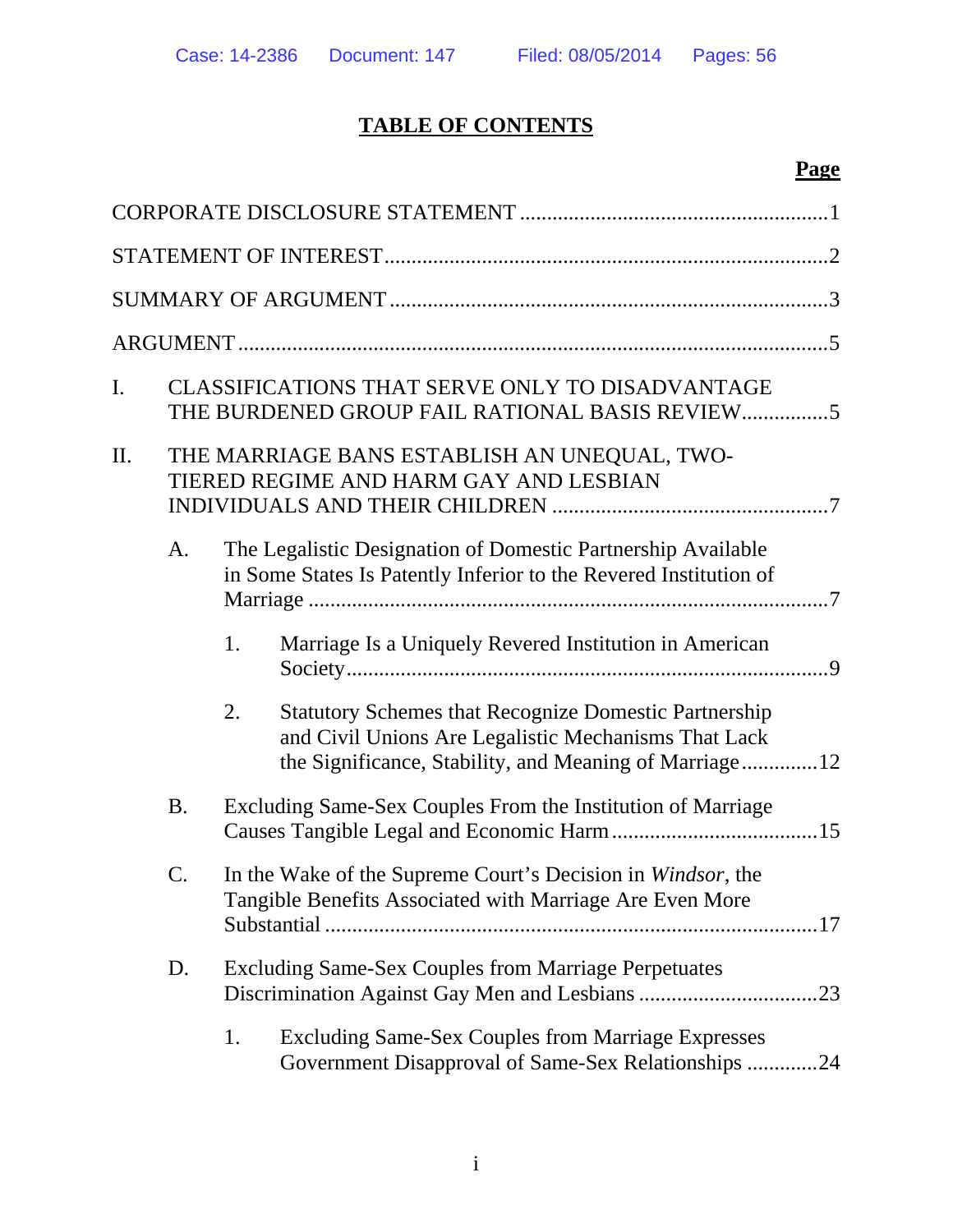# **TABLE OF CONTENTS (continued)**

# **Page**

| 2. | The Stigma Created by the Marriage Bans Causes      |  |
|----|-----------------------------------------------------|--|
| 3. | The Stigma Created by the Marriage Bans Perpetuates |  |
|    |                                                     |  |
|    |                                                     |  |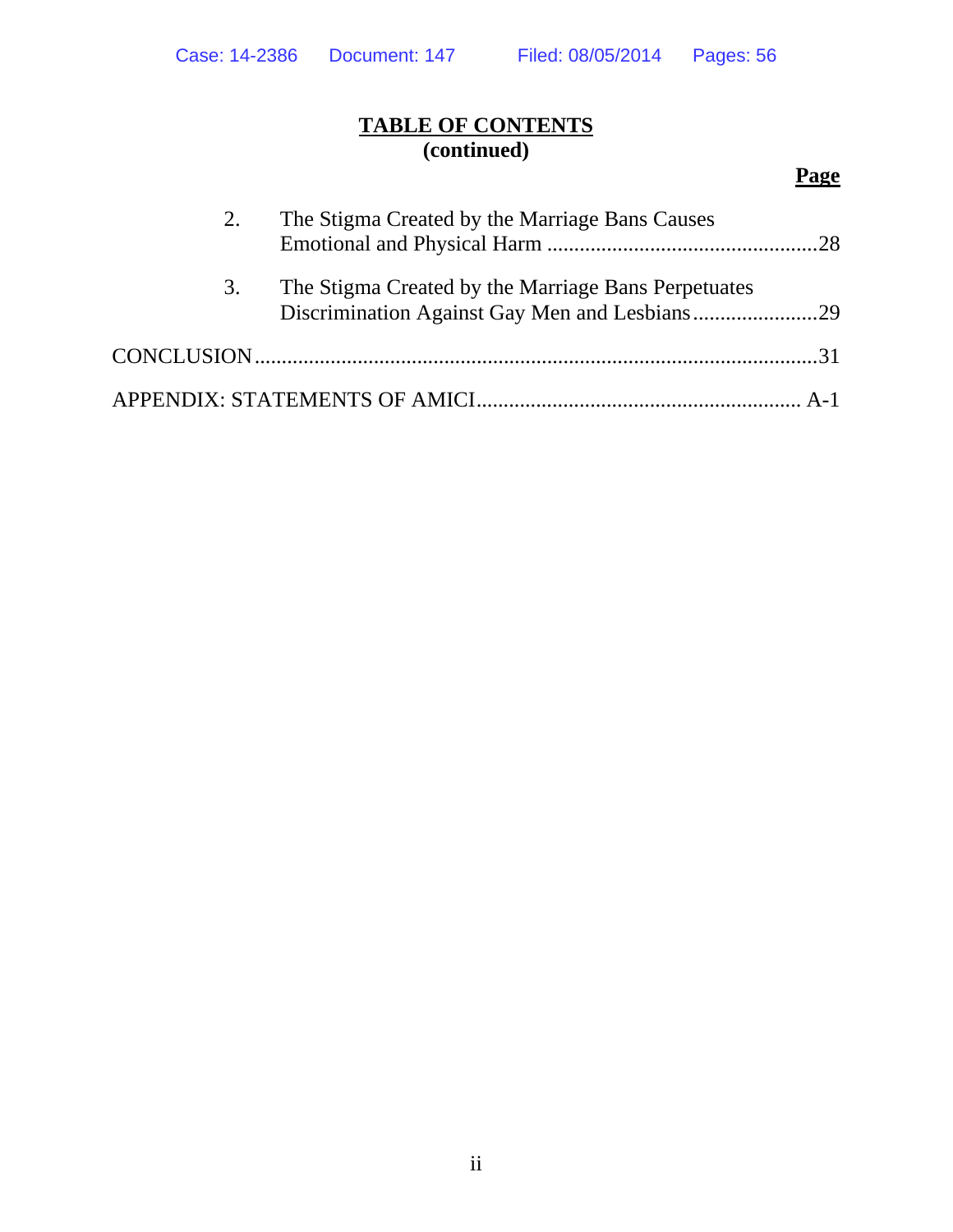# **TABLE OF AUTHORITIES**

# **Page(s)**

# **FEDERAL CASES**

| Baskin, et al. v. Bogan, et al.,                                                                                                                   |
|----------------------------------------------------------------------------------------------------------------------------------------------------|
| Baskin v. Bogan,<br>Nos. 1:14-cv-00355-RLY-TAB, 1:14-cv-00404-RLY-TAB, 1:14-cv-<br>00406–RLY–MJD, 2014 WL 2884868 (S.D. Ind. June 25, 2014) passim |
| <i>Brown v. Board of Education,</i>                                                                                                                |
| Brown v. Louisiana,                                                                                                                                |
| City of Cleburne, Tex. v. Cleburne Living Ctr.,                                                                                                    |
| Dep't of Agric. v. Moreno,                                                                                                                         |
| Eisenstadt v. Baird,                                                                                                                               |
| Gayle v. Browder,                                                                                                                                  |
| Golinski v. v. U.S. Office of Pers. Mgmt.,                                                                                                         |
| Griswold v. Connecticut,                                                                                                                           |
| Holmes v. City of Atlanta,                                                                                                                         |
| Jackson v. Abercrombie,                                                                                                                            |
| Kitchen v. Herbert,                                                                                                                                |
| Lawrence v. Texas,                                                                                                                                 |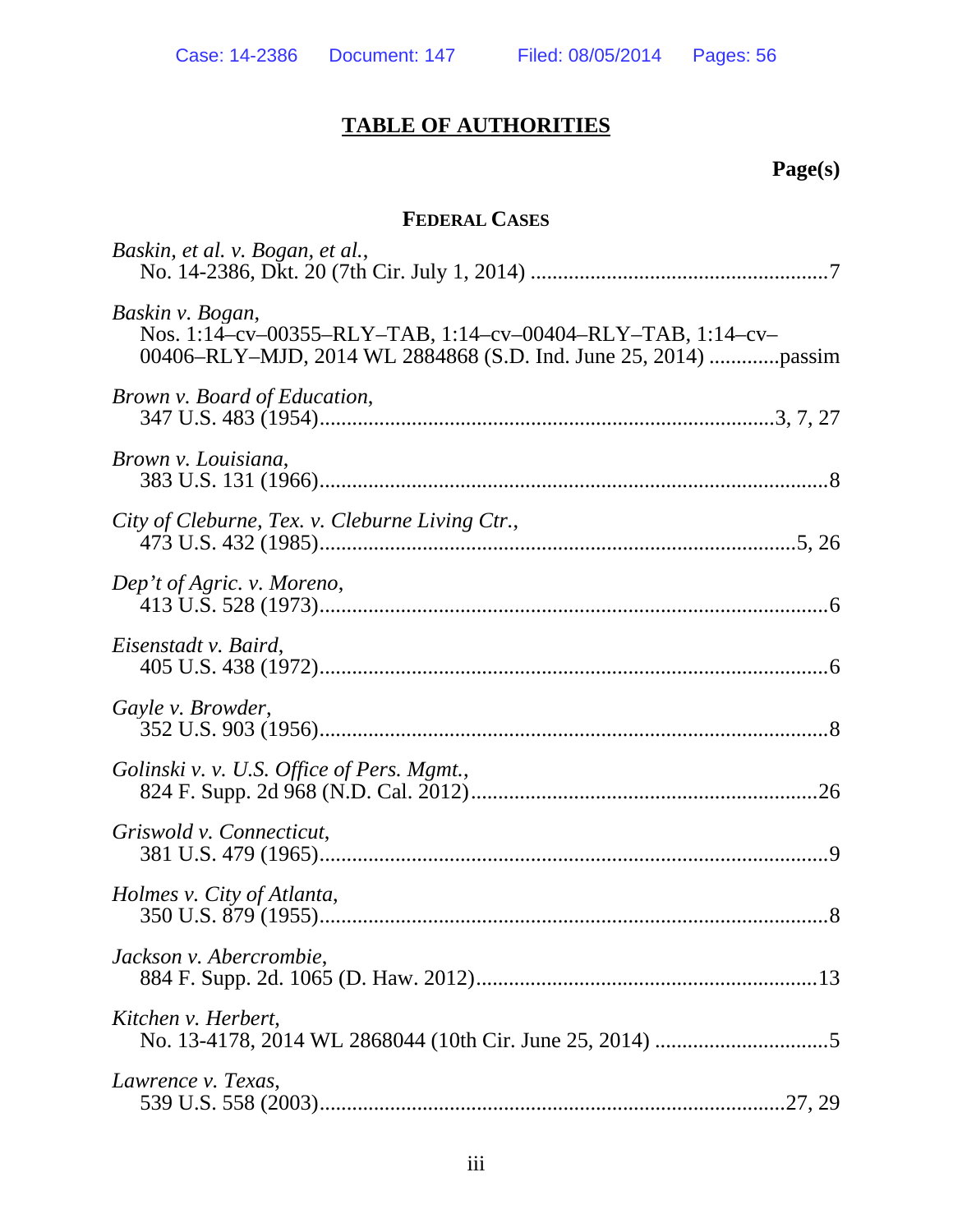| Loving v. Virginia,                                                                                                |
|--------------------------------------------------------------------------------------------------------------------|
| Mayor & City Council of Balt. v. Dawson,                                                                           |
| New Orleans City Park Improvement Ass'n v. Detiege,                                                                |
| Perry v. Schwarzenegger,                                                                                           |
| Peterson v. City of Greenville,                                                                                    |
| Plessy v. Ferguson,                                                                                                |
| Romer v. Evans,                                                                                                    |
| Sevcik v. Sandoval,                                                                                                |
| SmithKline Beecham Corp. v. Abbott Labs.,<br>740 F.3d 471 (9th Cir. 2014), reh'g en banc denied, No. 11-17357 (9th |
| Strauder v. West Virginia,                                                                                         |
| Sweatt v. Painter,                                                                                                 |
| Taylor v. Louisiana,                                                                                               |
| Turner v. Safley,                                                                                                  |
| United States v. Virginia,                                                                                         |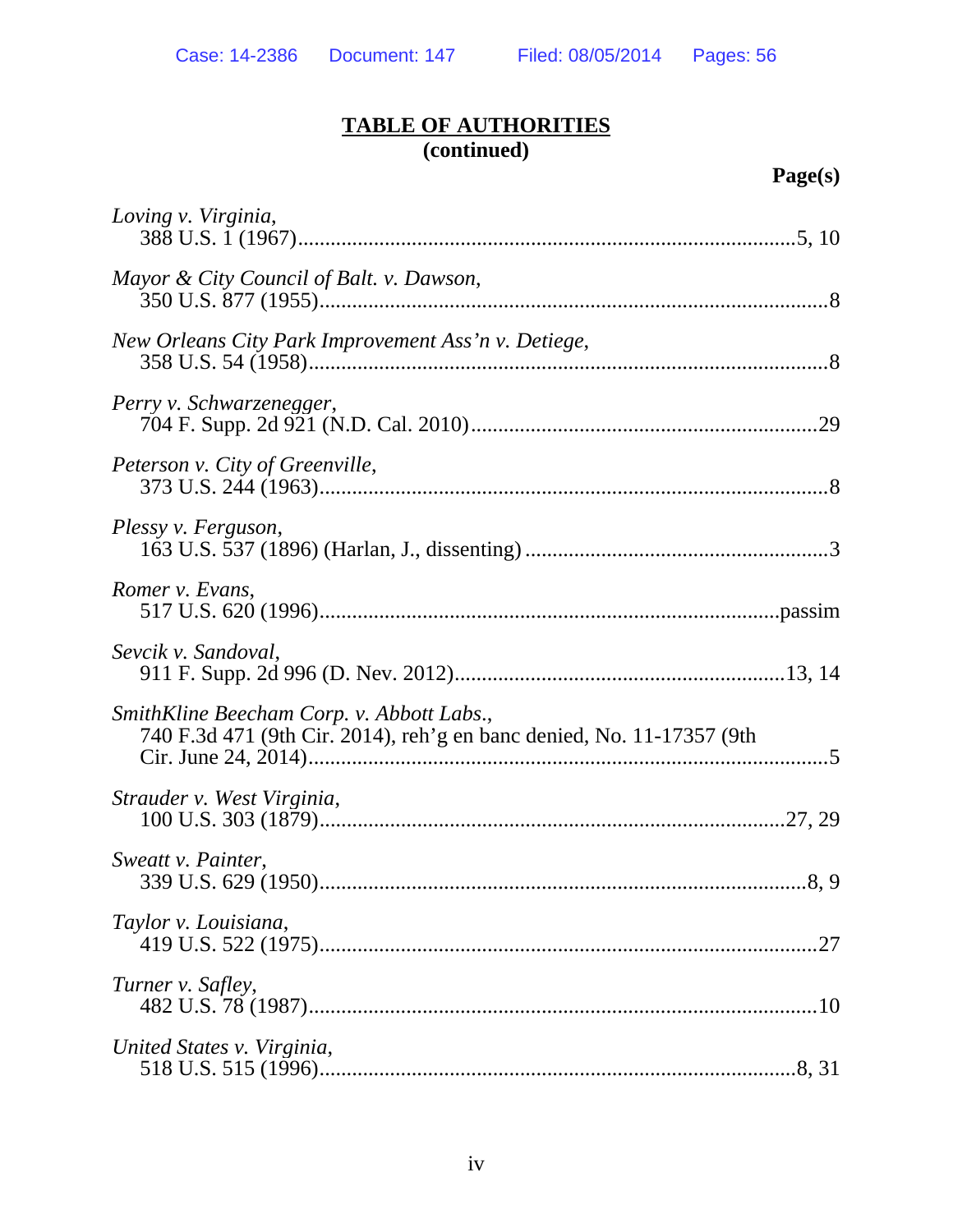**Page(s)** 

| United States v. Windsor,          |
|------------------------------------|
| Williams v. North Carolina,        |
| Windsor v. United States,          |
| Wolf v. Walker,                    |
| <b>STATE CASES</b>                 |
| Garden State Equal. v. Dow,        |
| Goodridge v. Dep't of Pub. Health, |
| In re Marriage Cases,              |
| Kerrigan v. Comm'r of Pub. Health, |
| Perez v. Lippold,                  |
| Varnum v. Brien,                   |

# **CASES - OTHER**

| <i>Fujii et al. v. Commissioner of the Indiana State Dept. of Revenue, et al., No.</i> |               |
|----------------------------------------------------------------------------------------|---------------|
| Lee et al. v. Abbott,                                                                  | $\mathcal{R}$ |

## **FEDERAL STATUTES**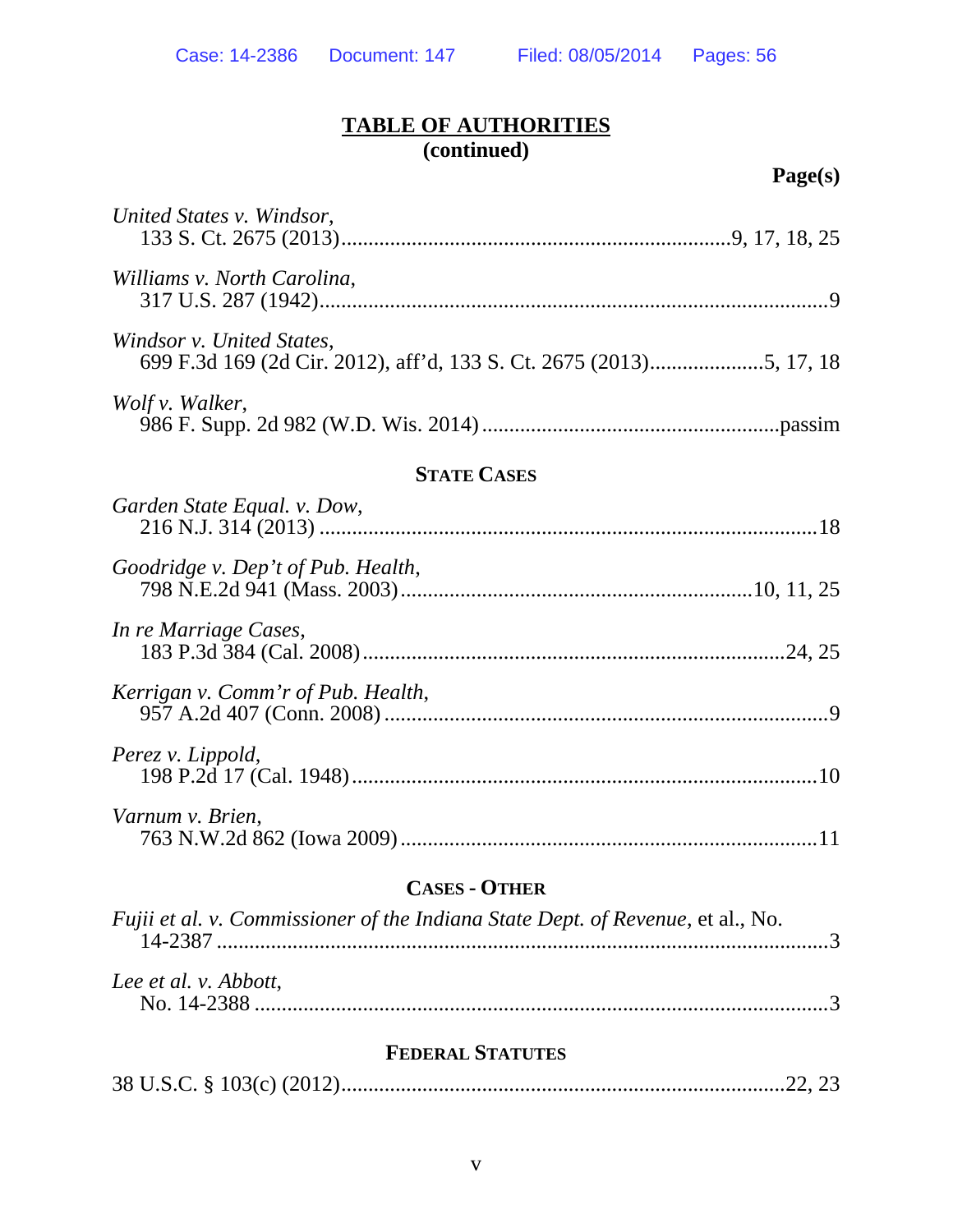#### **STATE STATUTES**

#### **STATUTES - OTHER**

## **FEDERAL RULES**

#### **FEDERAL REGULATIONS**

# **CONSTITUTIONAL PROVISIONS**

|--|--|--|--|--|--|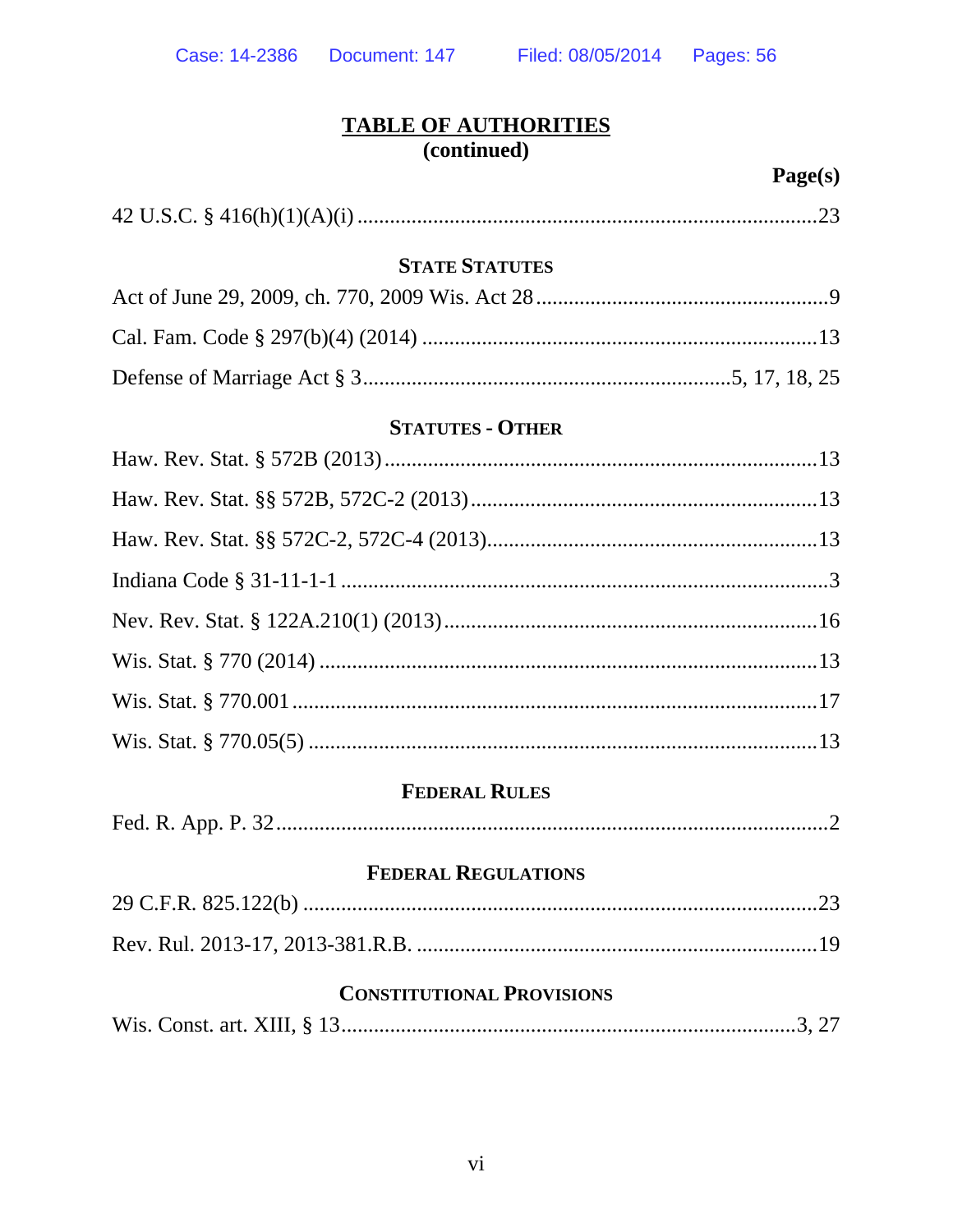**Page(s)** 

# **OTHER AUTHORITIES**

| Adam W. Fingerhut, Letitia Anne Peplau, & Shelly L. Gable, <i>Identity</i> ,<br>Minority Stress and Psychological Well-Being Among Gay Men and                                                                                                    |
|---------------------------------------------------------------------------------------------------------------------------------------------------------------------------------------------------------------------------------------------------|
| Def., Extending Benefits to the Same-Sex Spouses of Military Members at 1<br>(Aug. 13, 2013), <i>available at</i><br>http://www.defense.gov/home/features/2013/docs/Extending-Benefits-to-<br>.22                                                 |
| Elizabeth S. Scott, Social Norms and the Legal Regulation of Marriage, 86                                                                                                                                                                         |
| Evan Wolfson, Why Marriage Matters: America, Equality, and Gay<br>15                                                                                                                                                                              |
| Gilbert Herdt & Robert Kertzner, <i>I Do, But I Can't: The Impact of Marriage</i><br>Denial on the Mental Health and Sexual Citizenship of Lesbians and Gay<br><i>Men in the United States, 3 J. Sexuality Res. &amp; Soc. Policy 33 (2006)28</i> |
| Gregory M. Herek et al., Correlates of Internalized Homophobia in a<br>Community Sample of Lesbians and Gay Men, 2 J. Gay & Lesbian Med.<br>28                                                                                                    |
| Howard A. Sweet, Understanding Domestic Partnerships in Wisconsin, 82<br>17                                                                                                                                                                       |
| Ilan H. Meyer, Prejudice, Social Stress, and Mental Health in Lesbian, Gay<br>and Bisexual Populations: Conceptual Issues and Research Evidence,<br>28                                                                                            |
| Jeffrey M. Adams & Warren H. Jones, The Conceptualization of Marital<br>Commitment: An Integrative Analysis, 72 J. Personality & Soc. Psychol.<br><sup>11</sup>                                                                                   |
| Lisa C. Connolly, Anti-Gay Bullying in Schools--Are Anti-Bullying Statutes                                                                                                                                                                        |
| M.V. Lee Badgett, The Economic Value of Marriage for Same-Sex Couples,                                                                                                                                                                            |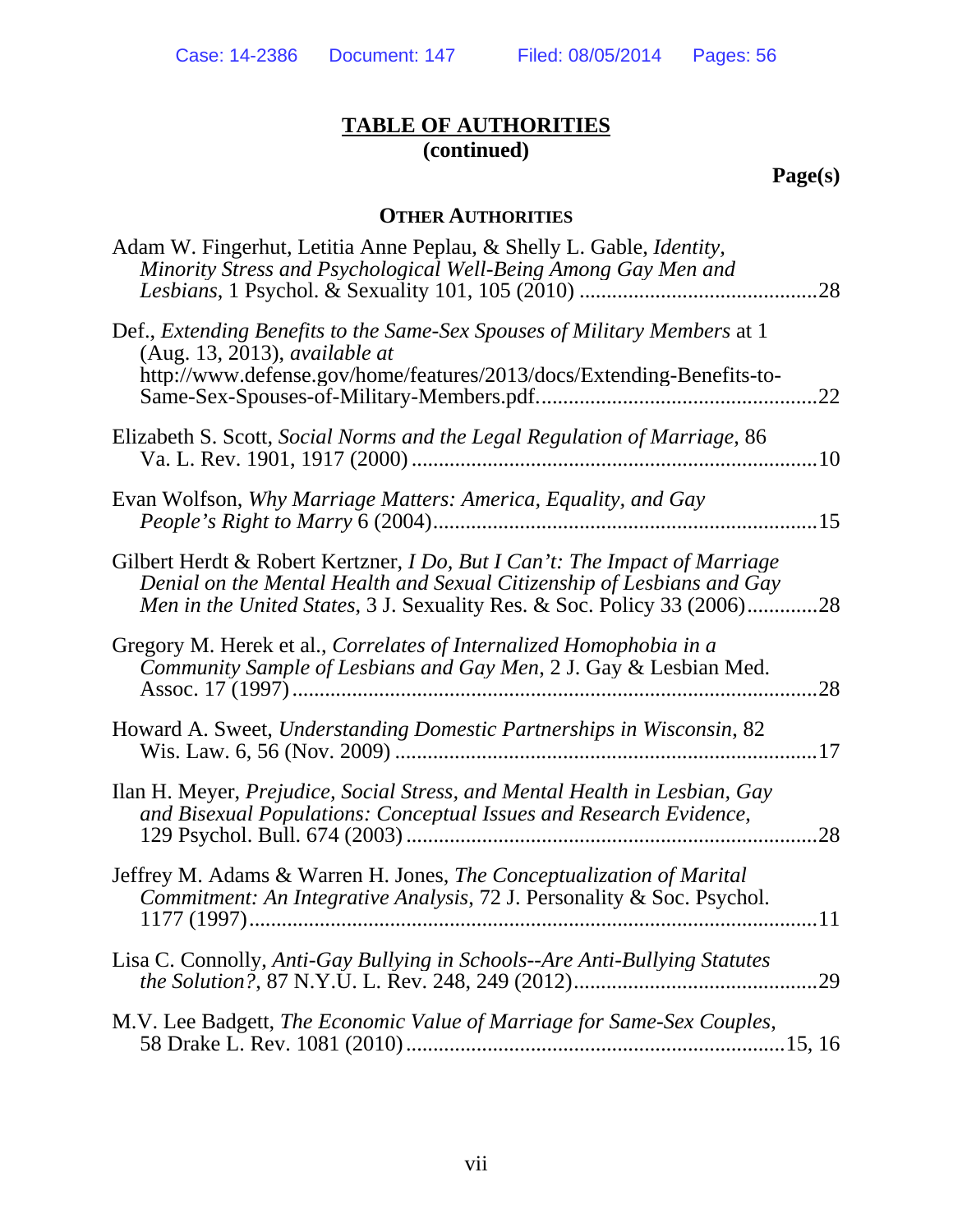**Page(s)** 

| Marc R. Poirier, Name Calling: Identifying Stigma in the "Civil Union"/<br>"Marriage" Distinction, 41 Conn. L. Rev. 1425, 1429-30, 1479-89<br>.31                                                                                                              |
|----------------------------------------------------------------------------------------------------------------------------------------------------------------------------------------------------------------------------------------------------------------|
| Memorandum from Attorney Gen. Eric Holder to President Barack Obama<br>(June 20, 2014) [hereinafter "Holder Memorandum"], <i>available at</i><br>http://www.justice.gov/iso/opa/resources/9722014620103930904785.pdf19                                         |
| N.J. Civ. Union Rev. Comm'n, The Legal, Medical, Economic and Social<br>Consequences of New Jersey's Civil Union Law at 14-15 (Dec. 10, 2008),<br>available at http://www.nj.gov/lps/dcr/ downloads/CURC-Final-Report-<br>.30                                  |
| Nancy Cott, Public Vows: A History of Marriage and the Nation 4 (2000)31                                                                                                                                                                                       |
| News Release from Office of Pub. Affairs, U.S. Dep't of Veterans Affairs<br>(June 20, 2014) [hereinafter "VA News Release"], available at<br>.23                                                                                                               |
| Office of Personnel Management, Benefits Admin. Letter, Coverage of                                                                                                                                                                                            |
| Robert A. Burt, Belonging in America: How to Understand Same-Sex                                                                                                                                                                                               |
| Robin A. Lenhardt, Understanding the Mark: Race, Stigma, and Equality in                                                                                                                                                                                       |
| State, Announcement on Visa Changes for Same-Sex Couples (Aug. 2,<br>2013), available at<br>http://www.state.gov/secretary/remarks/2013/08/212643.htm. 21                                                                                                      |
| Statement by the President on the Supreme Court Ruling on the Defense of<br>Marriage Act (June 26, 2013), available at                                                                                                                                         |
| Statement by Secretary of Homeland Security Janet Napolitano on the<br>Implementation of the Supreme Court Ruling on the Defense of Marriage<br>Act (July 1, 2013), available at http:/<br>/www.dhs.gov/news/2013/07/01/statement-secretary-homeland-security- |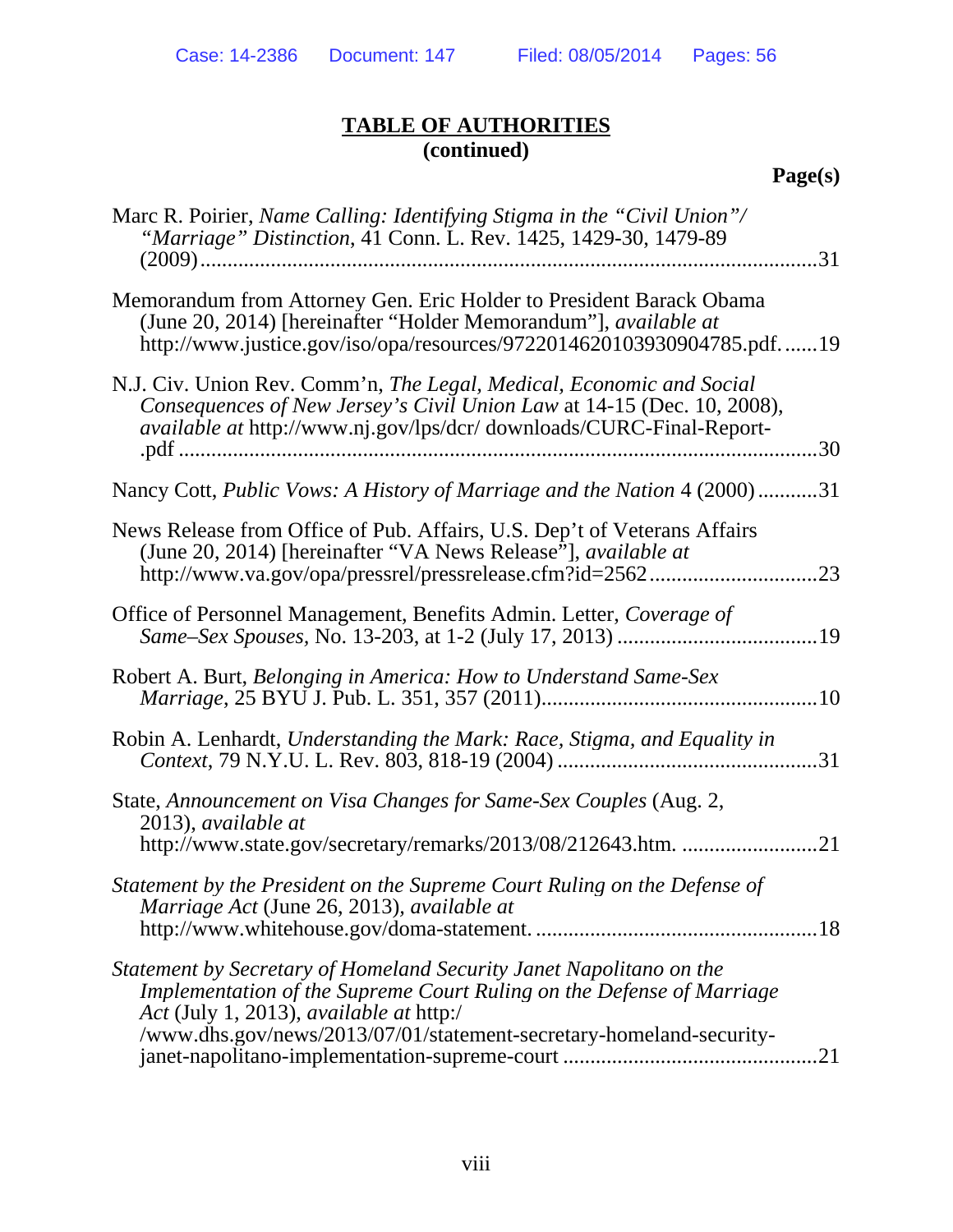# **Page(s)**

| Thomas B. Stoddard, Why Gay People Should Seek the Right to Marry,                                                                                |  |
|---------------------------------------------------------------------------------------------------------------------------------------------------|--|
| U.S. Gov't Accountability Office, GAO-04-353R, Defense of Marriage Act:                                                                           |  |
| U.S. Visas for Same-Sex Spouses, Dep't of State, available at<br>http://travel.state.gov/content/dam/visas/DOMA/DOMA%20FAQs.pdf                   |  |
| USCIS, Same Sex Marriages, at QA 8-9 (updated Apr. 3, 2014) [hereinafter<br>USCIS FAQ], <i>available at http://www.uscis.gov/family/same-sex-</i> |  |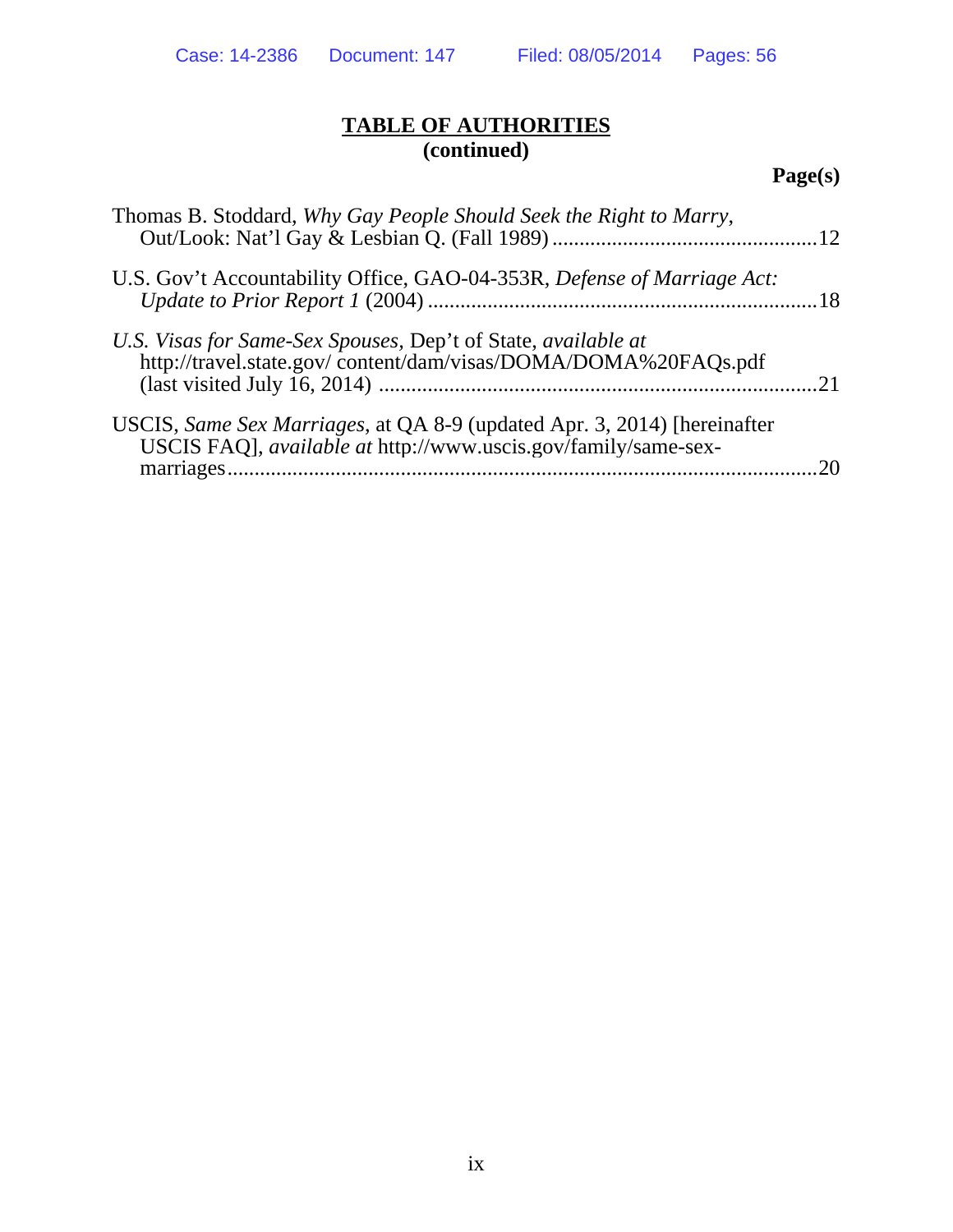# **CORPORATE DISCLOSURE STATEMENT**

None of *Amici Curiae* (identified in Appendix) has a parent corporation. No publicly held company owns more than 10% of stock in any of *Amici Curiae*.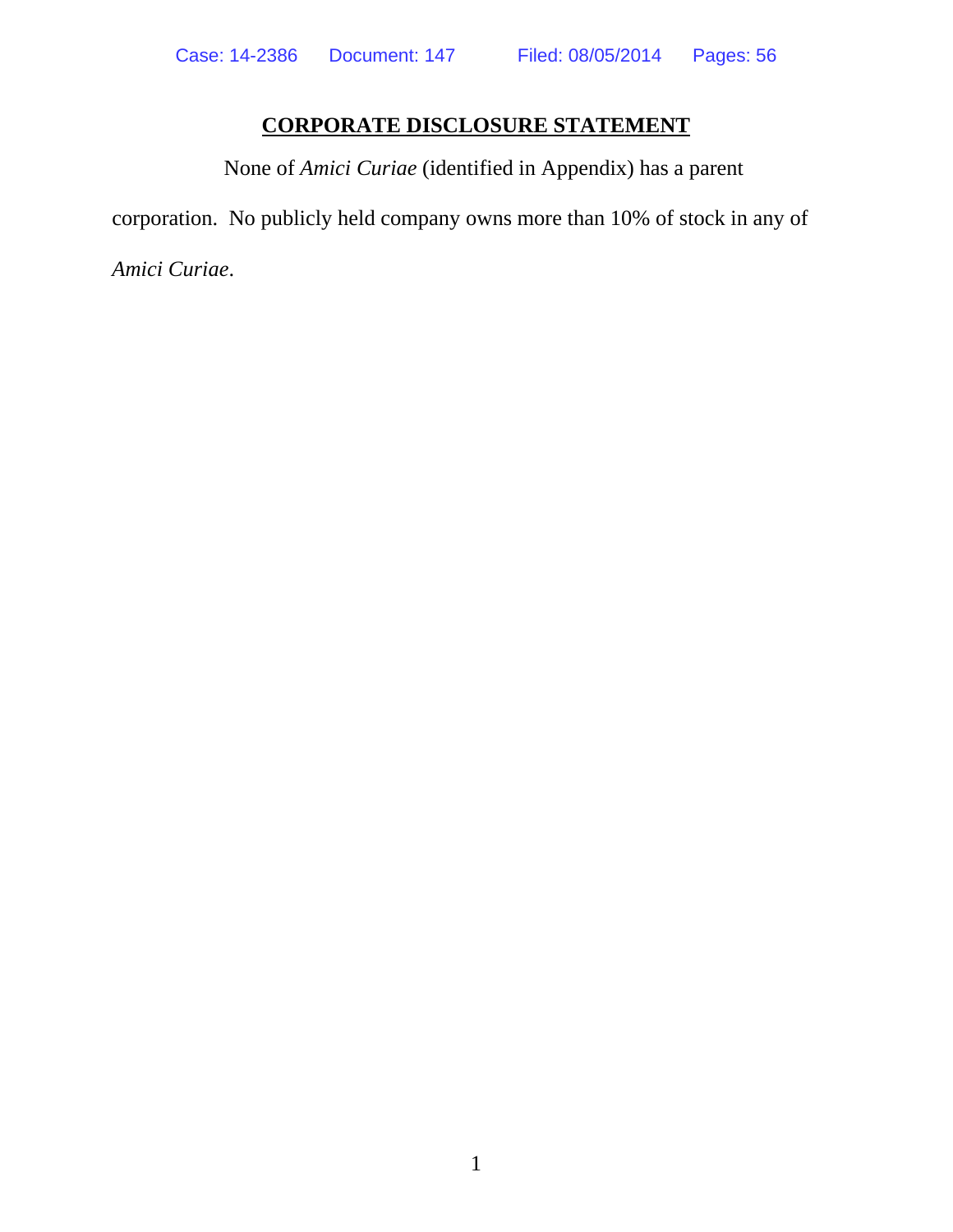$\overline{a}$ 

#### **STATEMENT OF INTEREST**

Bay Area Lawyers for Individual Freedom ("BALIF") is a bar association of more than 700 lesbian, gay, bisexual, and transgender ("LGBT") members of the San Francisco Bay Area legal community. As the nation's oldest and largest LGBT bar association, BALIF promotes the professional interests of its members and the legal interests of the LGBT community at large. To accomplish this mission, BALIF actively participates in public policy debates concerning the rights of LGBT individuals and families. BALIF frequently appears as amicus curiae in cases, like this one, where it believes it can provide valuable perspective and argument that will inform court decisions on matters of broad public importance.

Additional *amici* include a broad array of organizations, including national, metropolitan, local, and minority bar associations and national and local non-profit organizations. Each organization supporting this *amicus* brief is dedicated to ensuring that its constituents and all others in this country, including gay men and lesbians, receive equal treatment under the law. *See* Appendix. All parties have consented to *Amici*'s submission of this brief.<sup>1</sup>

<sup>&</sup>lt;sup>1</sup> Pursuant to Federal Rule of Appellate Procedure 32, *Amici Curiae* affirm that no counsel for any party authored this brief in whole or in part, and no counsel or party made a monetary contribution intended to fund the preparation or submission of this brief. No person other than *Amici Curiae*, their members, or their counsel made a monetary contribution to its preparation or submission.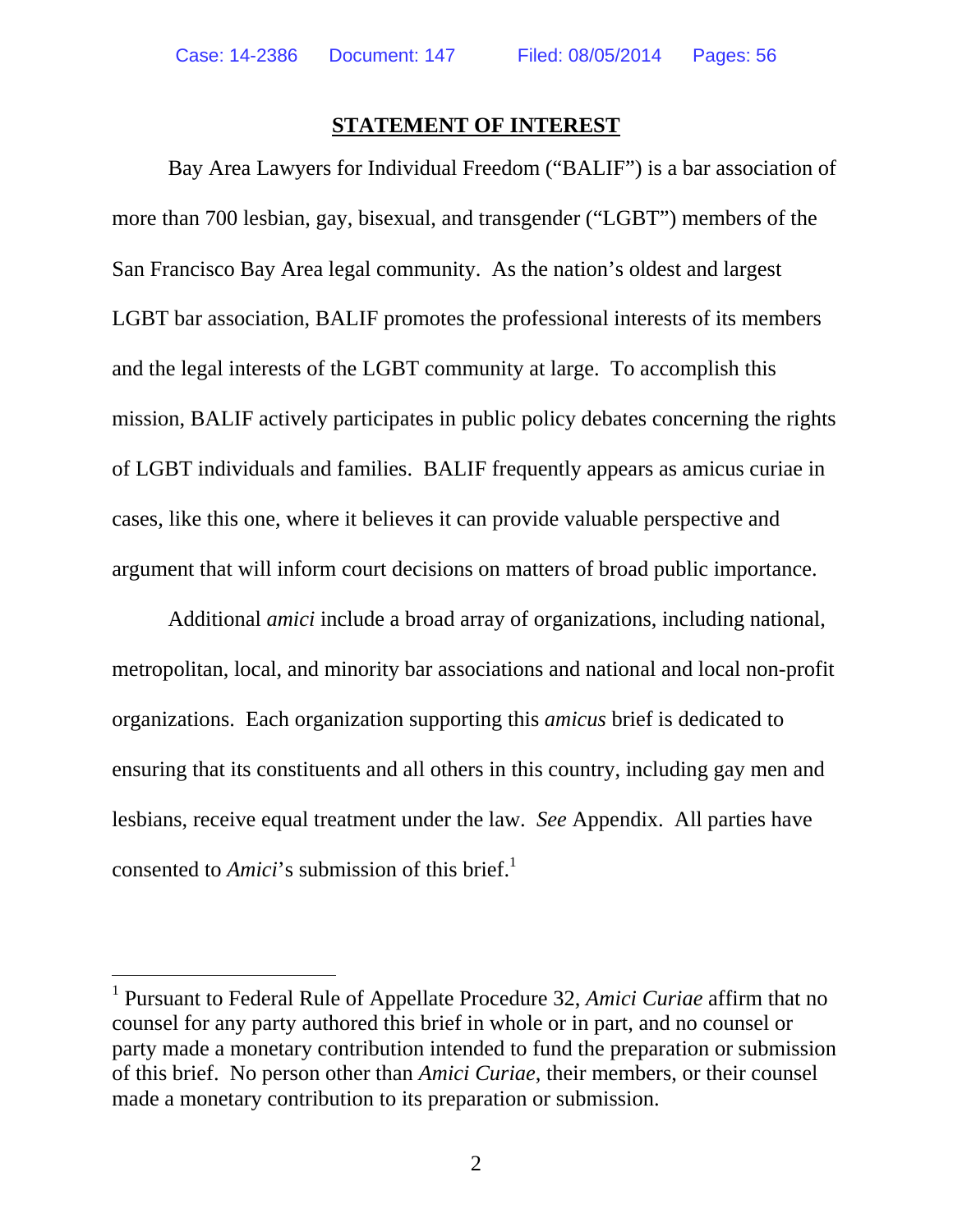-

#### **SUMMARY OF ARGUMENT**

Foundational to the Equal Protection Clause of the Fourteenth Amendment is the principle that "the Constitution 'neither knows nor tolerates classes among citizens.'" *Romer v. Evans*, 517 U.S. 620, 623 (1996) (quoting *Plessy v. Ferguson*, 163 U.S. 537, 559 (1896) (Harlan, J., dissenting)). In line with this principle, it has long been bedrock law that "separate but equal" treatment does not satisfy the federal Constitution. The very notion is a contradiction in terms: as the Supreme Court has emphasized since *Brown v. Board of Education*, the Constitution's promise of true equality is necessarily breached by government-sponsored separation of a disfavored class. The statutory and constitutional bans (collectively, "the Marriage Bans") that prohibit same-sex couples from marrying in Indiana and Wisconsin betray these longstanding values. $^2$  They exclude a class of people—gay men and lesbians—from the venerated institution of marriage.

<sup>2</sup> The lower court in *Baskin v. Bogan* held unconstitutional Indiana Code Section 31-11-1-1, which "defines marriage as between one man and one woman and voids marriages between same-sex persons." *Baskin v. Bogan*, Nos. 1:14–cv–00355– RLY–TAB, 1:14–cv–00404–RLY–TAB, 1:14–cv–00406–RLY–MJD, 2014 WL 2884868, at \*1 (S.D. Ind. June 25, 2014). The *Baskin* decision also disposed of two other consolidated cases: *Fujii et al. v. Commissioner of the Indiana State Dept. of Revenue*, et al., No. 14-2387 and *Lee et al. v. Abbott*, No. 14-2388. *Id.* References to the lower court's decision in *Baskin* herein refer to the disposition of all cases.

The lower court in *Wolf v. Walker* held unconstitutional a provision in the Wisconsin Constitution which states that "[o]nly a marriage between one man and one woman shall be valid or recognized as a marriage in this state. A legal status identical or substantially similar to that of marriage for unmarried individuals shall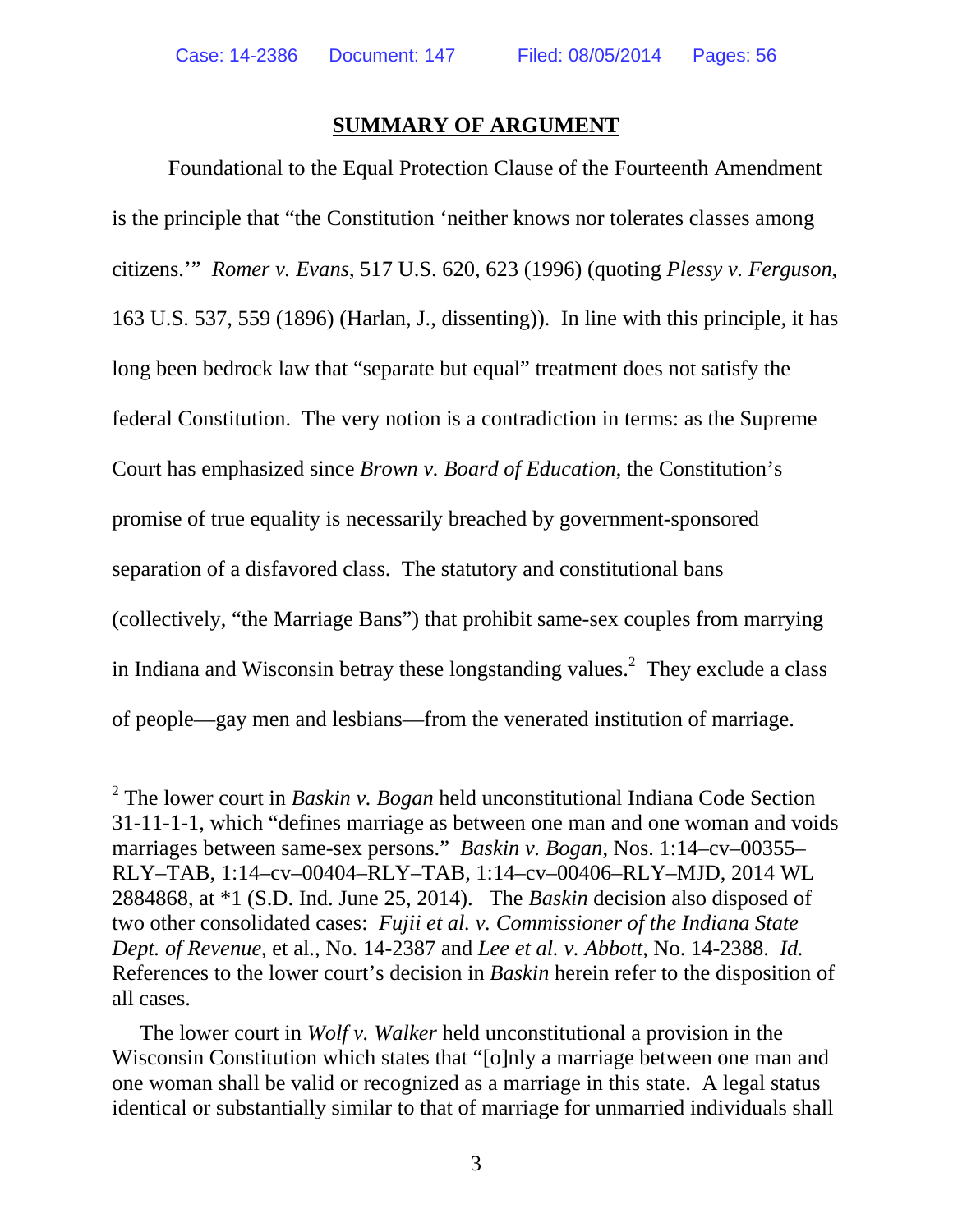This brief explains the harm inflicted on gay men and lesbians as a result of the Marriage Bans' pernicious classification. It also explains how nothing short of or different from marriage itself can cure the constitutional violations. Specifically, this brief discusses why neither civil unions nor domestic partnerships, which are available to same-sex couples in some states (though not in Indiana)—would be an adequate or appropriate constitutional remedy. Because the Marriage Bans exclude committed same-sex couples from access to the institution of marriage, these couples and their families are separated out, stigmatized, deprived of benefits and responsibilities enjoyed by their heterosexual counterparts, and exposed to increased discrimination. These effects are repugnant to the Constitution's equality guarantee and are in no way mitigated by access to the separate and inherently inferior systems of domestic partnership or civil union. *Amici* urge this Court to uphold the district courts' conclusions and find that the Marriage Bans disadvantage gays and lesbians without any legitimate justification. *See Baskin*, 2014 WL 2884868, at \*1; *Wolf*, 986 F. Supp. 2d at 1028.

 $\overline{a}$ 

not be valid or recognized in this state." Wis. Const. art. XIII, § 13*; see Wolf v. Walker*, 986 F. Supp. 2d 982, 1028 (W.D. Wis. 2014).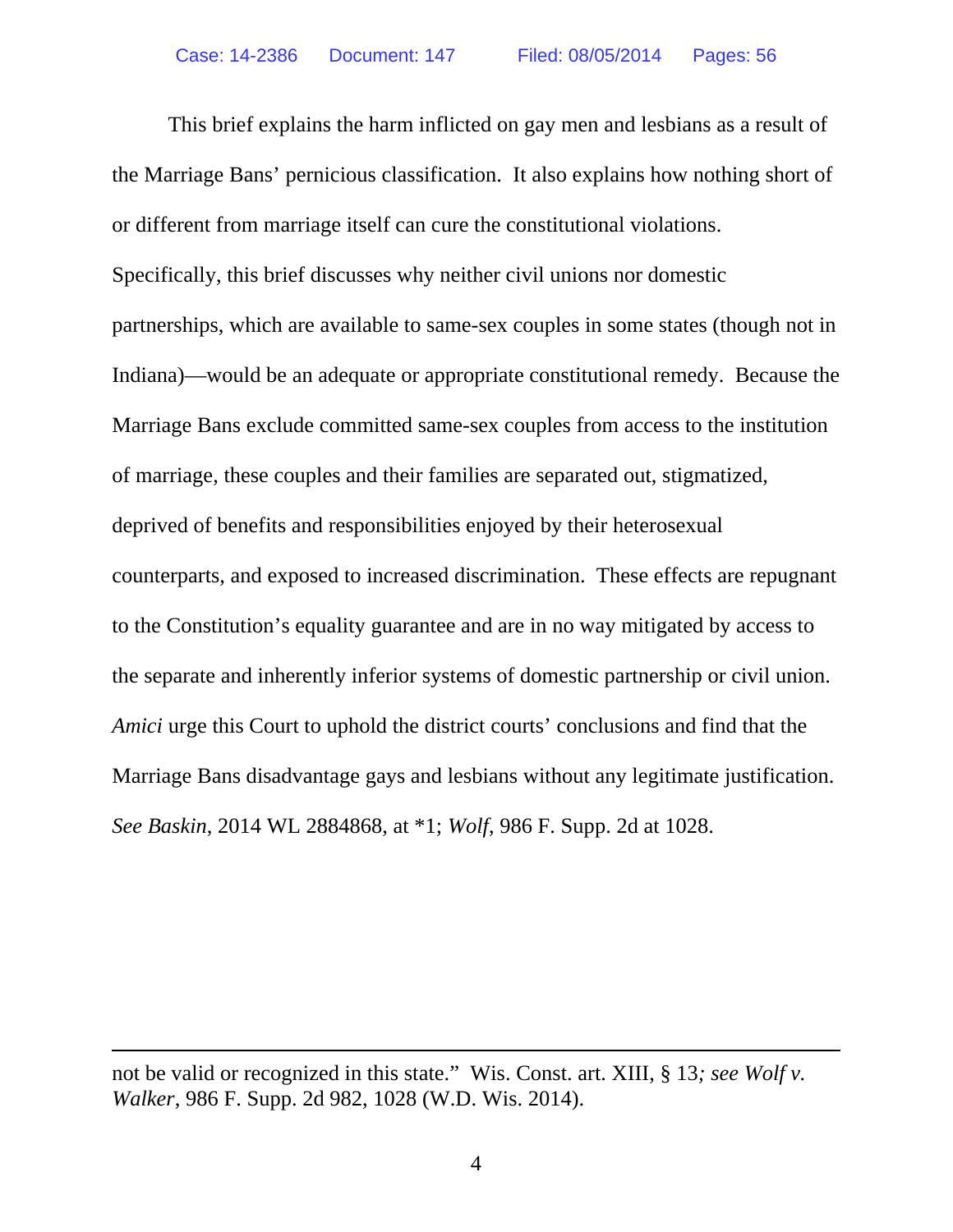### **ARGUMENT**

# **I. CLASSIFICATIONS THAT SERVE ONLY TO DISADVANTAGE THE BURDENED GROUP FAIL RATIONAL BASIS REVIEW**

The Equal Protection Clause of the Fourteenth Amendment is "a

commitment to the law's neutrality where the rights of persons are at stake."

*Romer*, 517 U.S. at 623. The Clause "requires the consideration of whether the

classifications drawn by any statute constitute an arbitrary and invidious

discrimination." *Loving v. Virginia*, 388 U.S. 1, 10 (1967).Even under the most

deferential review—the rational basis test—a state law must be "rationally related

to a legitimate state interest." *City of Cleburne, Tex. v. Cleburne Living Ctr.*, 473

U.S. 432, 440  $(1985)$ .<sup>3</sup> "The State may not rely on a classification whose

relationship to an asserted goal is so attenuated as to render the distinction arbitrary

or irrational." *Id.* at 446.

 $\overline{a}$ 

<sup>&</sup>lt;sup>3</sup> The decision of the district court in *Wolf* correctly found that the Wisconsin marriage ban is subject to heightened scrutiny under the Equal Protection Clause of the Constitution. *Wolf*, 986 F. Supp. 2d at 2014; *accord Kitchen v. Herbert*, No. 13-4178, 2014 WL 2868044, at \*21-22 (10th Cir. June 25, 2014) (applying strict scrutiny to Utah Constitution and statutes prohibiting same-sex marriage when evaluating due process and equal protection claims); *SmithKline Beecham Corp. v. Abbott Labs.*, 740 F.3d 471, 480 (9th Cir. 2014), *reh'g en banc denied*, No. 11- 17357 (9th Cir. June 24, 2014) (applying heightened scrutiny to peremptory strike of juror based on sexual orientation); *Windsor v. United States*, 699 F.3d 169, 185 (2d Cir. 2012), *aff'd*, 133 S. Ct. 2675 (2013) (applying intermediate scrutiny to equal protection review of Section 3 of the federal Defense of Marriage Act). However, as this brief explains, the Marriage Bans' failure to advance a legitimate governmental purpose causes them to fail under even the most deferential standard of review.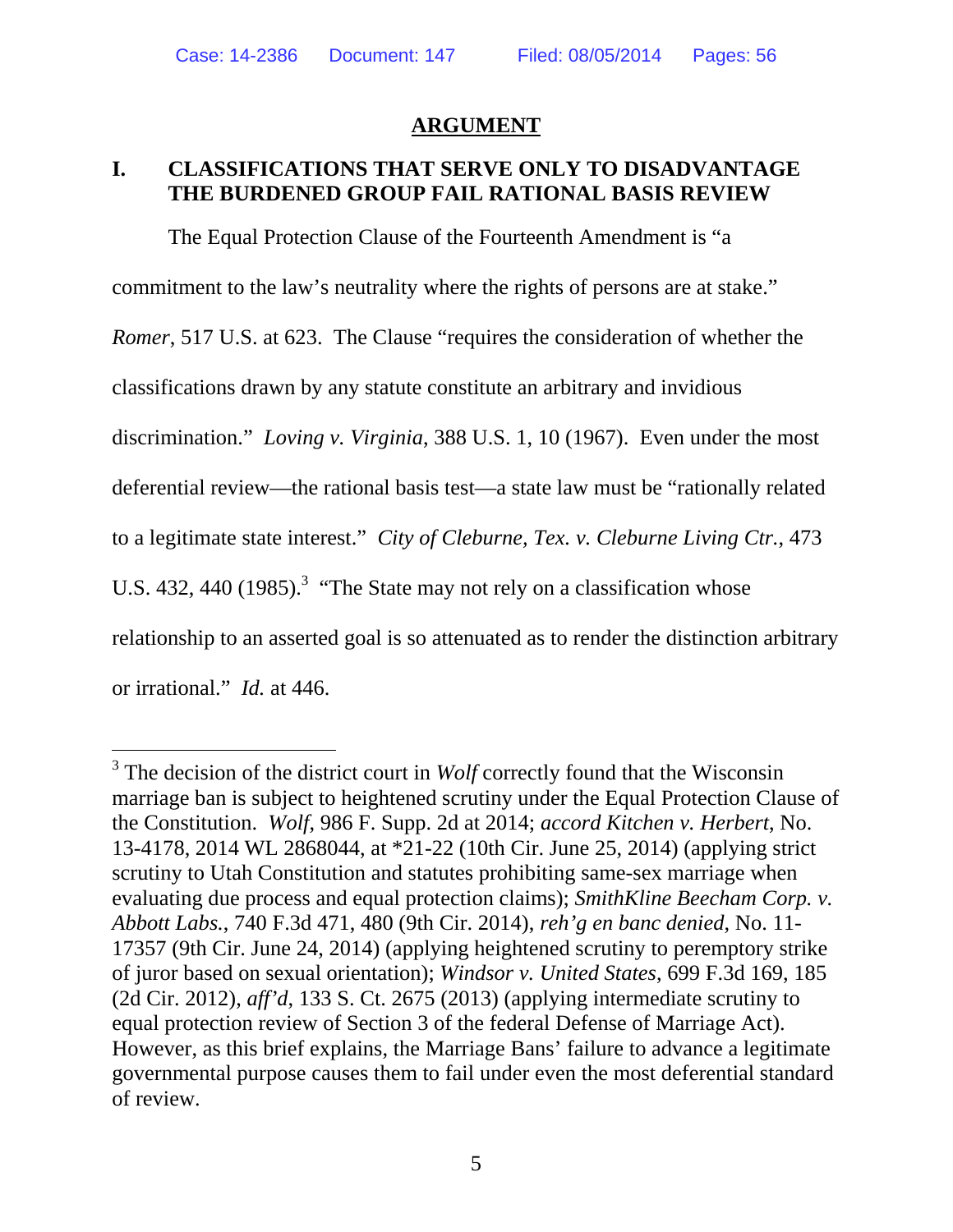A law that classifies persons for no reason other than to confer disfavored legal status fails even rational basis review because it serves no legitimate governmental purpose. *See Romer*, 517 U.S. at 633-35. As the Supreme Court repeatedly has explained, "[i]f the constitutional conception of 'equal protection of the laws' means anything, it must at the very least mean that a bare . . . desire to harm a politically unpopular group cannot constitute a *legitimate* governmental interest." *Id.* at 634-35 (quoting *Dep't of Agric. v. Moreno*, 413 U.S. 528, 534 (1973)). Accordingly, in *Romer*, the Supreme Court struck down a Colorado constitutional amendment that prohibited governmental protection of gay and lesbian individuals. *Id.* at 635-36.The amendment, the Court found, was a "status-based enactment" that "impose[d] a special disability upon [gays and lesbians] alone." *Id.* at 631, 635. It "inflict[ed] on [gays and lesbians] immediate, continuing, and real injuries that outrun and belie any legitimate justifications that may be claimed for it." *Id.* at 635; *see also Eisenstadt v. Baird*, 405 U.S. 438, 454- 55 (1972) (law prohibiting distribution of contraceptives to unmarried individuals lacked a rational basis and violated the Equal Protection Clause).

So too, here. The injuries that the Marriage Bans inflict upon gay men and lesbians, as *amici* explain below, "outrun and belie" any legitimate governmental purpose that might be claimed for them.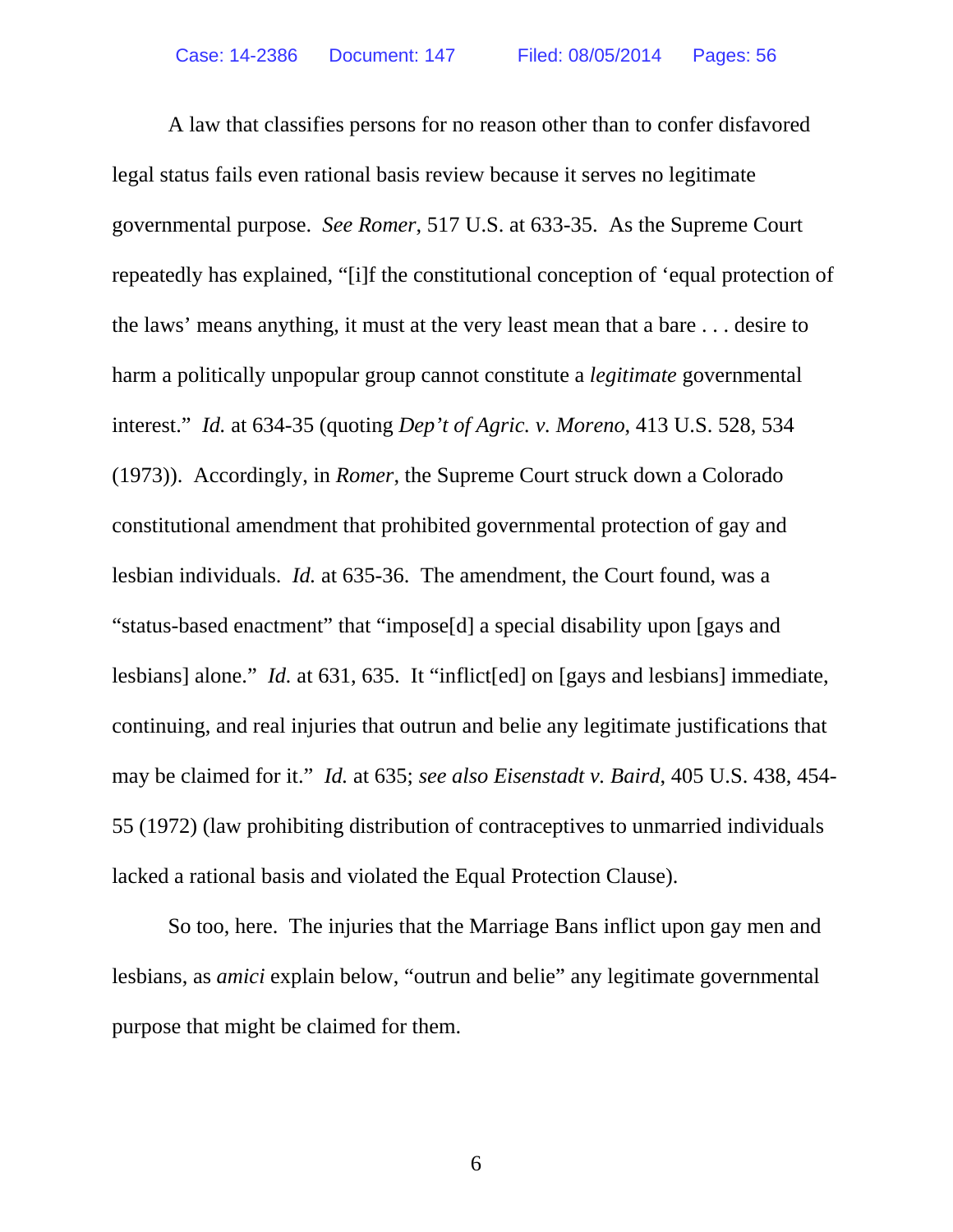# **II. THE MARRIAGE BANS ESTABLISH AN UNEQUAL, TWO-TIERED REGIME AND HARM GAY AND LESBIAN INDIVIDUALS AND THEIR CHILDREN**

The Marriage Bans' overt discrimination against same-sex couples in Indiana and Wisconsin establishes a regime in which same-sex couples are not simply relegated to second-class status, but rather are not recognized – and therefore do not "count" – at all. Further, as explained below, the availability of domestic partnership or civil union as exists in some other states would not cure the Marriage Bans' constitutional deficiency. Whether or not such options are available, by excluding same-sex couples from marriage itself, the Marriage Bans cause severe, actual harm to gay and lesbian individuals and their families.<sup>4</sup>

# **A. The Legalistic Designation of Domestic Partnership Available in Some States Is Patently Inferior to the Revered Institution of Marriage**

Time-honored precedent establishes that state-created, separate institutions for disfavored groups are inherently unequal. As the Supreme Court has repeatedly recognized since *Brown v. Board of Education*, 347 U.S. 483, 495 (1954), such separate institutions offend the guarantees of the Equal Protection

-

<sup>&</sup>lt;sup>4</sup> This Court's interim order holding that Indiana must immediately recognize the validity of the out-of-state marriage of a plaintiff same-sex couple, one of whom suffers from a severe terminal illness and only has weeks to live, highlights—in especially heartbreaking circumstances—the irreparable harm suffered by gay and lesbian couples and their families when their marriages are not immediately recognized by their state of residence. Emergency Order, *Baskin, et al. v. Bogan, et al.*, No. 14-2386, Dkt. 20 (7th Cir. July 1, 2014).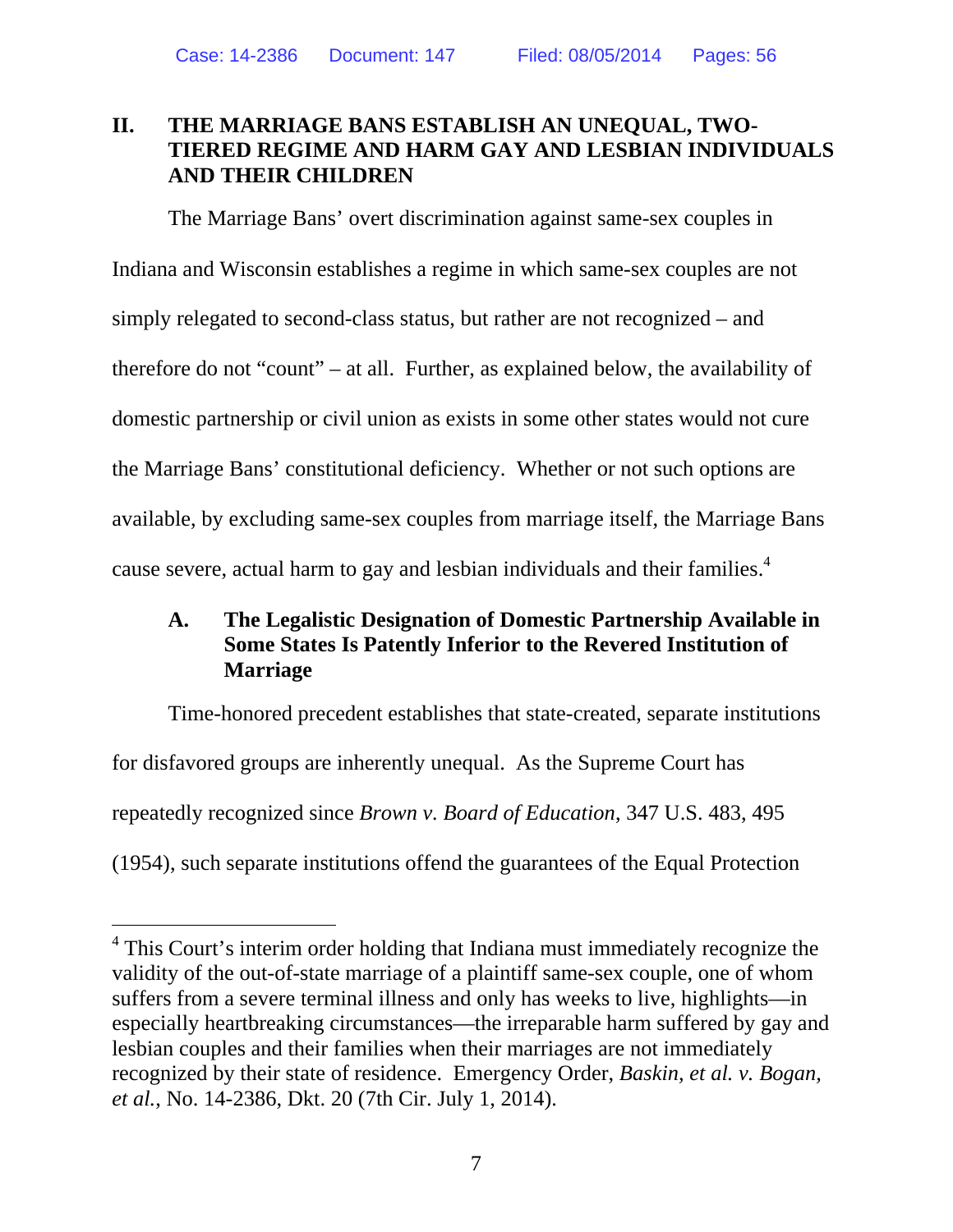Clause. *See, e.g.*, *Mayor & City Council of Balt. v. Dawson*, 350 U.S. 877 (1955) (public beaches and bathhouses); *Holmes v. City of Atlanta*, 350 U.S. 879 (1955) (public golf courses); *Gayle v. Browder*, 352 U.S. 903 (1956) (public transportation); *New Orleans City Park Improvement Ass'n v. Detiege*, 358 U.S. 54 (1958) (public parks); *Peterson v. City of Greenville*, 373 U.S. 244 (1963) (restaurants); *Brown v. Louisiana*, 383 U.S. 131 (1966) (public libraries).

Even where separate institutions have the trappings of their more wellregarded counterparts, inequalities remain by definition. Though some distinctions may be intangible, their social significance is real, and they remain constitutionally impermissible. *See Sweatt v. Painter*, 339 U.S. 629, 634 (1950) (noting, in striking down Texas's segregated law schools, that "the [all-white] Law School possesses to a far greater degree those qualities which are incapable of objective measurement but which make for greatness in a law school"); *United States v. Virginia*, 518 U.S. 515, 557 (1996) (holding that Virginia could not restrict women to a military program that lacked, among other features, the "prestige" of Virginia Military Institute).

Nor would the blatant separation wrought by the Marriage Bans be cured by shunting same-sex couples into something short of real marriage, such as the legalistic apparatus of "domestic partnership" or "civil union, " such as that available in Wisconsin. Both of these are different from and inferior to marriage.

8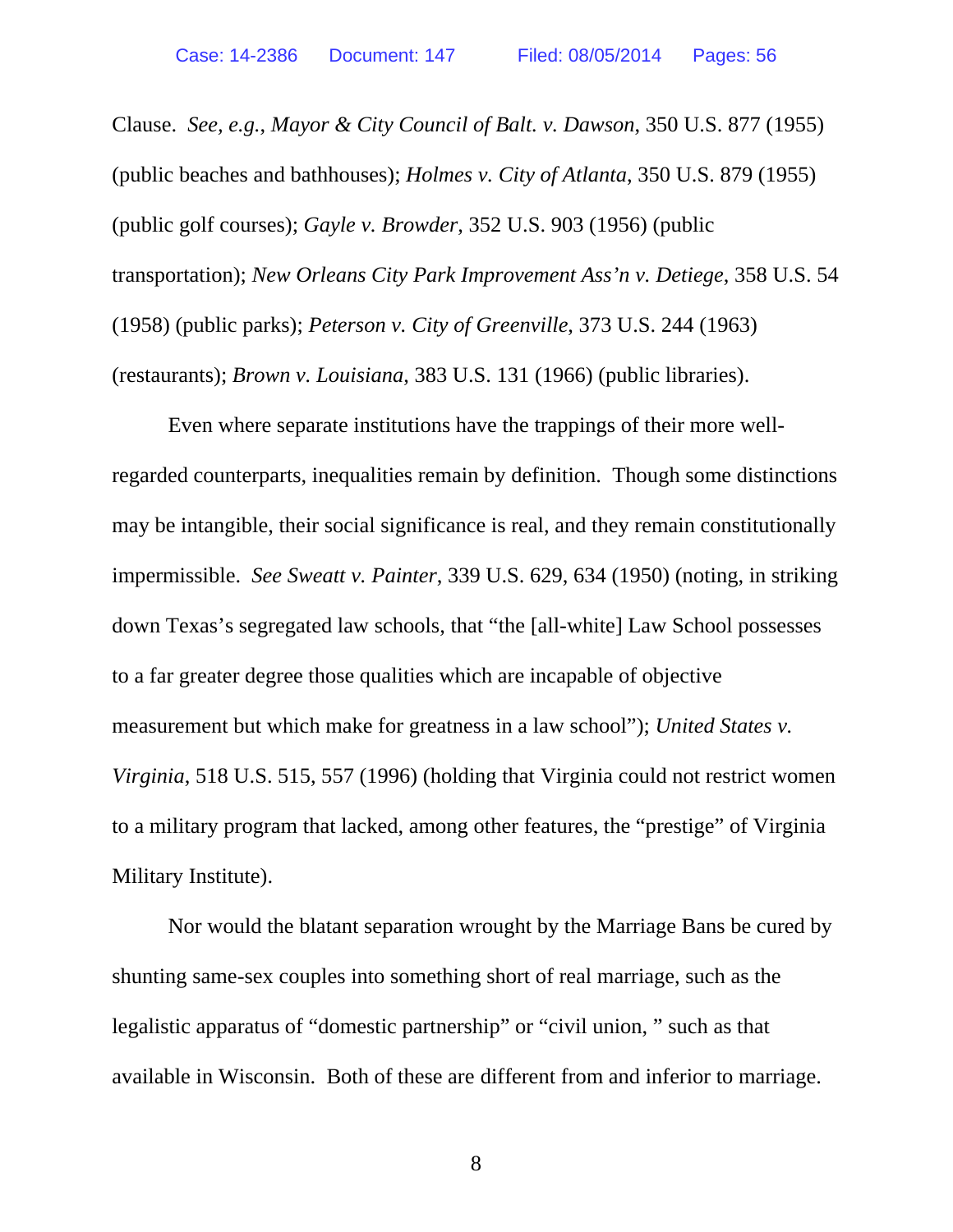Even though Wisconsin law provides for domestic partnership, and even if domestic partnership were made available in Indiana, that cannot remedy the harm caused by the exclusion from marriage but rather provides a square peg for a round hole.<sup>5</sup> As in *Sweatt*, "[i]t is difficult to believe that one who had a free choice" between domestic partnership and true marriage "would consider the question close." *See* 339 U.S. at 634.

#### **1. Marriage Is a Uniquely Revered Institution in American Society**

Marriage holds a hallowed status in our society. As courts repeatedly recognize, marriage can be an essential aspect of the human experience. Far "more than a routine classification for purposes of certain statutory benefits," *United States v. Windsor*, 133 S. Ct. 2675, 2692 (2013), marriage is "an institution of transcendent historical, cultural and social significance," *Kerrigan v. Comm'r of Pub. Health*, 957 A.2d 407, 418 (Conn. 2008), "an institution more basic in our civilization than any other." *Williams v. North Carolina*, 317 U.S. 287, 303 (1942). Its significance to the couple involved is unparalleled; it is "intimate to the degree of being sacred." *Griswold v. Connecticut*, 381 U.S. 479, 486 (1965). Furthermore, marriage is a time-honored demonstration to family, friends, and the community of a loving commitment and mutual responsibility between two people -

 $<sup>5</sup>$  In 2009, Wisconsin established a statewide domestic partnership registry that</sup> grants same-sex couples limited spousal benefits. *See* Act of June 29, 2009, ch. 770, 2009 Wis. Act 28.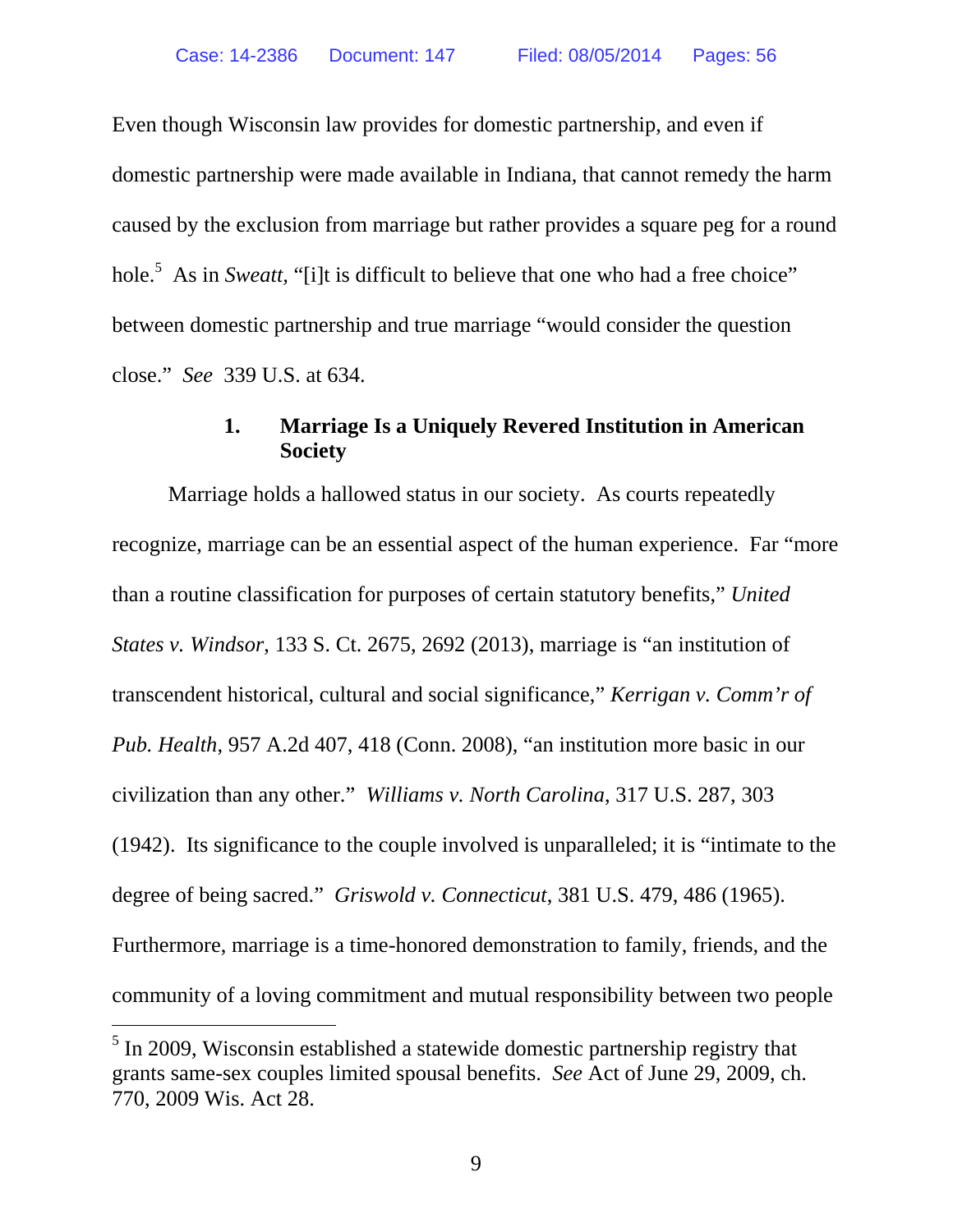and implies a return promise by society to respect that commitment. *See Turner v. Safley*, 482 U.S. 78, 95 (1987) (recognizing that marriage is an "expression. emotional support and public commitment"). The institution is "a highly public celebration of the ideals of mutuality, companionship, intimacy, fidelity, and family." *Goodridge v. Dep't of Pub. Health*, 798 N.E.2d 941, 954 (Mass. 2003). The right to marry, accordingly, "has long been recognized as one of the vital personal rights essential to the orderly pursuit of happiness by free men [and women]." *Loving*, 388 U.S. at 12; *see also Perez v. Lippold*, 198 P.2d 17, 18-19 (Cal. 1948) ("Marriage is . . . something more than a civil contract subject to regulation by the state; it is a fundamental right of free men."). As a result of the special significance of marriage in society, the institution has a critical "signaling" role, apart from the specific legal obligations it entails. Elizabeth S. Scott, *Social Norms and the Legal Regulation of Marriage*, 86 Va. L. Rev. 1901, 1917 (2000). The designation of marriage establishes norms for how the two married individuals conduct themselves and how society behaves toward them.

First, married people understand they are to be emotionally and financially supportive, honest, and faithful to one another. *See* Robert A. Burt, *Belonging in America: How to Understand Same-Sex Marriage*, 25 BYU J. Pub. L. 351, 357 (2011) (noting that "[t]his faithfulness has always been at the core of the marital status for mixed-sex couples"). Although married couples may modify their

10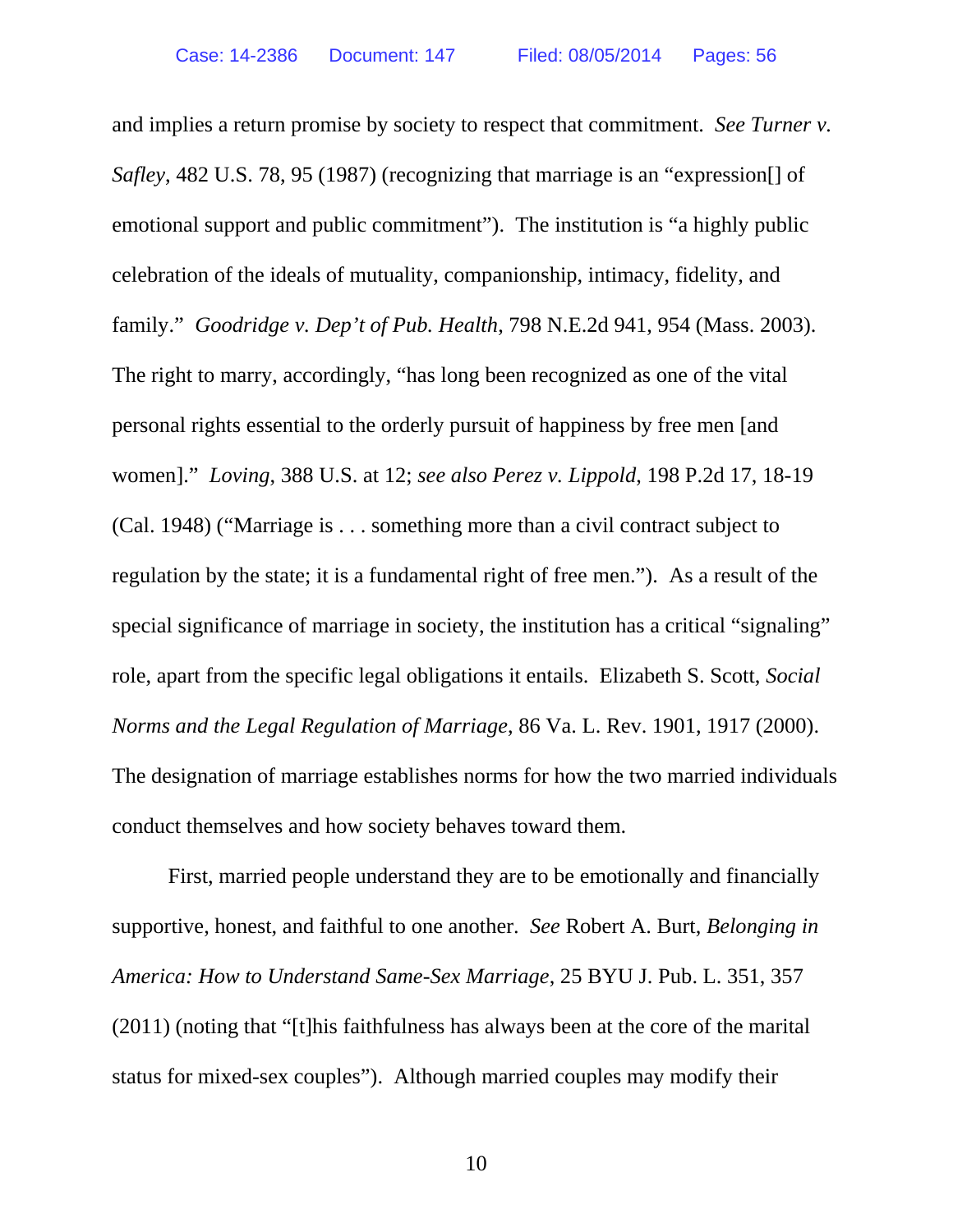expectations and behavior over time, they benefit by beginning with a common understanding of the marital relationship, gleaned from a lifetime of participating in society, hearing about marriage, and observing married couples. *See* Jeffrey M. Adams & Warren H. Jones, *The Conceptualization of Marital Commitment: An Integrative Analysis*, 72 J. Personality & Soc. Psychol. 1177 (1997). This shared understanding assists married individuals in meeting their own and their spouse's expectations and motivates them to work through temporary difficulties. *Id.* 

The institution of marriage likewise provides common ground for others in society to understand a couple's relationship. Because marriage is universally recognized, married couples are readily treated in a manner that reflects their personal commitment and concomitant legal and social status. *See Goodridge*, 798 N.E.2d at 955 ("Because [marriage] fulfills yearnings for security, safe haven, and connection that express our common humanity, civil marriage is an esteemed institution, and the decision whether and whom to marry is among life's momentous acts of self-definition."). Spouses are understood as family members. When a married couple opens a joint bank account, or checks into a hotel, or applies for a credit card, or attends a parent-teacher conference, or accompanies a child on a plane flight, or jointly rents a car, there is no need for explanation or documentary proof of the relationship. *See generally Varnum v. Brien*, 763 N.W.2d 862, 883-84 (Iowa 2009) ("Iowa's marriage laws" are "designed to bring a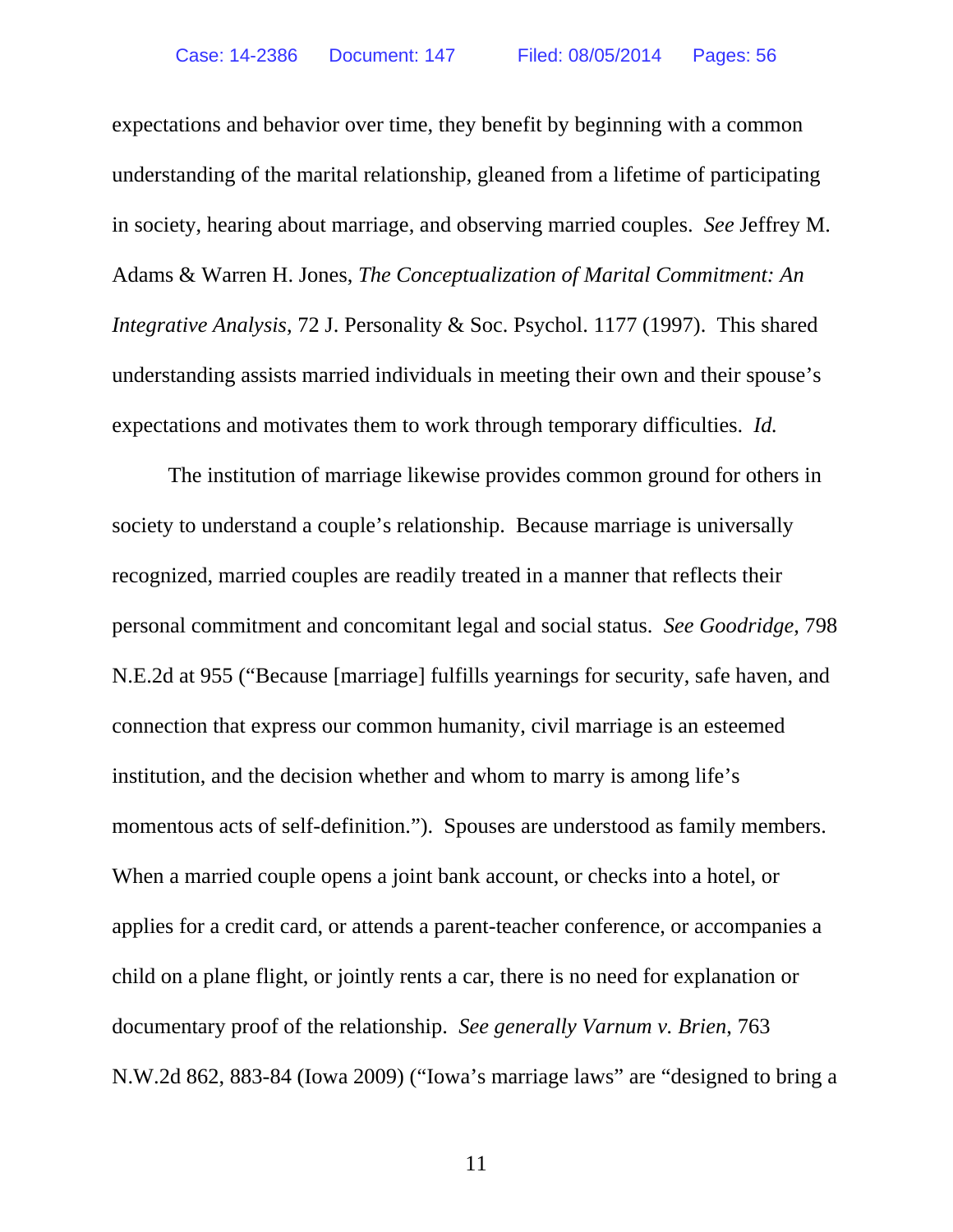sense of order to the legal relationships of committed couples and their families in myriad ways.").

For these reasons and others, many people regard getting married as the most important day in their lives—indeed, marriage "is the centerpiece of our entire social structure." Thomas B. Stoddard, *Why Gay People Should Seek the Right to Marry*, Out/Look: Nat'l Gay & Lesbian Q. (Fall 1989).

# **2. Statutory Schemes that Recognize Domestic Partnership and Civil Unions Are Legalistic Mechanisms That Lack the Significance, Stability, and Meaning of Marriage**

Nor would shifting to a scheme that recognizes domestic partnership and civil unions remedy the harm caused by the exclusion of same-sex couples from the institution of marriage. Domestic partnership and civil unions plainly lack the status, cultural significance, and social meaning of marriage. Unlike marriage, these legalistic categories are not an effective marker of family relationships. And same-sex couples who have access only to domestic partnerships or civil unions are deprived of many of the tangible and intangible benefits and responsibilities that come with the marital commitment.

First, the legal categories of domestic partnership and civil union are novel and unstable. These categories were invented recently,  $6$  and their meaning is ever-

-

<sup>&</sup>lt;sup>6</sup> The City of West Hollywood enacted the first domestic partnership ordinance in the mid-1980s.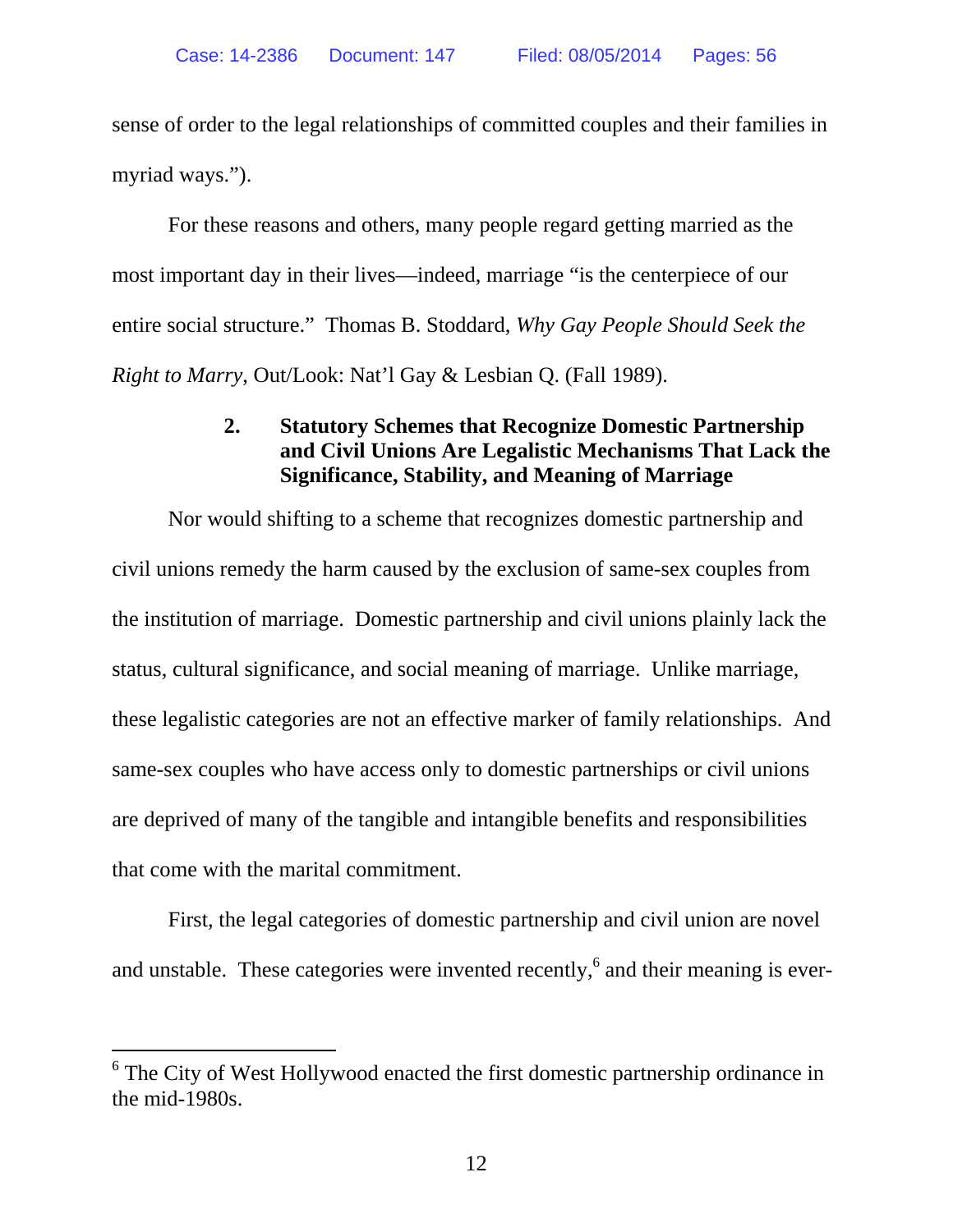shifting.<sup>7</sup> Even the name of the category varies from state to state. *Compare* Wis. Stat. § 770 (2014) ("Domestic Partnership") *with* Haw. Rev. Stat. § 572B (2013) ("Civil Union"). In addition, state law varies as to which individuals are permitted to enter a domestic partnership or civil union. In Wisconsin, for example, domestic partnerships are available only to members of the same sex. *See* Wis. Stat. § 770.05(5). In California, opposite-sex couples in which one member is more than sixty-two years old are also eligible to apply for a domestic partnership. *See* Cal. Fam. Code § 297(b)(4) (2014). And in Hawaii, any couple that cannot legally marry ("such as a widowed mother and her unmarried son") may enter a civil union. *See* Haw. Rev. Stat. §§ 572C-2, 572C-4 (2013). These different and inconsistent labels further obscure the legal rights and responsibilities of same-sex couples . *See Jackson v. Abercrombie*, 884 F. Supp. 2d. 1065, 1077 (D. Haw. 2012); *Sevcik v. Sandoval*, 911 F. Supp. 2d 996, 1001 (D. Nev. 2012).

Not surprisingly, in light of their novel and uncertain stature, domestic partnership and civil unions are not valued by society in a way that compares to marriage. People do not associate these legalistic relationships with the stability and permanence that characterize marriage. This is evident in the way government treats domestic partnership. In Nevada, for example, domestic partners need not

 $\overline{a}$ 

<sup>&</sup>lt;sup>7</sup> For example, in 1997, Hawaii's statutory scheme granted same-sex couples sixty specific rights associated with marriage but recently expanded that number. *See* Haw. Rev. Stat. §§ 572B, 572C-2 (2013).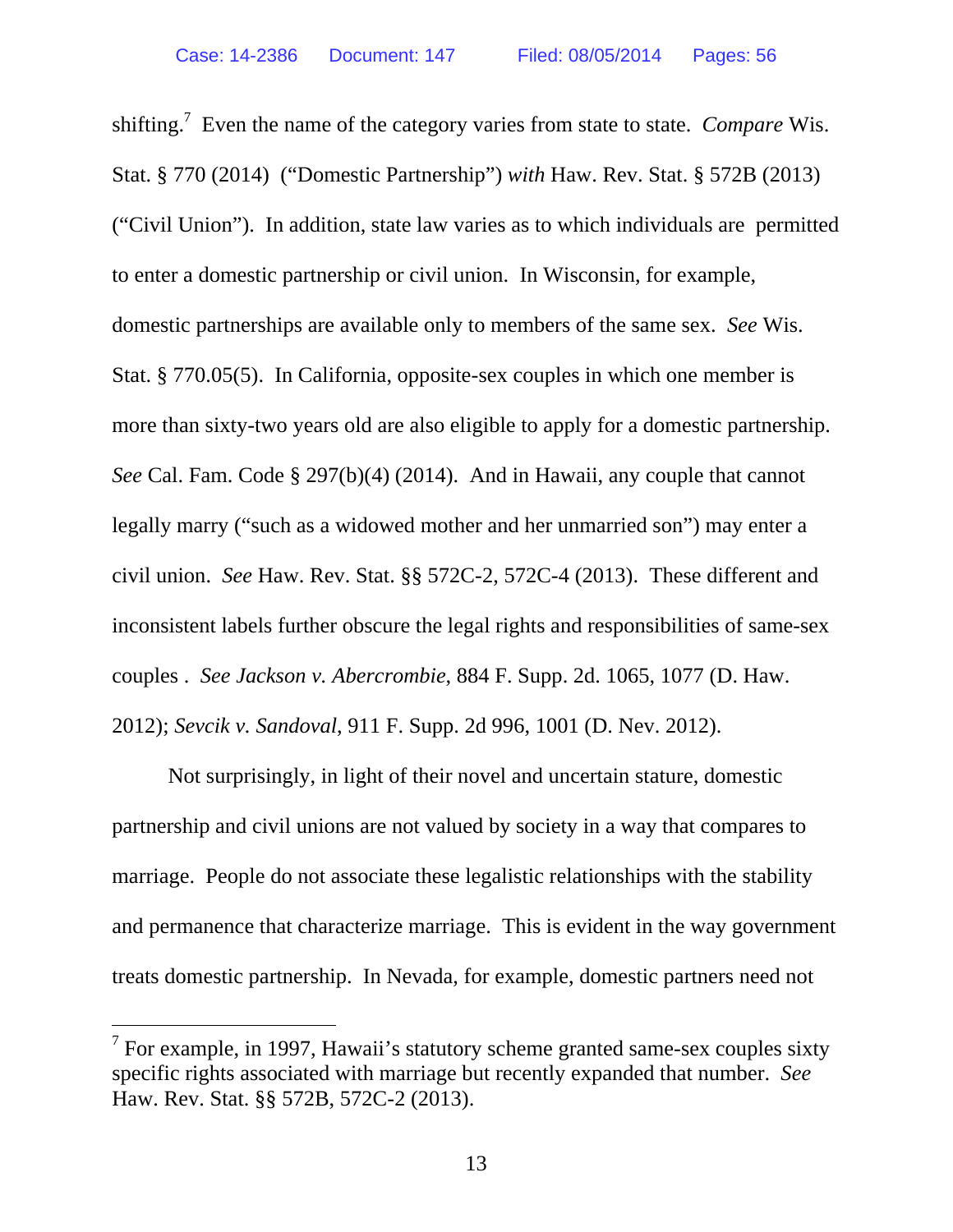solemnize their partnership, whereas marriage requires solemnization by a judge, justice or minister. *See Sevcik,* 911 F. Supp. 2d at 1000-01.

In turn, the registration of a domestic partnership is less meaningful to samesex couples than getting married would be. The complex emotions that people experience when they get married—as well as the joy and human closeness they feel when they attend a wedding—simply do not attach to the ministerial step of registering a domestic partnership or entering a civil union. Even when domestic partners celebrate their legal registration with a ceremony, the terrain is unfamiliar: Is the event a wedding? A commitment ceremony? Something else? The lack of a common vocabulary underscores the institution's lack of societal stature.

These reminders continue throughout the relationship. Even the simple act of referring to one's "partner" can be wrought with embarrassment and misunderstanding: members of same-sex couples can be left searching for a manner to explain, no matter how uncomfortable the setting, whether they are referring to their *domestic* partner or to their professional, athletic, or law partner. Consequently, same-sex couples must often explain the intricacies of state family law to friends and potentially hostile strangers alike. Such ambiguities, and the likelihood of differential treatment, would be reduced if same-sex couples could accurately refer to themselves as "married" or could refer to each other as "husband" or "wife," a vocabulary that is universally understood.

14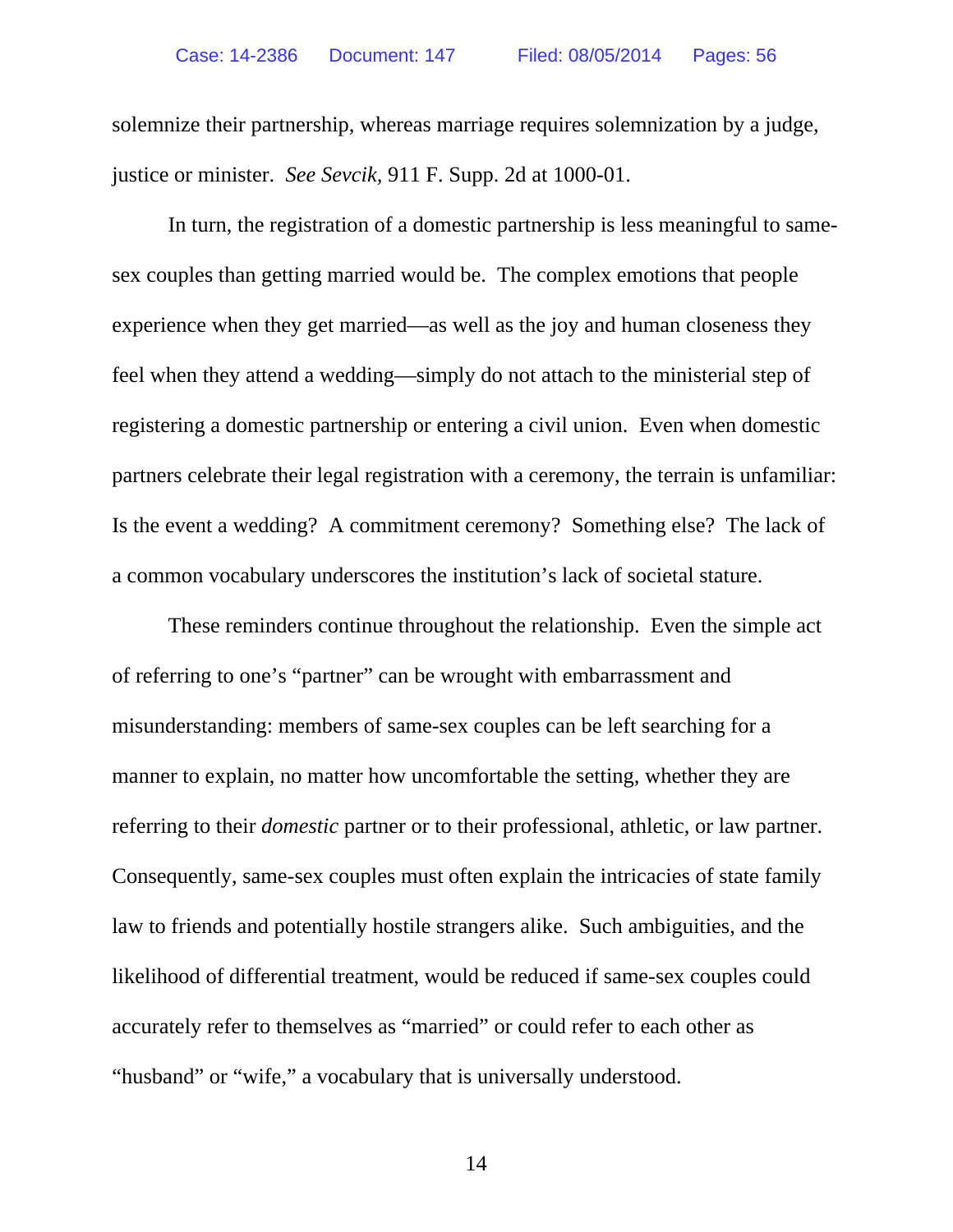In sum, marriage has a unique status in American society. There is no dispute that marriage means far more than inheritance rights, powers of attorney, or community property. It is, instead, the ultimate symbol of "unequaled commitment." Evan Wolfson, *Why Marriage Matters: America, Equality, and Gay People's Right to Marry* 6 (2004). Domestic partnership would be a patently inferior alternative. Simply put: "No matter what language people speak—from Arabic to Yiddish, from Chinook to Chinese—*marriage* is what we use to describe a specific relationship of love and dedication to another person. It is how we explain the families that are united because of that love. And it universally signifies a level of self-sacrifice and responsibility and a stage of life unlike any other." *Id.* at 3 (emphasis added).

#### **B. Excluding Same-Sex Couples From the Institution of Marriage Causes Tangible Legal and Economic Harm**

Exclusion of same-sex couples from the institution of marriage results in the denial of many real and concrete legal and economic benefits that are premised upon *married* status. *See generally* M.V. Lee Badgett, *The Economic Value of Marriage for Same-Sex Couples*, 58 Drake L. Rev. 1081 (2010). Because they are not married, same-sex couples may be denied employment-related benefits and may have limited access to affordable employment-based health insurance. *Id.* at 1084 (explaining that "coverage for same-sex domestic partners is still relatively rare"). Many same-sex couples eschew the institution of domestic partnership due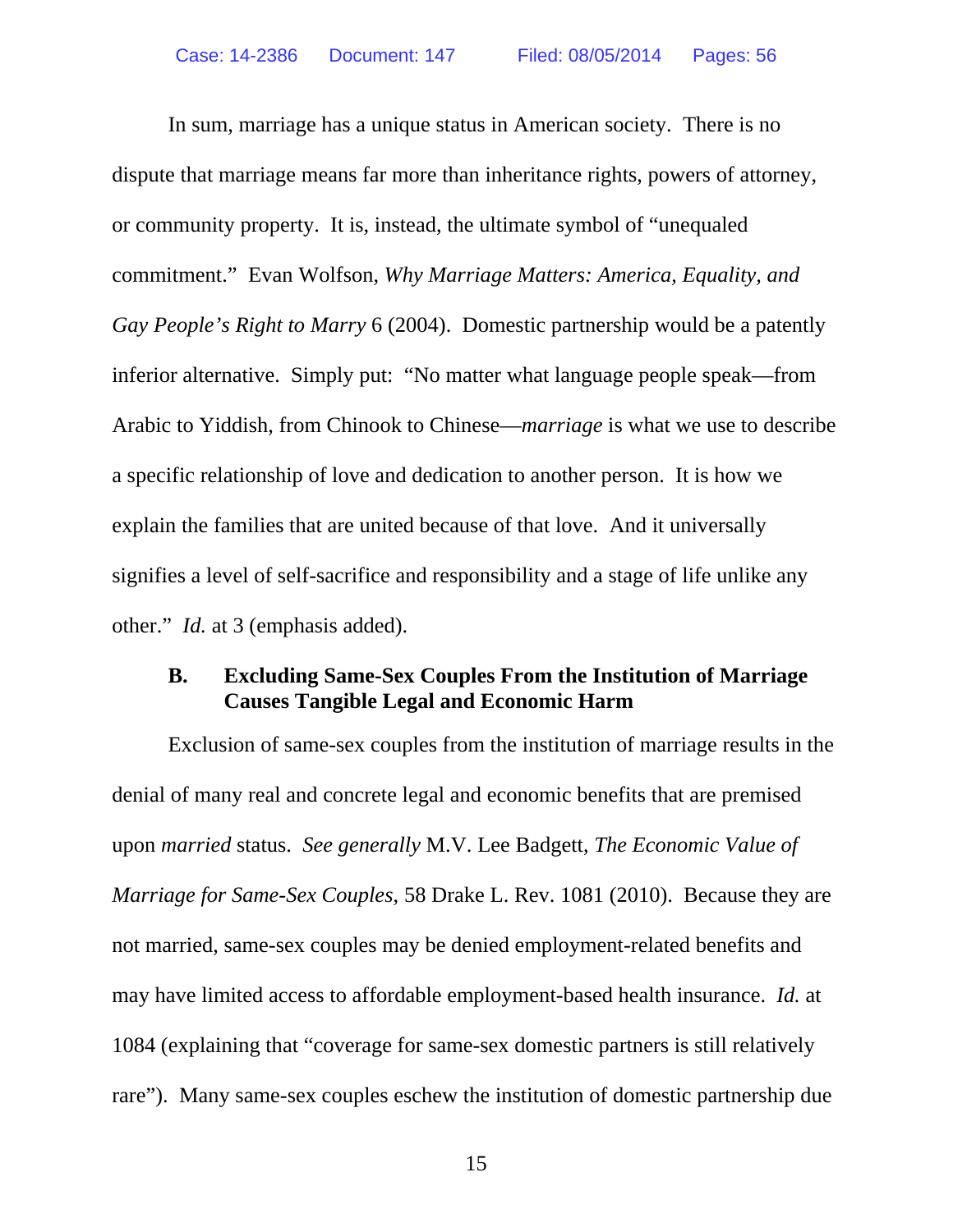to its lesser status. These couples are denied even the limited economic and legal protections that accrue to that designation.

More generally, marriage confers numerous economic benefits that stem from the unique commitment it represents. For example, marriage fosters greater specialization of labor, which can increase a couple's income and the time available for family. *Id.* at 1102. Marriage also tends to reduce a couple's transaction costs: marriage "promotes economic efficiency by reducing transaction costs for couples, mainly by removing the need to renegotiate the terms of the legal relationship as couples experience changed circumstances." *Id.* at 1101. Furthermore, married individuals enjoy greater employment-related economic gains, whereas same-sex couples who cannot marry face uncertainty and pressures that may adversely affect their work performance and reduce their economic rewards. *Id.* at 1102-03. Though difficult to quantify, these economic benefits of marriage are well-known and acknowledged in the field of economics. *Id.*

Even in states that recognize domestic partnerships, domestic partners are afforded fewer rights than those offered to married couples. For example, in Nevada, domestic partners receive some, but not all, of the rights and responsibilities afforded to married couples: among other things, employers there are not legally required to provide health care benefits for domestic partners of their employees. Nev. Rev. Stat. § 122A.210(1) (2013). In Wisconsin, the

16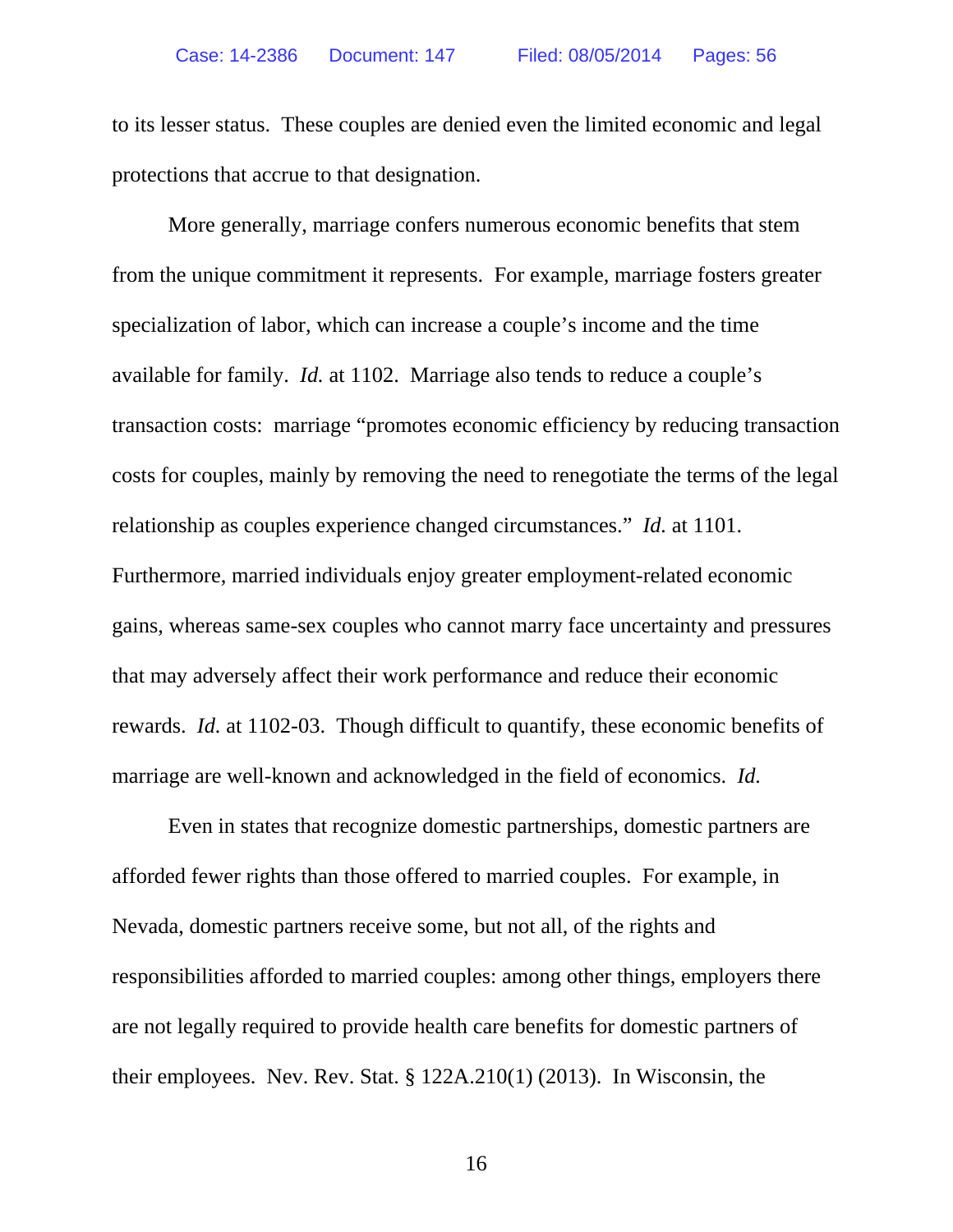legislature granted only a set of limited rights to domestic partners. *See* Howard A. Sweet, *Understanding Domestic Partnerships in Wisconsin*, 82 Wis. Law. 6, 56 (Nov. 2009). In enacting the State's domestic partnership statute, the Wisconsin legislature made clear that "the legal status of domestic partnership" was specifically designed *not* to be "substantially similar to that of marriage." Wis. Stat. § 770.001.

# **C. In the Wake of the Supreme Court's Decision in** *Windsor***, the Tangible Benefits Associated with Marriage Are Even More Substantial**

The availability of federal benefits to married couples further demonstrates that the Marriage Bans inflict real economic and legal harm on same-sex couples. Statutory schemes that allow same-sex couples to enter domestic partnerships or civil unions but that do not allow them to marry result in the deprivation of federal benefits because many federal agencies offer such benefits only to lawfully *married* couples. Now that the Supreme Court's decision in *Windsor* has invalidated Section 3 of the Defense of Marriage Act ("DOMA"), which prohibited federal recognition of the validity of same-sex couples' marriages, *Windsor*, 133 S. Ct. at 2695, a growing chasm separates the protections available to same-sex couples who are lawfully married under their state's legal regime from those who are merely joined in domestic partnership or civil union.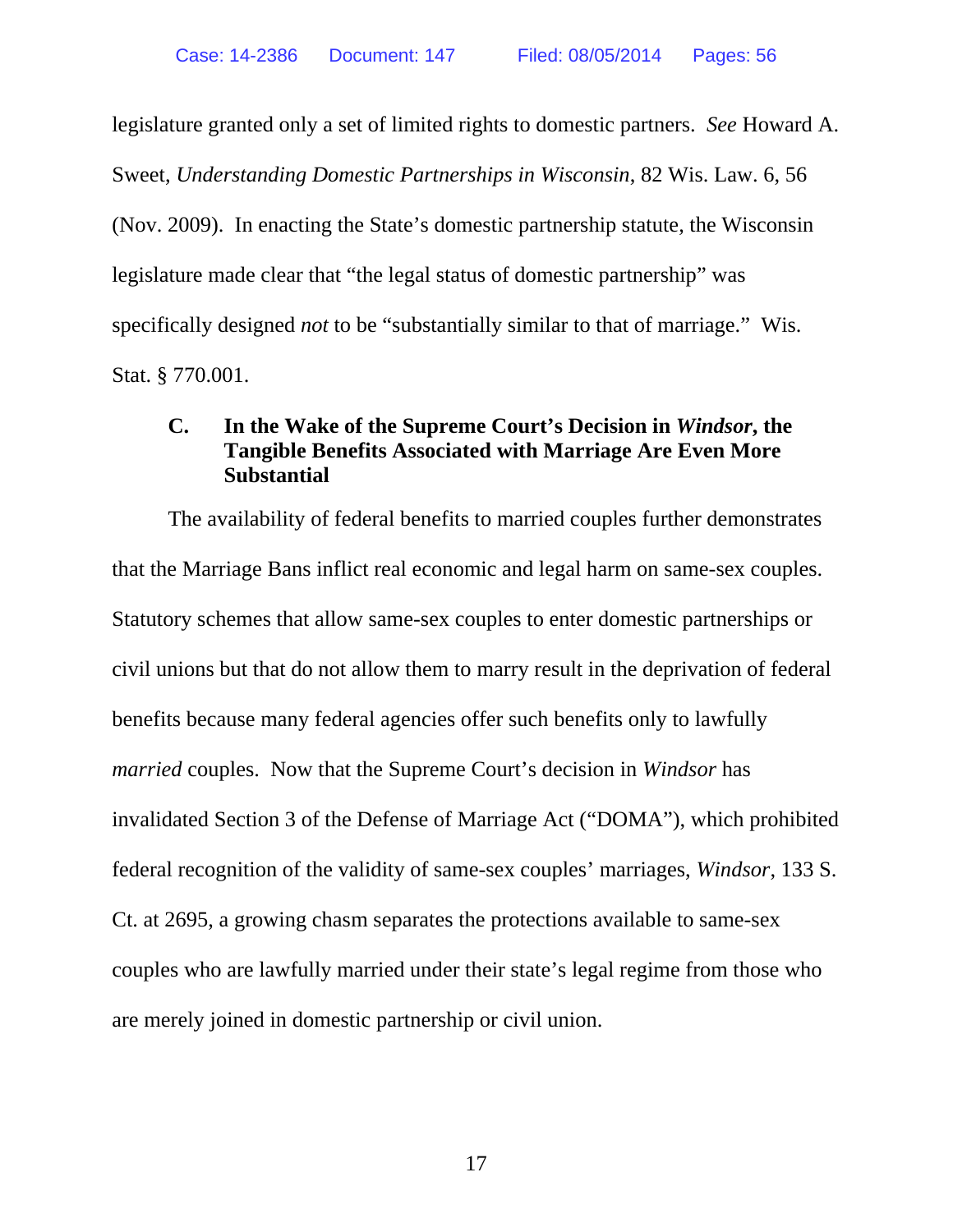The federal government uses "marriage" as a threshold for many federal protections and responsibilities. By defining "marriage" and "spouse" for federal purposes, Section 3 of DOMA effectively "control[led] over 1,000 federal laws" where marital or spousal status is a factor. *Windsor*, 133 S. Ct. at 2683 (citing U.S. Gov't Accountability Office, GAO-04-353R, *Defense of Marriage Act: Update to Prior Report 1* (2004)). By denying same-sex couples the right to marry, Indiana and Wisconsin have placed those federal protections and responsibilities entirely off-limits to them. *See generally Garden State Equal. v. Dow*, 216 N.J. 314 (2013).

On the same day *Windsor* was decided, the President ordered a complete and comprehensive review of "all relevant federal statutes to ensure [the] decision, including its implications for Federal benefits and obligations, is implemented swiftly and smoothly." *Statement by the President on the Supreme Court Ruling on the Defense of Marriage Act* (June 26, 2013)*, available at*  http://www.whitehouse.gov/doma-statement. However, in striking down Section 3 of DOMA, the Supreme Court confined its holding to "lawful marriages." *Windsor*, 133 S. Ct. at 2696. Consistent with their existing benefits frameworks, the agencies that have taken action to date in response to the President's directive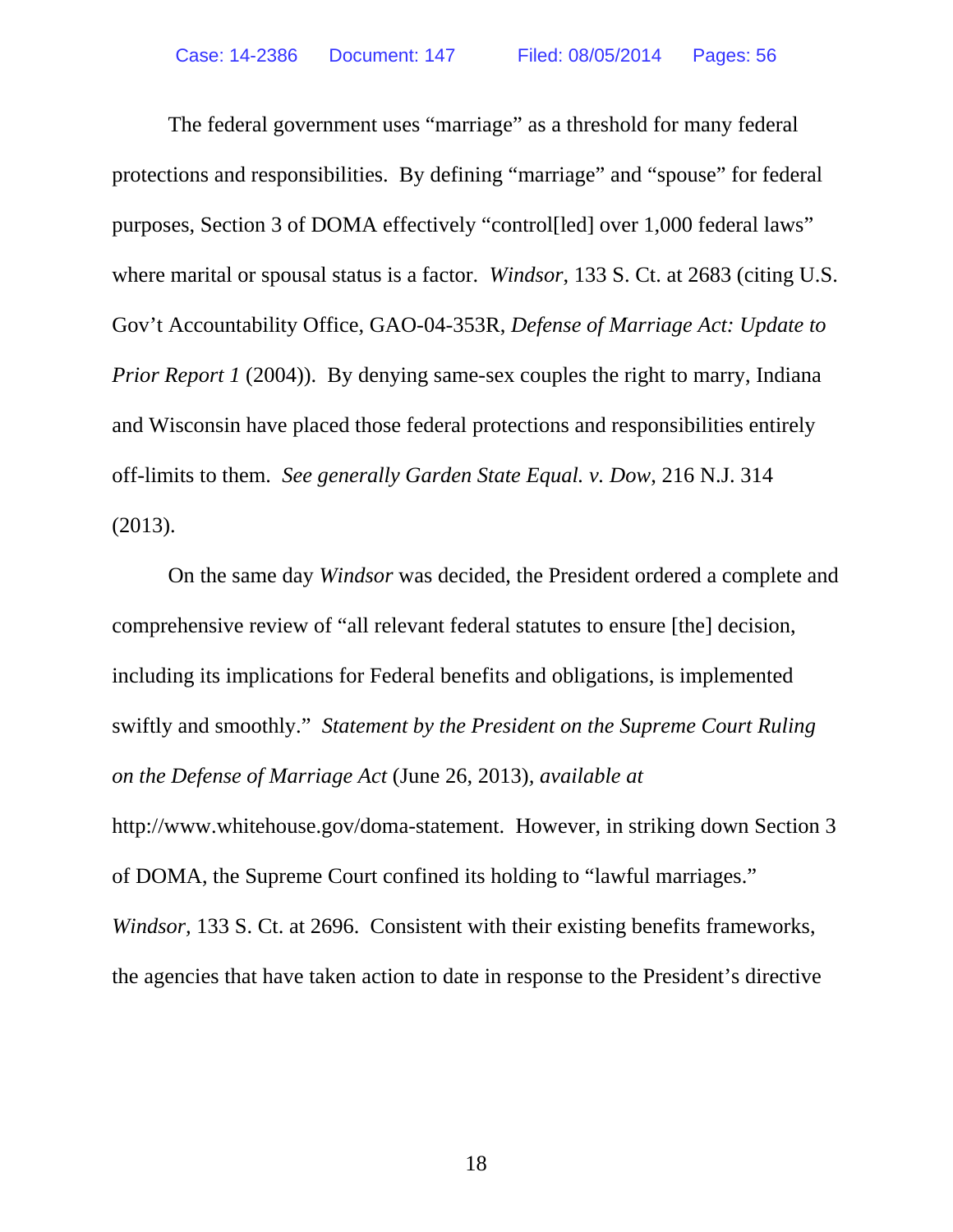have extended protections and responsibilities to *married* same-sex couples, <sup>8</sup> but many agencies have stated explicitly that they *will not* extend protections to registered domestic partners.

For example, in its extensive guidance regarding federal benefits post-*Windsor*, the Office of Personnel Management expressly provided that "[b]enefits coverage is now available to a legally married same-sex spouse of a Federal employee or annuitant," but "same-sex couples who are in a civil union or other forms of domestic partnership . . . will remain ineligible for most Federal benefits programs." Office of Personnel Management, Benefits Admin. Letter, *Coverage of Same–Sex Spouses,* No. 13-203, at 1-2 (July 17, 2013). Likewise, on August 29, 2013, the Internal Revenue Service ("IRS") ruled that all legal marriages of samesex couples will be respected for federal tax purposes. Rev. Rul. 2013-17, 2013- 381.R.B. However, the Revenue Ruling also specifically held that marital protections do not extend to persons "who have entered into a registered domestic partnership, civil union, or other similar formal relationship recognized under state law that is not denominated as a marriage under the laws of that state . . . ." *Id.* 

 $\overline{a}$ 

<sup>&</sup>lt;sup>8</sup> To date, many federal government agencies have extended protections based on lawful marriage, including the Department of Defense, the Department of Education, the Department of Homeland Security, the Department of Justice, and the Internal Revenue Service. *See* Memorandum from Attorney Gen. Eric Holder to President Barack Obama (June 20, 2014) [hereinafter "Holder Memorandum"], *available at*

http://www.justice.gov/iso/opa/resources/9722014620103930904785.pdf.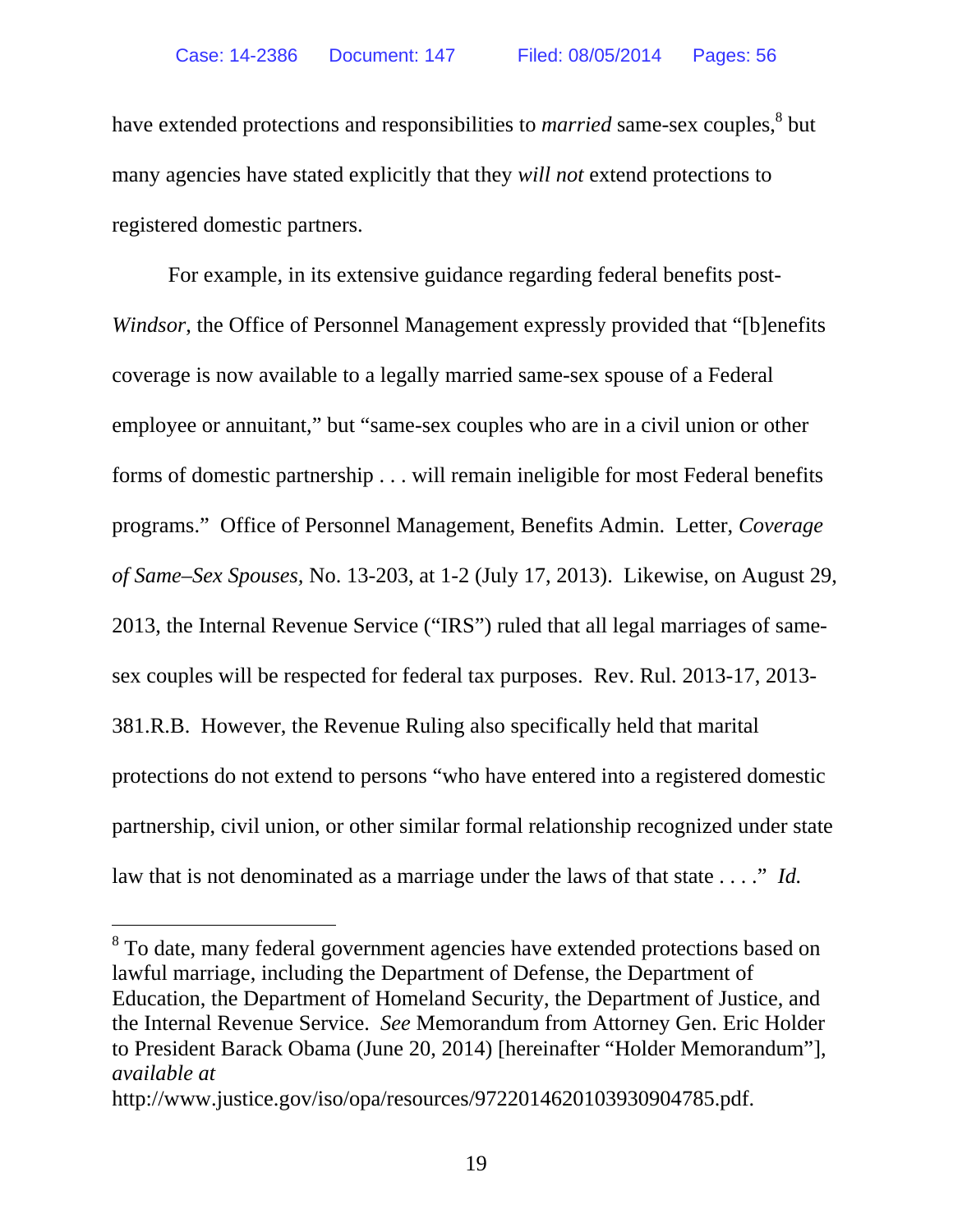In the immigration context, whether a same-sex couple is lawfully *married*  or merely in a domestic partnership or civil union could mean the difference between deportation and a valid basis for a family-based immigration visa. The United States Citizenship and Immigration Services ("USCIS") has made clear that "same-sex marriages will be treated exactly the same as opposite-sex marriages" including, for example, with respect to eligibility for discretionary waivers of certain inadmissibility grounds based on marriage or status of a spouse, and to the residency period required for naturalization of non-citizens married to U.S. citizens. USCIS, *Same Sex Marriages*, at QA 8-9 (updated Apr. 3, 2014) [hereinafter USCIS FAQ], *available at* http://www.uscis.gov/family/same-sexmarriages. These benefits would not be available to same-sex couples in domestic partnerships or civil unions.<sup>9</sup>

The guidance and policies issued by the Department of Homeland Security, Department of Defense and the Department of State further exemplify the primacy

 $\overline{a}$ 

 $9^9$  Certain governmental agencies, including the USCIS, have stated that "[a]s a general matter, the law of the place where the marriage was celebrated determines whether the marriage is legally valid for immigration purposes. . . . The domicile state's laws and policies on same-sex marriages will not bear on whether USCIS will recognize a marriage as valid." USCIS FAQ, at QA 3. This means that a same-sex couple living in a state that provides only for civil unions or domestic partnerships, as well as such couples living in states that lack even these provisions, would be required to bear the burden of travelling out of state—and marrying far away from their friends and families—to qualify for the same federal benefits afforded to heterosexual married couples.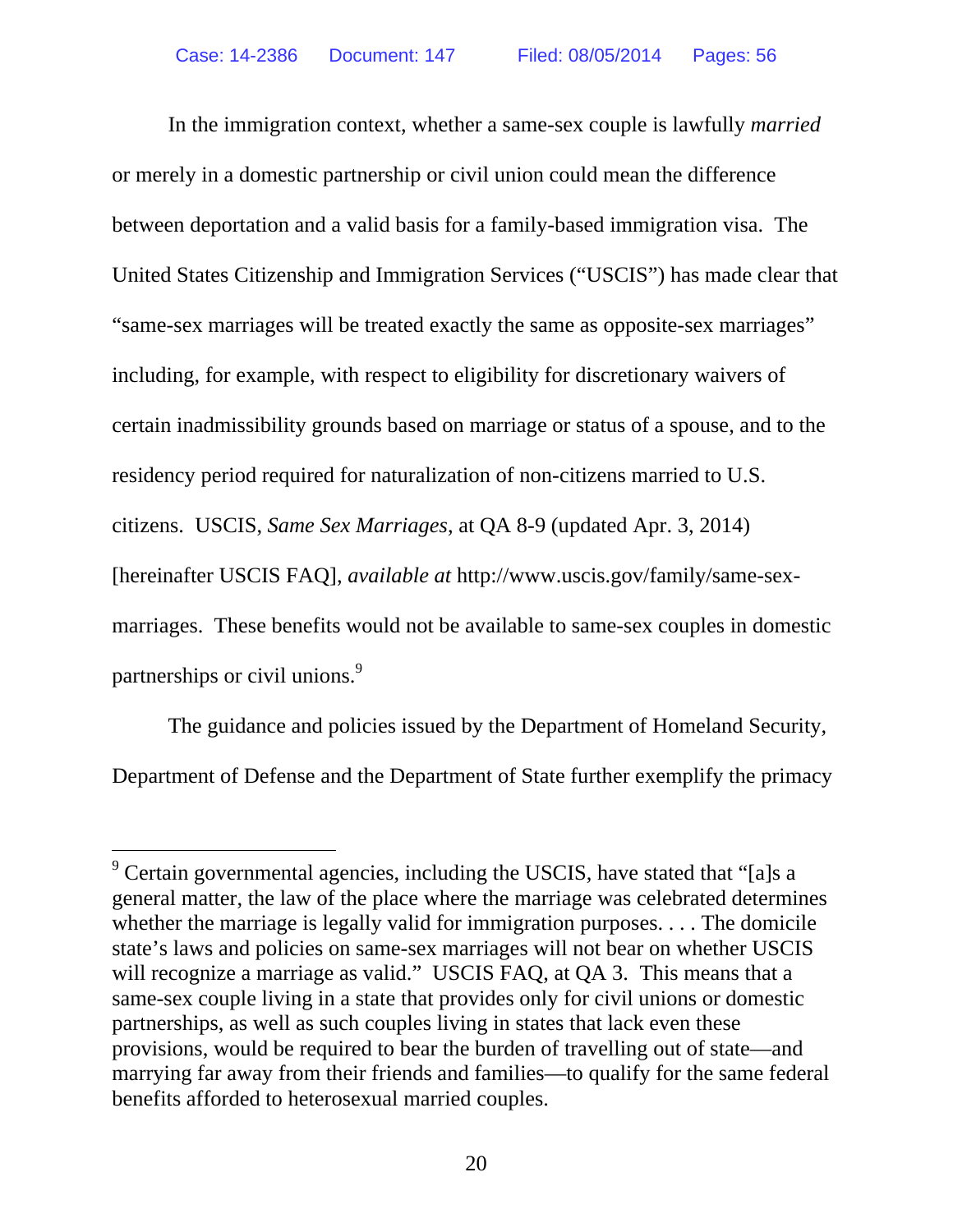of lawful *marriage* in extending federal benefits to same-sex couples. On July 1, 2013, then-Secretary of Homeland Security Janet Napolitano directed the USCIS to "review immigration visa petitions filed on behalf of a same-sex spouse in the same manner as those filed on behalf of an opposite-sex spouse." *Statement by Secretary of Homeland Security Janet Napolitano on the Implementation of the Supreme Court Ruling on the Defense of Marriage Act* (July 1, 2013), *available at* http:/ /www.dhs.gov/news/2013/07/01/statement-secretary-homeland-security $janet$ -napolitano-implementation-supreme-court.<sup>10</sup> The Department of State followed suit, beginning with Secretary John Kerry's announcement that U.S. embassies and consulates would adjudicate visa applications based on a marriage of a same-sex couple in the same way that they adjudicate applications for different-sex spouses. John Kerry, Sec'y of State, *Announcement on Visa Changes for Same-Sex Couples* (Aug. 2, 2013), *available at* 

http://www.state.gov/secretary/remarks/2013/08/212643.htm. Similarly, in August 2013, Secretary of Defense Chuck Hagel advised that "[i]t is now the Department's policy to treat all married military personnel equally. The Department will construe the words 'spouse' and 'marriage' to include same-sex spouses and

-

<sup>&</sup>lt;sup>10</sup> That directive was formalized on July 26, 2013. *See* USCIS FAQ; *see also U.S. Visas for Same-Sex Spouses,* Dep't of State, *available at* http://travel.state.gov/ content/dam/visas/DOMA/DOMA%20FAQs.pdf (last visited July 16, 2014) (spousal eligibility based on valid marriage).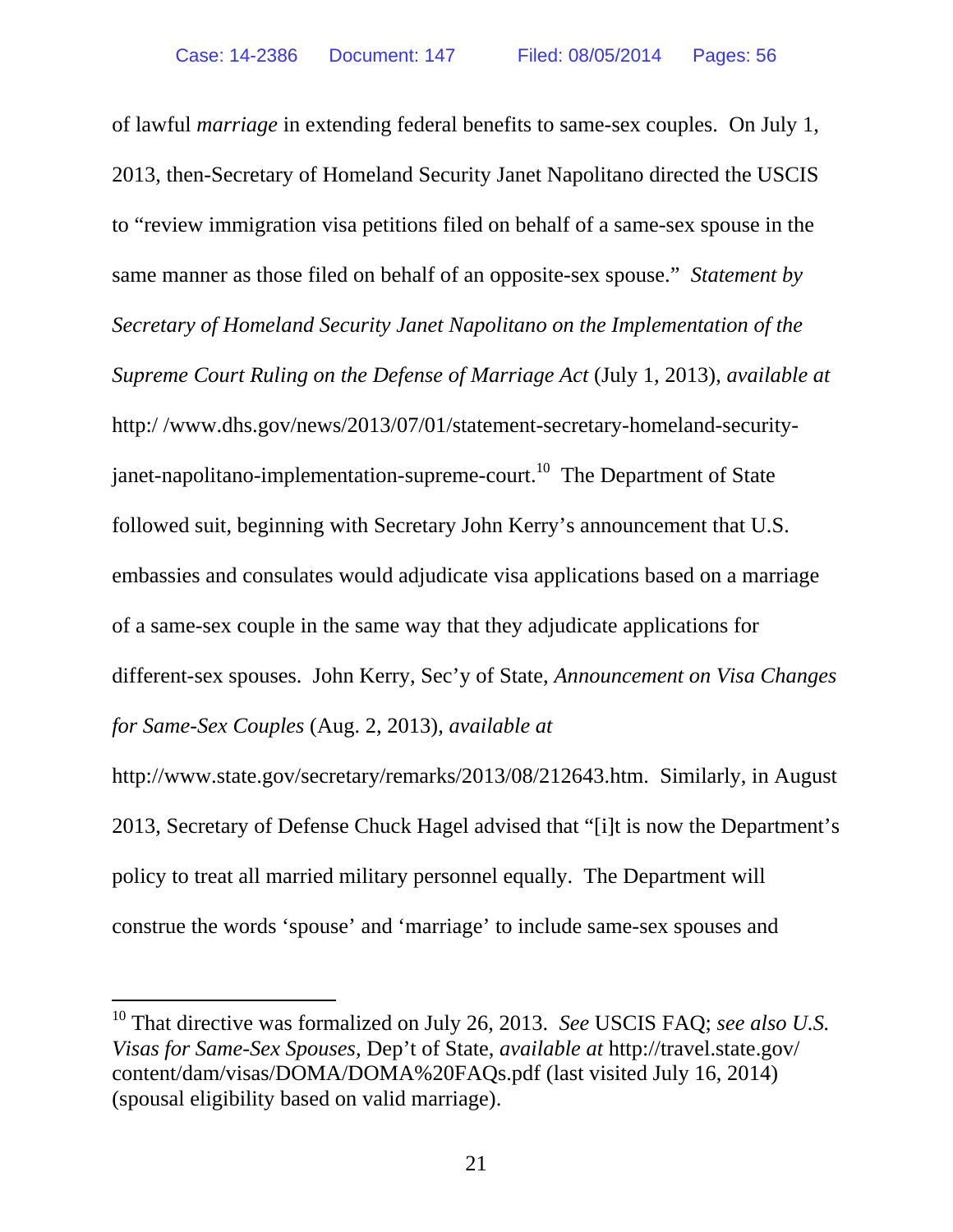marriages, and the Department will work to make the same benefits available to all military spouses, regardless of whether they are in same-sex or opposite-sex marriages." Chuck Hagel, Sec'y of Def., *Extending Benefits to the Same-Sex Spouses of Military Members* at 1 (Aug. 13, 2013), *available at*  http://www.defense.gov/home/features/2013/docs/Extending-Benefits-to-Same-Sex-Spouses-of-Military-Members.pdf. Though the availability of federal benefits continues to evolve, agency guidance makes clear that the threshold requirement to attain many of these benefits is lawful *marriage*—not a civil union or domestic partnership.

Even married same-sex couples who now reside in states that do not permit marriage of same-sex couples cannot enjoy all of the protections afforded by federal law. Federal statutes that explicitly link federal benefits to place of domicile inevitably prohibit some legally married couples—including the married plaintiffs in these cases—from enjoying these benefits because they live in a state (like Indiana and Wisconsin) that prohibits marriage of same-sex couples. *See Baskin*, 2014 WL 2884868, at \*1; *Wolf*, 986 F. Supp. 2d at 988; Holder Memorandum, at 3. For example, 38 U.S.C. § 103(c) (2012) requires the Department of Veterans Affairs ("VA") to define "spouse" according to the law of "place of residency rather than the place of celebration" of the marriage, rendering couples who traveled to other states to obtain a legal marriage license and then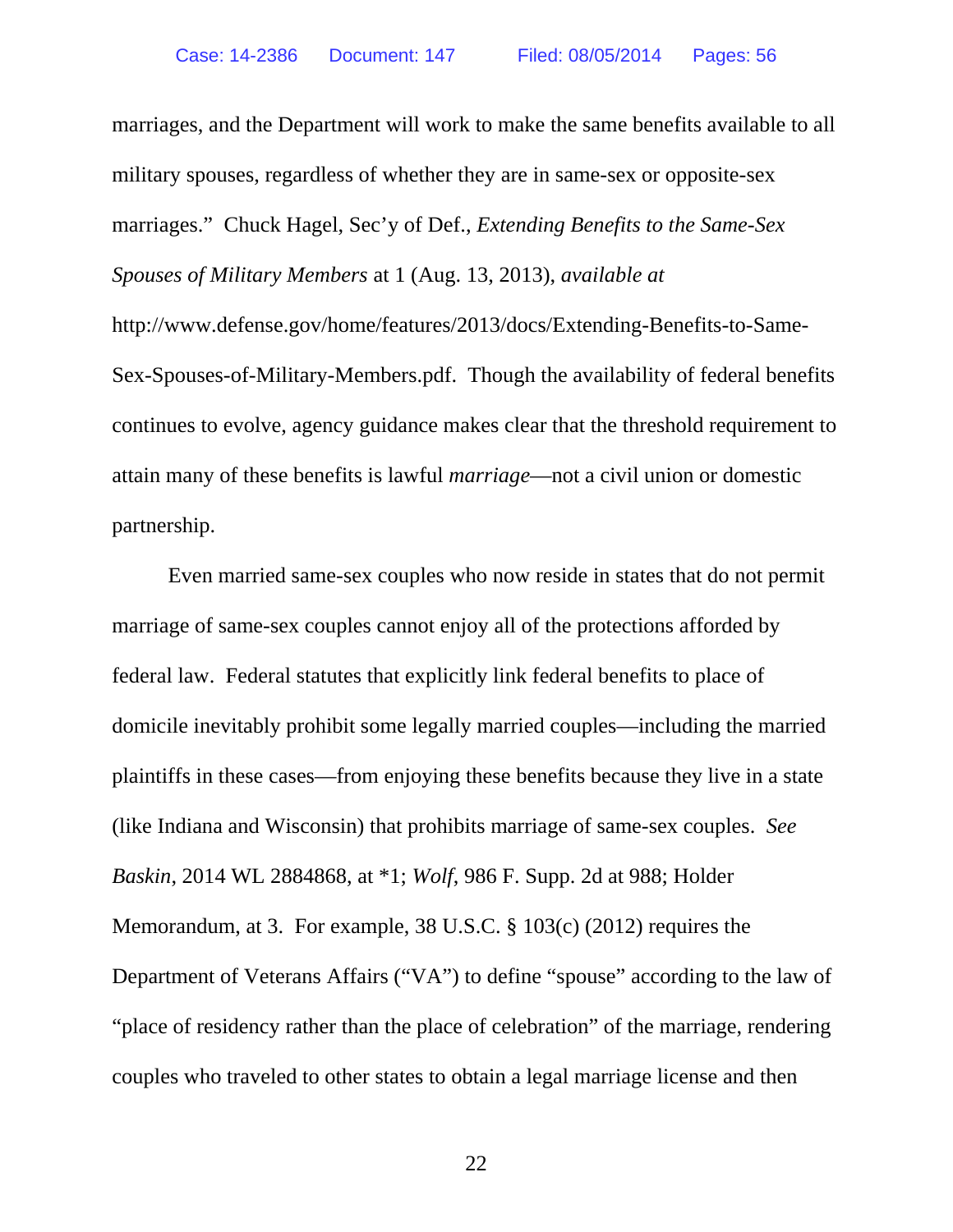returned to their state of residency ineligible for all veterans' benefits. News Release from Office of Pub. Affairs, U.S. Dep't of Veterans Affairs (June 20, 2014) [hereinafter "VA News Release"], *available at*

http://www.va.gov/opa/pressrel/pressrelease.cfm?id=2562; *see also* 38 U.S.C. § 103(c) (defining spouse according to "the law of the place where the parties resided at the time of the marriage or . . . when the right to benefits accrued"). Thus, despite complying with the President's post-*Windsor* order, the VA is required by statute to discriminate against some Indianans and Wisconsinites in otherwise legal same-sex marriages, treating them only "as equally *as possible* under the law." VA News Release (emphasis added). The same is true of other critical federal benefits, such as Social Security benefits, the availability of which depend on the laws of the state where a same-sex couple resides. *See, e.g.*, 42 U.S.C. § 416(h)(1)(A)(i) (Social Security old-age, survivors, and disability insurance benefits available to applicants who are or were "validly married" according to the courts of the state "in which [the] insured individual is . . . or . . . was domiciled"); 29 C.F.R. 825.122(b) (definition of "spouse" in Family Medical Leave Act based on laws of the state "where the employee resides").

## **D. Excluding Same-Sex Couples from Marriage Perpetuates Discrimination Against Gay Men and Lesbians**

The Marriage Bans also cause real and intangible harms to same-sex couples and their immediate and extended families. Even to the extent that a domestic

23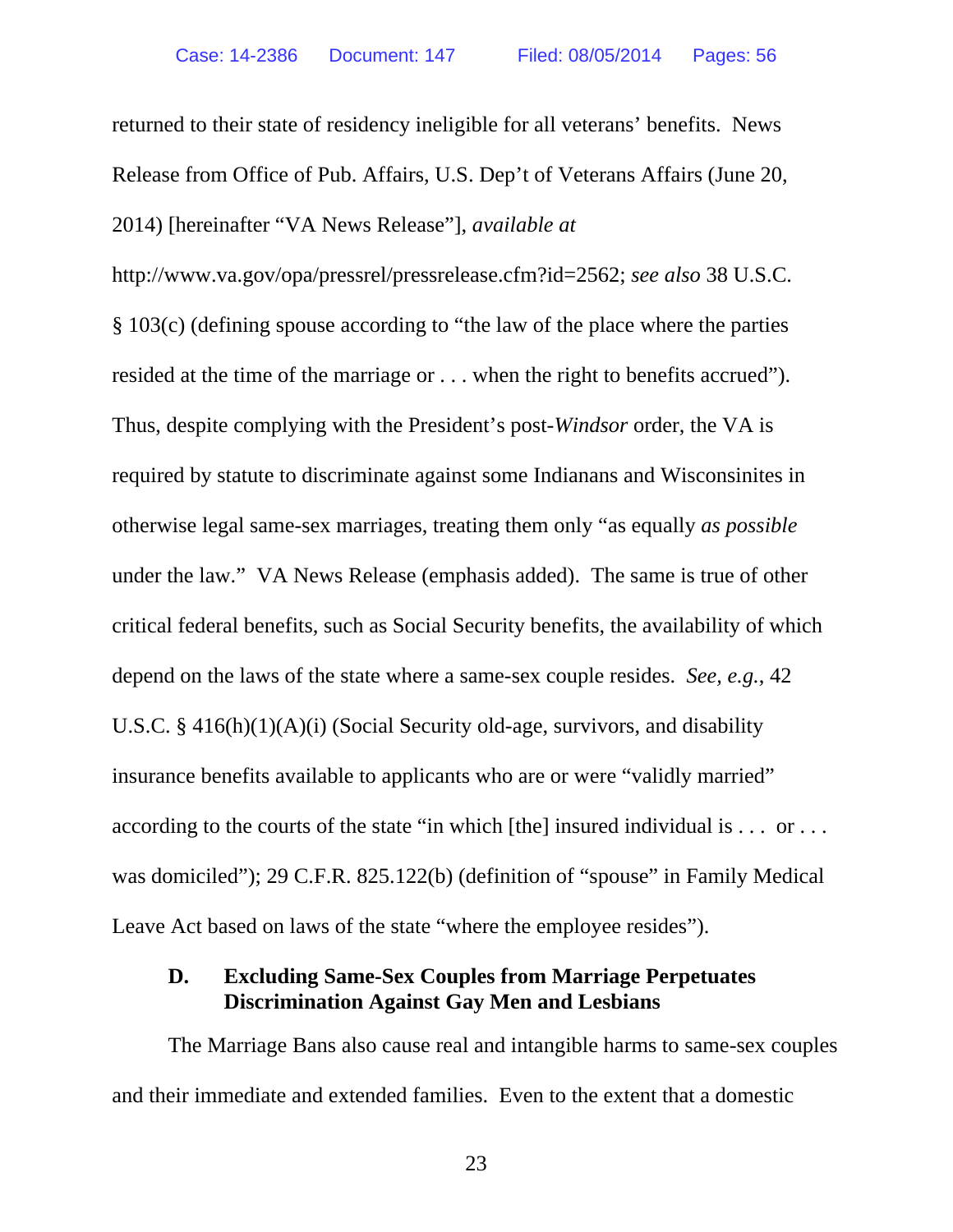partnership or civil union may confer legal benefits of marriage, the two-tiered regime disadvantages same-sex couples in numerous ways. First, banning samesex couples from the valued institution of marriage makes them "other," and demeans and stigmatizes them. This stigma, in turn, affects their physical and emotional health and well-being and encourages further discrimination against gay and lesbian individuals. This in turn causes "minority stress" that harms their physical and emotional well-being, and face increased discrimination.

# **1. Excluding Same-Sex Couples from Marriage Expresses Government Disapproval of Same-Sex Relationships**

The two-tiered regime that the Marriage Bans establish conveys official disapproval of same-sex relationships. As the California Supreme Court explained in finding that domestic partnership was not a constitutionally adequate substitute for marriage:

> [T]he statutory provisions that continue to limit access to [marriage] exclusively to opposite-sex couples—while providing only a novel, alternative institution for samesex couples—likely will be viewed as an official statement that the family relationship of same-sex couples is not of comparable stature or equal dignity to the family relationship of opposite-sex couples.

*In re Marriage Cases*, 183 P.3d 384, 452 (Cal. 2008). To that end, the Court reasoned:

> [T]here is a very significant risk that retaining a distinction in nomenclature with regard to this most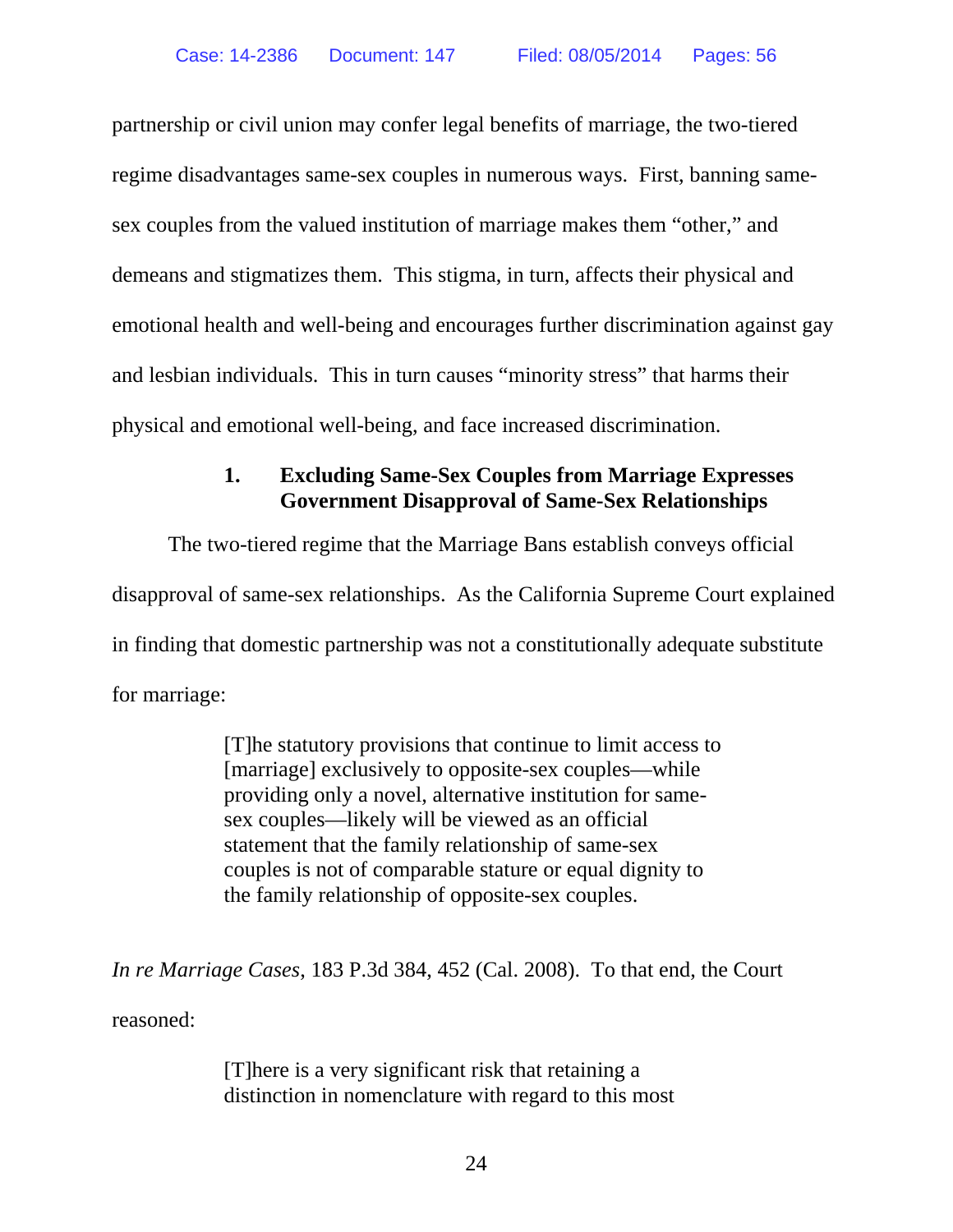fundamental of relationships whereby the term 'marriage' is denied only to same-sex couples inevitably will cause the new parallel institution that has been made available to those couples to be viewed as of a lesser stature than marriage and, in effect, as a mark of secondclass citizenship.

*Id*. at 445; *Goodridge*, 798 N.E.2d at 962 (statutory bar on marriage for same-sex couples "confers an official stamp of approval on the destructive stereotype that same-sex relationships are inherently unstable and inferior to opposite-sex relationships and are not worthy of respect.").

The government disapproval expressed through the Marriage Bans is likewise constitutionally suspect in light of the motivations that underlie the statutes and constitutional provision. As was true of Section 3 of DOMA, the Marriage Bans' "principal effect is to identify a subset of [relationships] and make them unequal. The principal purpose is to impose inequality." *Windsor*, 133 S. Ct. at 2694. Although Appellant contends that the purpose of the Marriage Ban is to promote procreation and responsible child-rearing, the district courts below properly found that these arguments provide no legitimate basis for denying samesex couples the right to marry. *Baskin*, 2014 WL 2884868, at \*13; *Wolf*, 986 F. Supp. 2d, at 1020-1024.

As the district courts in both cases rightly concluded, the Marriage Bans fail to advance the State's interest in child-rearing because same-sex couples also raise children. Thirty years of scholarship has "overwhelmingly demonstrated that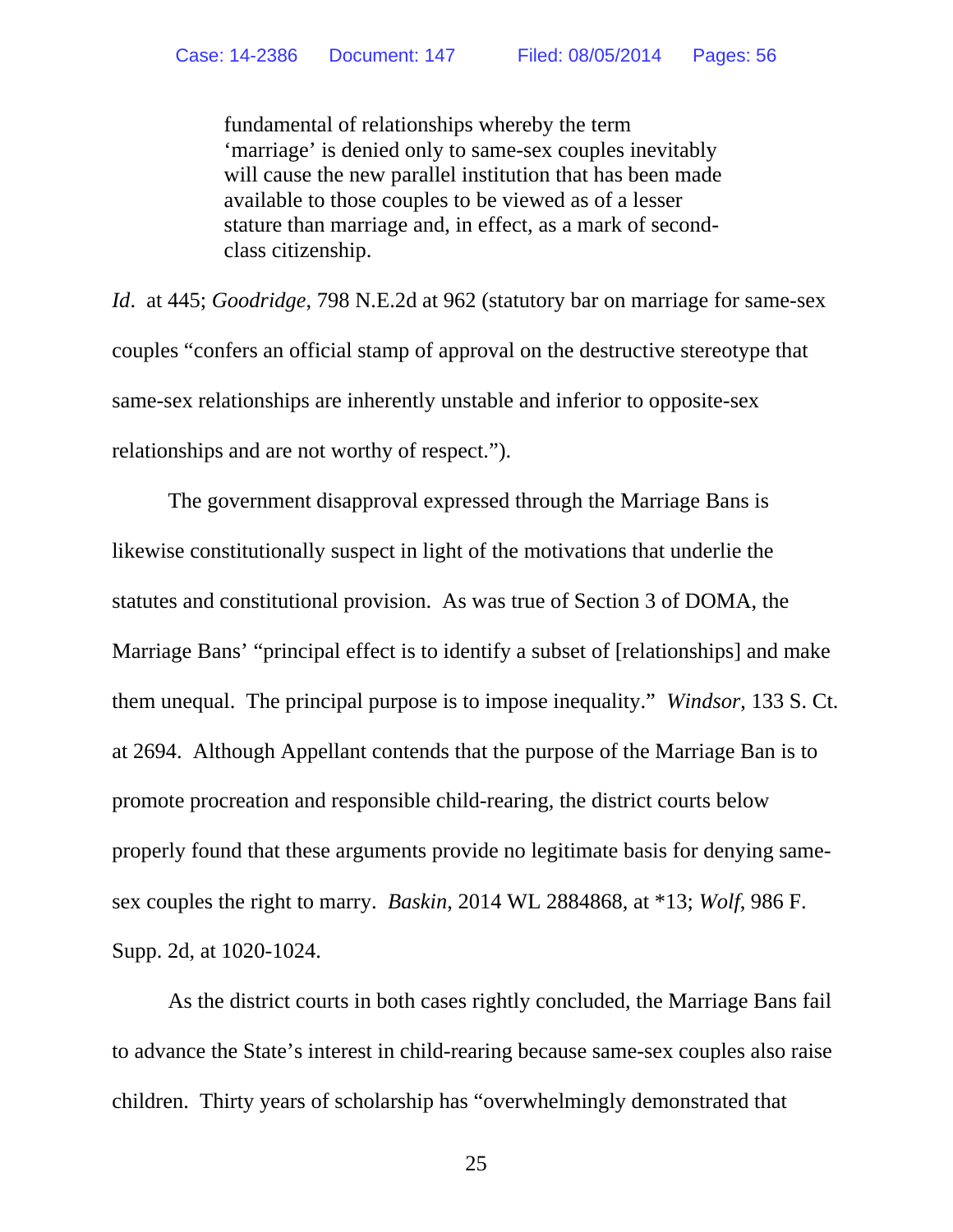children raised by same-sex parents are as likely to be emotionally healthy, and educationally and socially successful as those raised by opposite-sex parents." *Golinski v. v. U.S. Office of Pers. Mgmt.*, 824 F. Supp. 2d 968, 991 (N.D. Cal. 2012); *Wolf*, 986 F. Supp. 2d at 1022 ("it is 'beyond scientific dispute' that samesex parents are equally capable at parenting as opposite-sex parents") (citing *Golinski*, 824 F. Supp. 2d at 991). As the district court in *Wolf* noted, nonrecognition of same-sex marriages actually harms children by "stigmatizing [children of same-sex parents] and depriving them of the benefits that marriage could provide." *Wolf*, 986 F. Supp. 2d at 1023.

Given the absence of any rational justification, the Marriage Bans are motivated by nothing other than a "bare . . . desire to harm a politically unpopular group." *See Romer*, 517 U.S. at 634. For example, the district court in *Baskin* properly recognized that animus against same-sex couples prompted Indiana's marriage ban, especially since Indiana grants full faith and credit to *other* types of out-of-state marriages. *Baskin,* 2014 WL 2884868, at \*14. Indiana and Wisconsin single out same-sex marriage for special, unfavorable treatment—by refusing to recognize such marriages even when they were validly performed in another state. "The constitutional issue is clear[]" when a state treats one group differently from all the others: the law must be based on "irrational prejudice." *See City of Cleburne, Tex.*, 473 U.S. at 447, 450.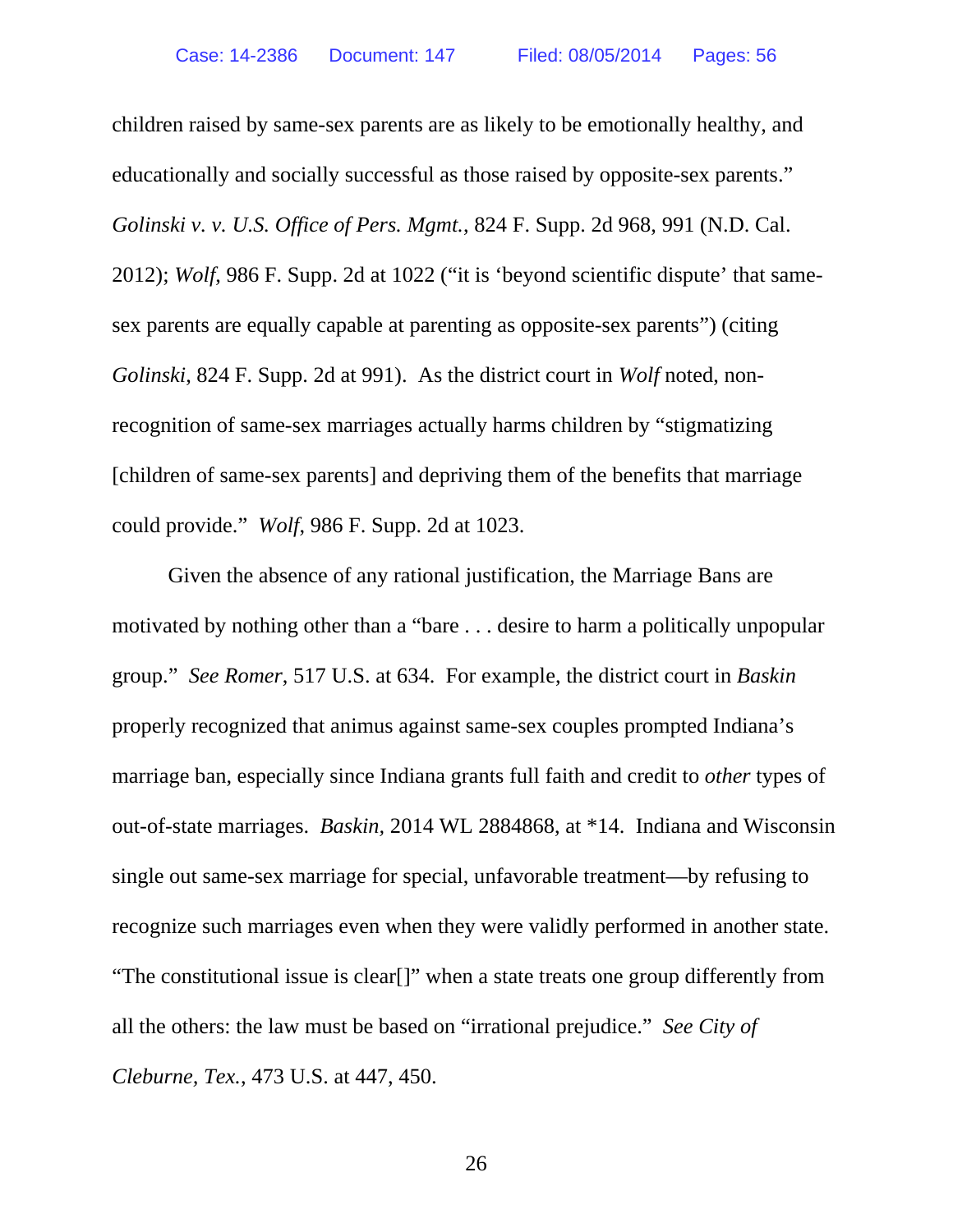As the district court in *Baskin* found, the Marriage Bans express a clear purpose "to single out [same-sex relationships] for disparate treatment." *Baskin,*  2014 WL 2884868, at \*14. That purpose is made even clearer in Wisconsin by the fact that its marriage ban there prohibits the state legislature or any political subdivision within the state from creating or recognizing "a legal status identical or substantially similar to that of marriage for unmarried individuals." Wis. Const. art. XIII, § 13 (2014); *see also Wolf*, 986 F. Supp. 2d at 1018 (Wis. Const. art. XIII, § 13 "represents a rare, if not unprecedented, act of using the Wisconsin Constitution to *restrict* constitutional rights rather than expand them and to require discrimination against a particular class."). $^{11}$ 

The Marriage Bans' disapproval of same-sex couples is stigmatizing. Both judicial decisions and social science have recognized that government action singling out a group for disfavored treatment stigmatizes that group. *See Lawrence v. Texas*, 539 U.S. 558, 575 (2003) (stating that the "stigma" imposed by the Texas statute criminalizing "homosexual conduct" was "not trivial"); *Brown*, 347 U.S. at 494 (describing the "feeling of inferiority" that inevitably accompanies differential treatment); *Strauder v. West Virginia*, 100 U.S. 303, 308 (1879), *abrogated on other grounds by Taylor v. Louisiana*, 419 U.S. 522 (1975) (noting that exclusion

 $\overline{a}$ 

 $11$  The Indiana Constitution does not contain an equivalent provision prohibiting the creation or recognition of a legal status approximating that of marriage.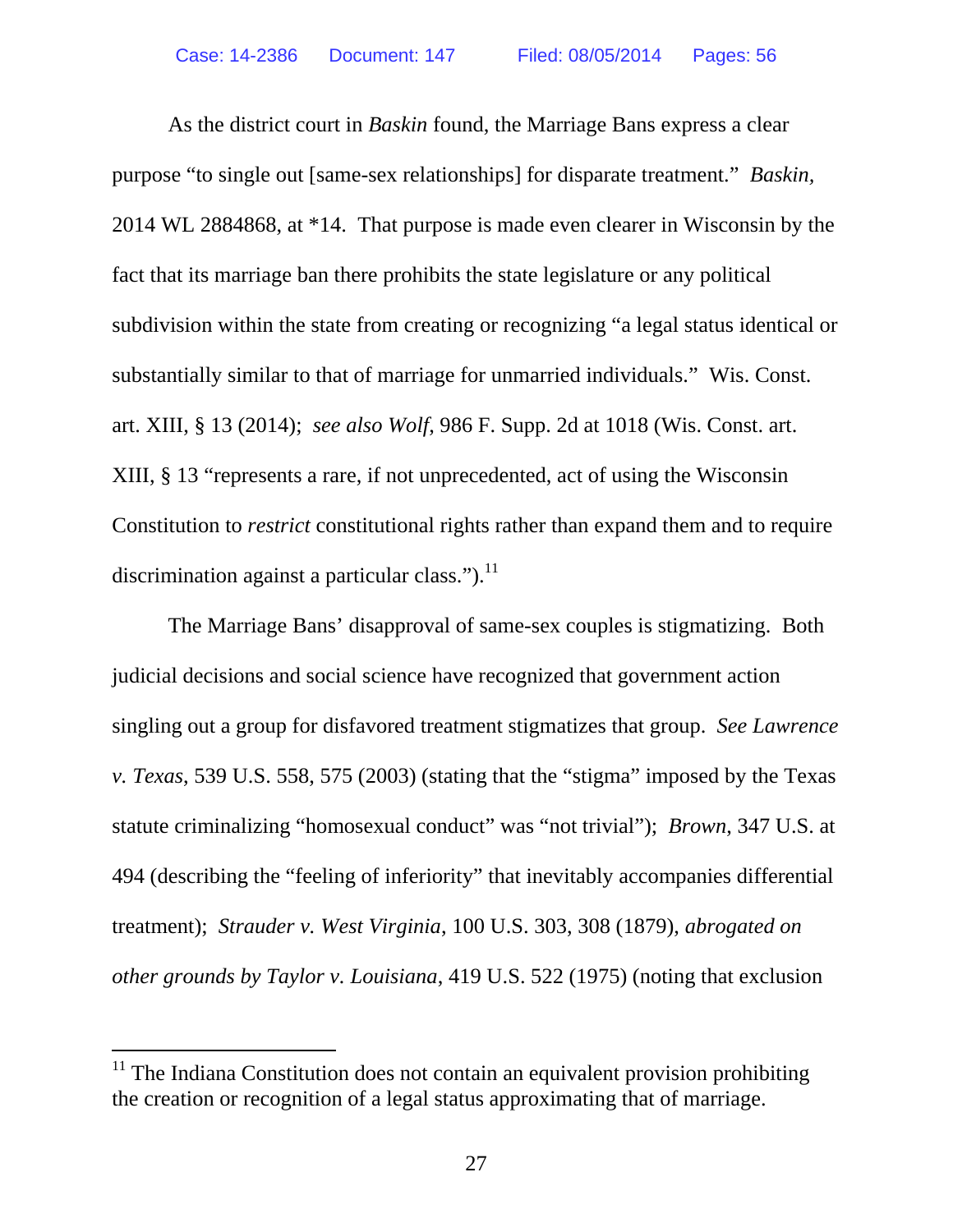of non-white citizens from juries was "practically a brand upon them, affixed by the law, an assertion of their inferiority").

## **2. The Stigma Created by the Marriage Bans Causes Emotional and Physical Harm**

The stigma resulting from the Marriage Bans' two-tiered regime has harmful consequences. That stigma can cause gay men and lesbians to suffer "minority stress," which manifests itself through "prejudice events": expectations of rejection and discrimination, concealment of identity, and internalized homophobia. *See* Ilan H. Meyer, *Prejudice, Social Stress, and Mental Health in Lesbian, Gay and Bisexual Populations: Conceptual Issues and Research Evidence*, 129 Psychol. Bull. 674 (2003). Such stresses negatively affect the mental health and well-being of gay and lesbian individuals. *See, e.g.*, Gilbert Herdt & Robert Kertzner, *I Do, But I Can't: The Impact of Marriage Denial on the Mental Health and Sexual Citizenship of Lesbians and Gay Men in the United States*, 3 J. Sexuality Res. & Soc. Policy 33 (2006). "Greater exposure to discrimination and perceptions of stigma have been linked with poorer mental health in sexual minority individuals." Adam W. Fingerhut, Letitia Anne Peplau, & Shelly L. Gable, *Identity, Minority Stress and Psychological Well-Being Among Gay Men and Lesbians*, 1 Psychol. & Sexuality 101, 105 (2010). Internalized homophobia, for example, can lead to lowered self-esteem, anxiety, substance abuse, and depression. Gregory M. Herek et al., *Correlates of Internalized Homophobia in a Community Sample of Lesbians*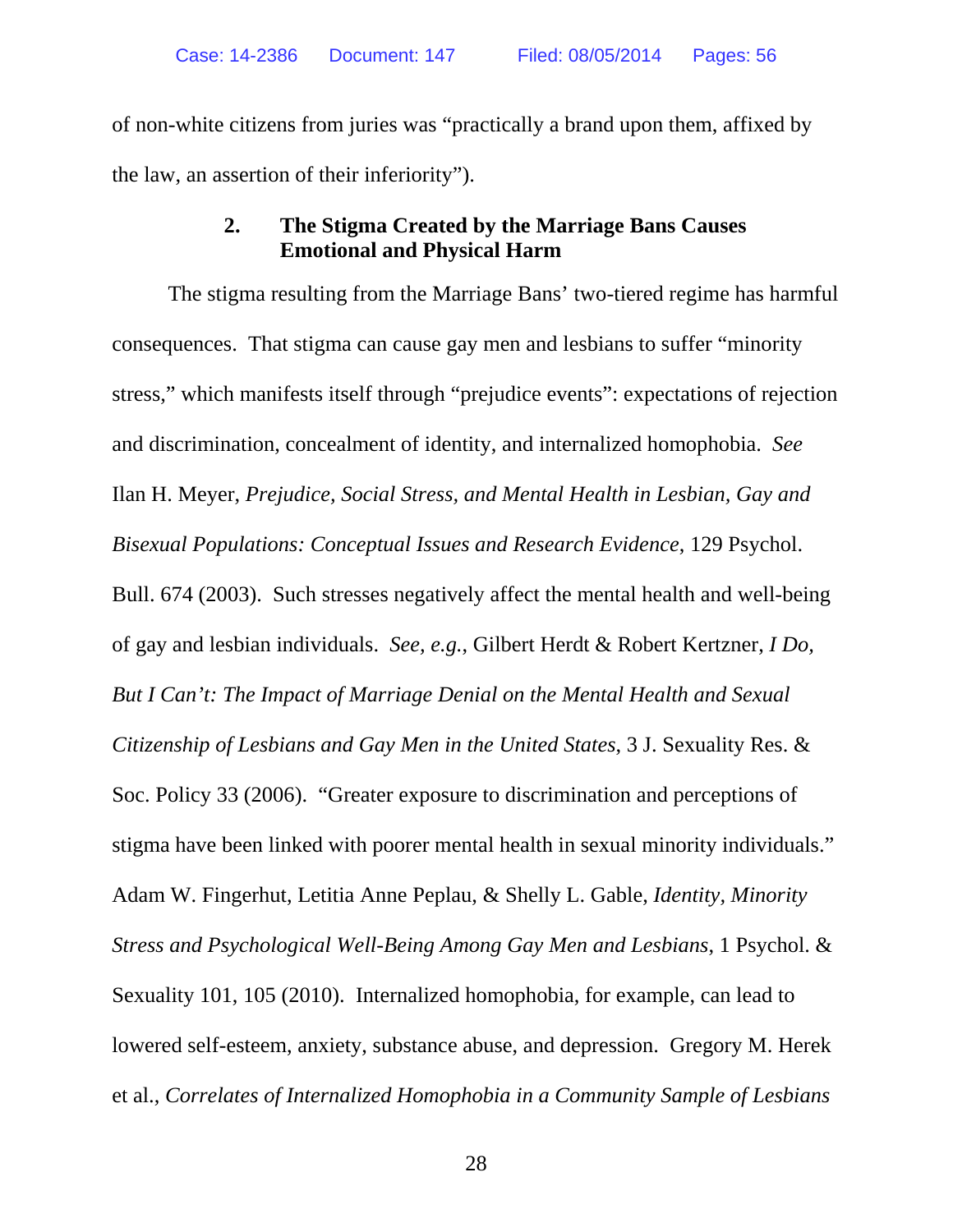*and Gay Men*, 2 J. Gay & Lesbian Med. Assoc. 17 (1997). And frequent suicides by gay teenagers "has drawn national attention to the insidious peer harassment that lesbian, gay, bisexual, and transgender (LGBT) youth face on a daily basis." Lisa C. Connolly, *Anti-Gay Bullying in Schools--Are Anti-Bullying Statutes the Solution?*, 87 N.Y.U. L. Rev. 248, 249 (2012).

### **3. The Stigma Created by the Marriage Bans Perpetuates Discrimination Against Gay Men and Lesbians**

By making sexual orientation a legally salient characteristic, the Marriage Bans also encourage and provide cover for those who seek to treat gay men and lesbians differently based on their sexual orientation. *See, e.g.*, *Perry v. Schwarzenegger*, 704 F. Supp. 2d 921, 979 (N.D. Cal. 2010) (describing how Proposition 8 sent "a message that gay relationships are not to be respected; that they are of secondary value, if of any value at all; that they are certainly not equal to those of heterosexuals"). Because the state provides for separate and lesser treatment of gay men and lesbians, individuals may logically conclude that it is permissible to treat them as inferior. *Cf. Lawrence*, 539 U.S. at 575 (criminalizing sexual conduct between same-sex couples was "an invitation to subject homosexual persons to discrimination both in the public and in the private spheres"); *Strauder*, 100 U.S. at 308 (exclusion of non-white citizens from juries was "a stimulant to . . . race prejudice").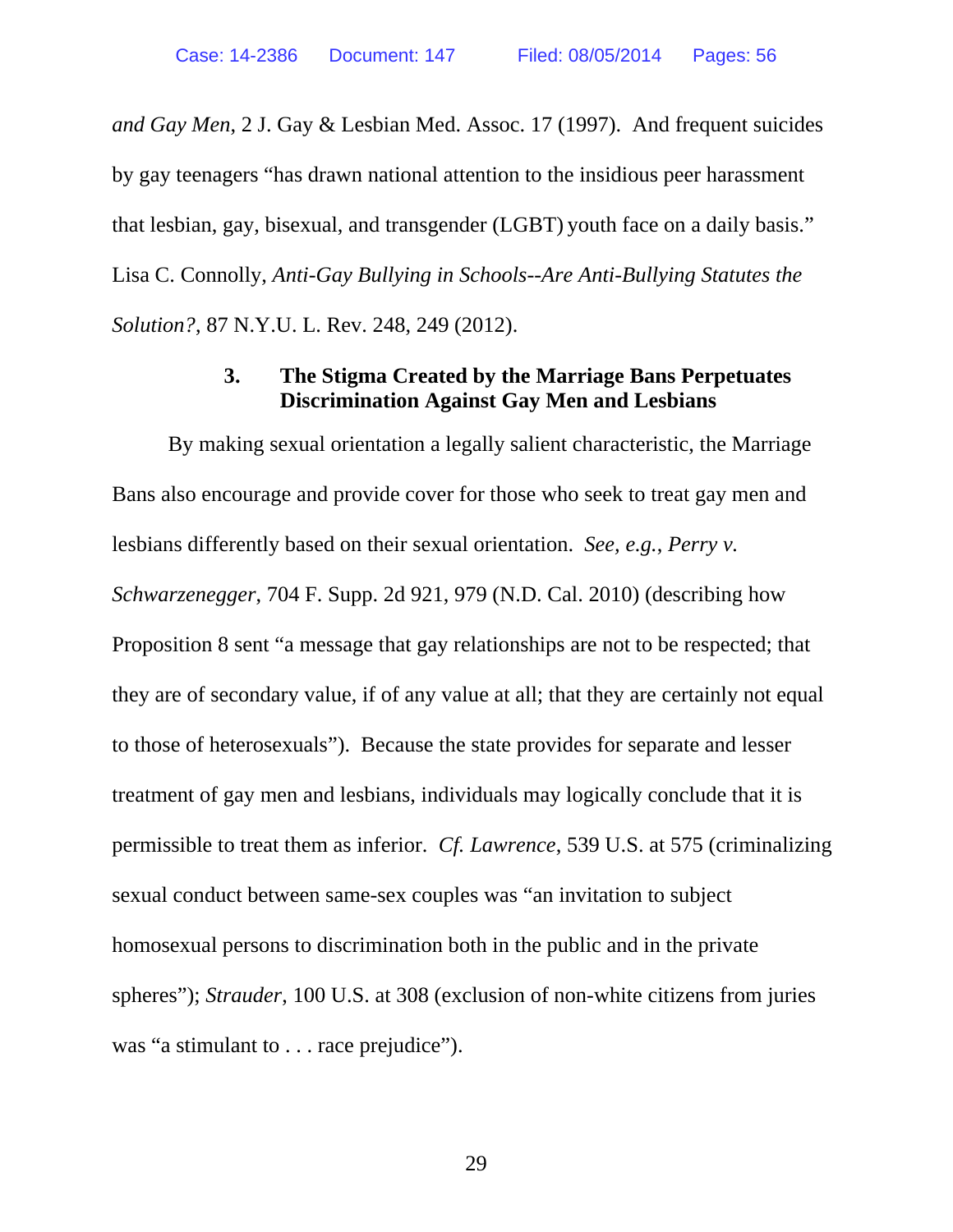Moreover, designating same-sex couples as different can trigger unintentional discrimination. Due to confusion regarding legal requirements, hospitals may refuse to allow a same-sex partner to be by a loved one's side during a medical emergency, and doctors may not permit domestic partners to make medical decisions on behalf of an incapacitated partner. In an analogous context, the New Jersey Civil Union Review Commission received testimony that gay and lesbian individuals who were legally entitled to hospital visitation rights were delayed in gaining access to their hospitalized partners. *See* N.J. Civ. Union Rev. Comm'n, *The Legal, Medical, Economic and Social Consequences of New Jersey's Civil Union Law* at 14-15 (Dec. 10, 2008), *available at* http://www.nj.gov/lps/dcr/ downloads/CURC-Final-Report-.pdf. For example, a woman whose partner was admitted to the emergency room with a potentially fatal cardiac arrhythmia was prevented for a time from getting information about her partner's condition because the doctor was unfamiliar with civil unions. *See id*. at 1. Furthermore, employers may be less understanding of an employee's need to take leave to care for a domestic partner. *See id.* at 21. Even family members may not understand either the level of commitment expected of a domestic partner towards the couple's child or the degree of attachment of the child to a domestic partner.

Moreover, by segregating gay men and lesbians, the Marriage Bans cause society to focus on sexual orientation to the exclusion of other characteristics. As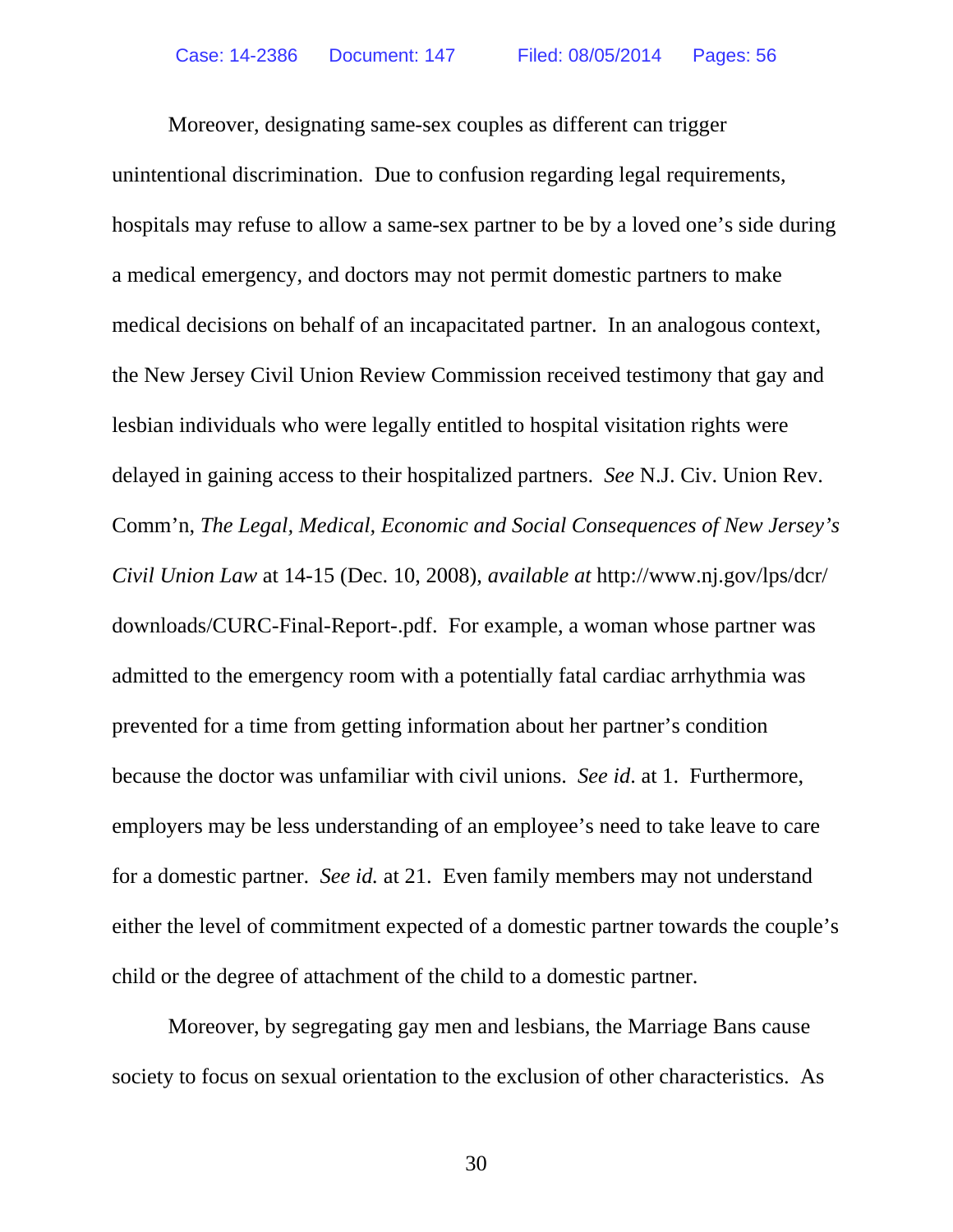with segregation on the basis of race, separating gay men and lesbians based on their sexual orientation causes that aspect of their identity to eclipse other attributes. *See* Robin A. Lenhardt, *Understanding the Mark: Race, Stigma, and Equality in Context*, 79 N.Y.U. L. Rev. 803, 818-19 (2004). Thus, when gay men or lesbians disclose that they are in a domestic partnership, others often see them *only* as gay—and treat them accordingly—rather than viewing them as full persons entitled to the same respect and dignity given to other members of society. *See generally* Marc R. Poirier, *Name Calling: Identifying Stigma in the "Civil Union"/ "Marriage" Distinction*, 41 Conn. L. Rev. 1425, 1429-30, 1479-89 (2009) (describing the way in which the nomenclature distinction perpetuates bias and facilitates discrimination).

#### **CONCLUSION**

Numerous racial and religious minorities have, at various times in history, faced restrictions on their privilege to marry. *See* Nancy Cott, *Public Vows: A History of Marriage and the Nation* 4 (2000). But "[a] prime part of the history of our Constitution . . . is the story of the extension of constitutional rights and protections to people once ignored or excluded." *Virginia*, 518 U.S. at 557. The Marriage Bans create a separate and unequal regime for a disfavored class. By excluding same-sex couples from the hallowed, state-sponsored institution of marriage, the Marriage Bans inflict "immediate, continuing, and real injur[y]" on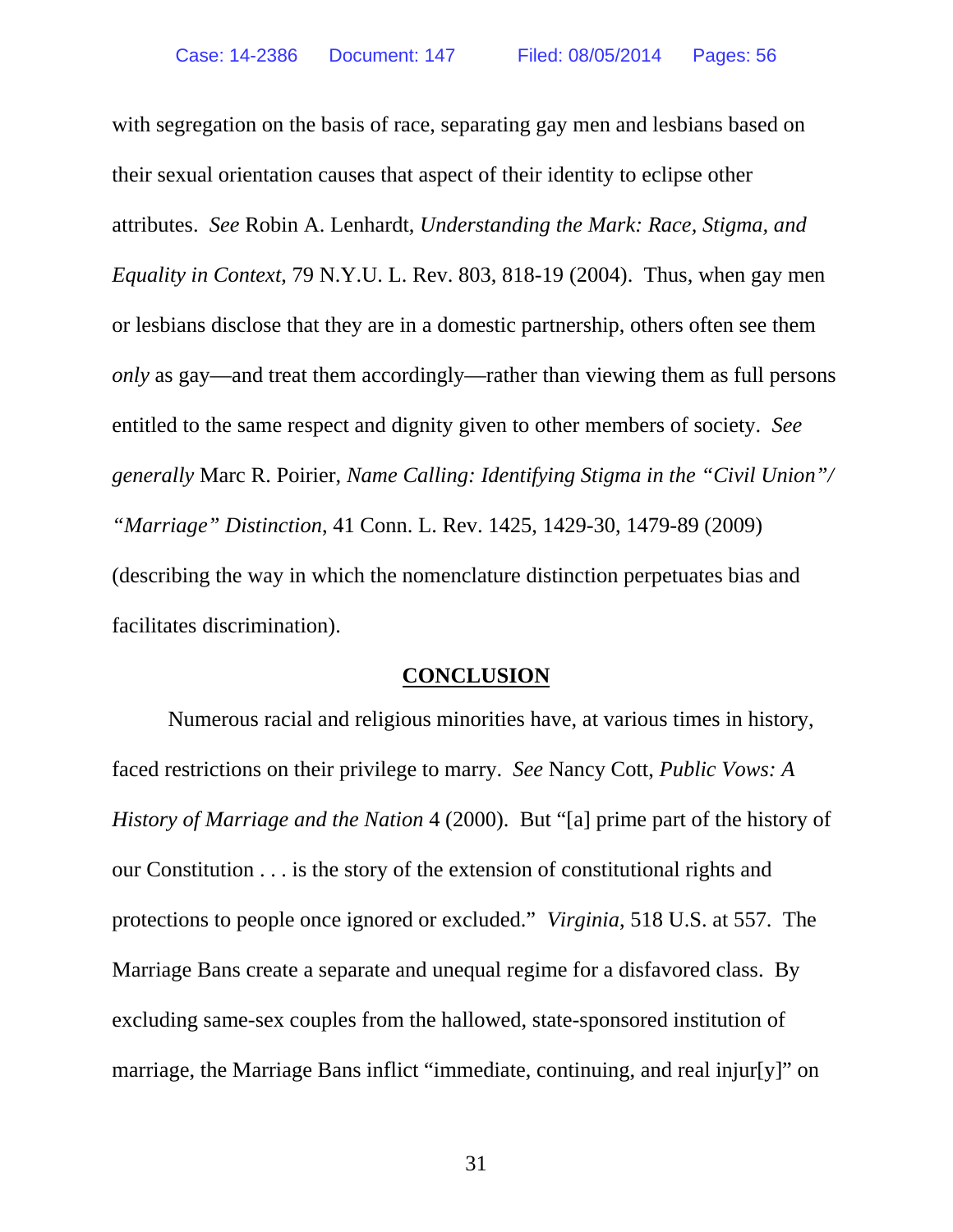gay and lesbian individuals. *Romer*, 517 U.S. at 635. Gay men and lesbians and their families are deprived of meaningful benefits, suffer from state-sanctioned stigma, and are exposed to further discrimination on the basis of their sexual orientation. The patently separate-but-unequal regime effected by the Marriage Bans fails any level of judicial scrutiny. *Amici* urge this court to find that the Marriage Bans are unconstitutional.

DATED: August 5, 2014 Respectfully submitted,

MUNGER, TOLLES & OLSON LLP JEROME C. ROTH NICOLE S. PHILLIS

 s/ Jerome C. Roth MUNGER, TOLLES & OLSON, LLP 560 Mission Street, 27th Floor San Francisco, CA 94105-2907 Telephone: (415) 512-4000 Email: Jerome.Roth@mto.com Nicole.Phillis@mto.com

Attorneys for *Amici Curiae,* BALIF, et al.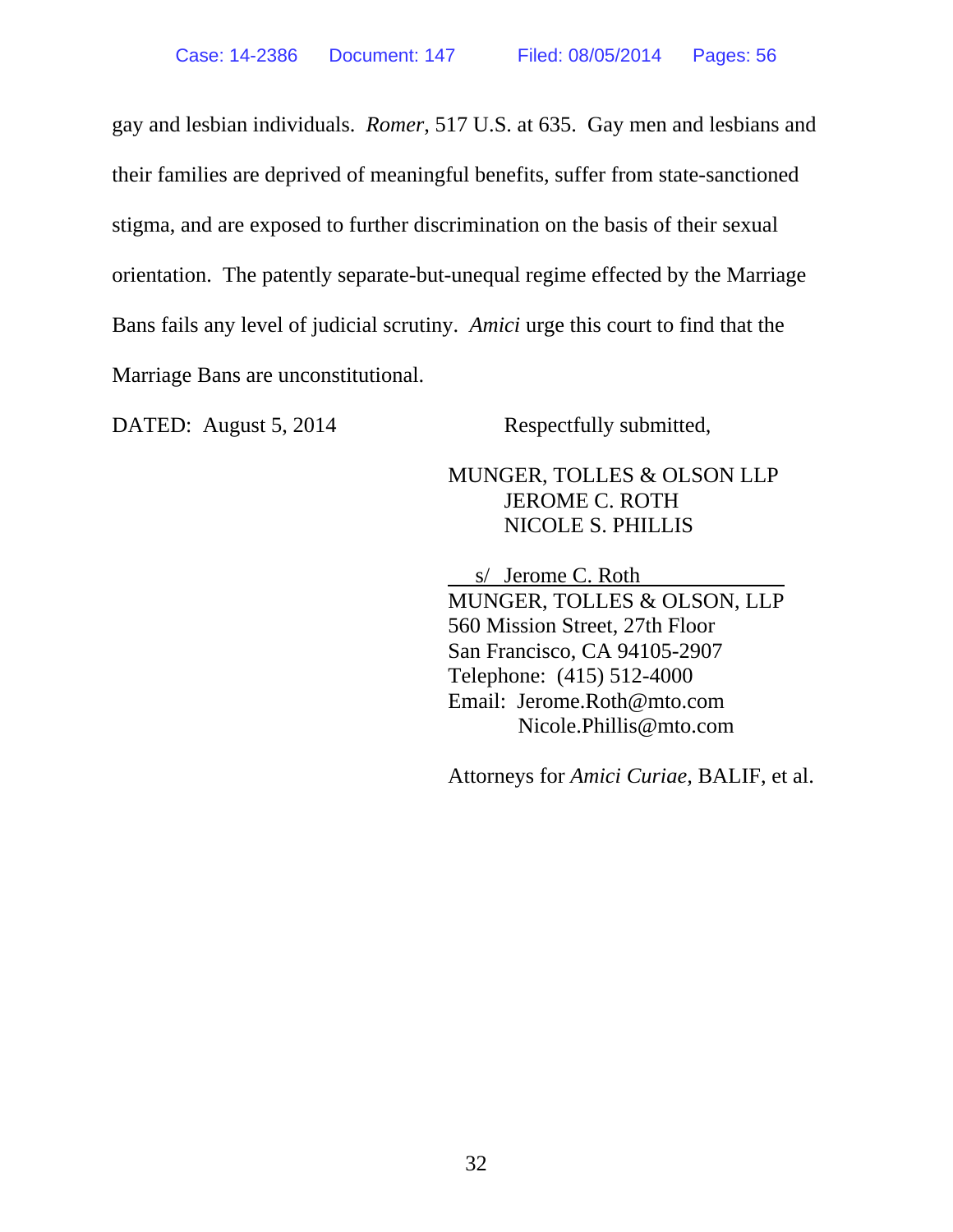## **CERTIFICATE OF COMPLIANCE WITH RULE 32(a)**

- 1. This brief complies with the type-volume limitation of Fed. R. App. P.  $32(a)(7)(B)$  because this brief contains 6,928 words, excluding the parts of the brief exempted by Fed. R. App. P.  $32(a)(7)(B)(iii)$ .
- 2. This brief complies with the typeface requirements of Fed. R. App. P.  $32(a)(5)$  and the type style requirements of Fed. R. App. P.  $32(a)(6)$  because this brief has been prepared in a proportionally spaced typeface using Microsoft Word 2010 in 14 point Times New Roman font.

DATED: August 5, 2014 Respectfully submitted,

MUNGER, TOLLES & OLSON LLP JEROME C. ROTH NICOLE S. PHILLIS 560 Mission Street, 27th Floor San Francisco, CA 94105-2907 Telephone: (415) 512-4000 Email: Jerome.Roth@mto.com Nicole.Phillis@mto.com

s/ Jerome C. Roth

Attorneys for *Amici Curiae,* BALIF, et al.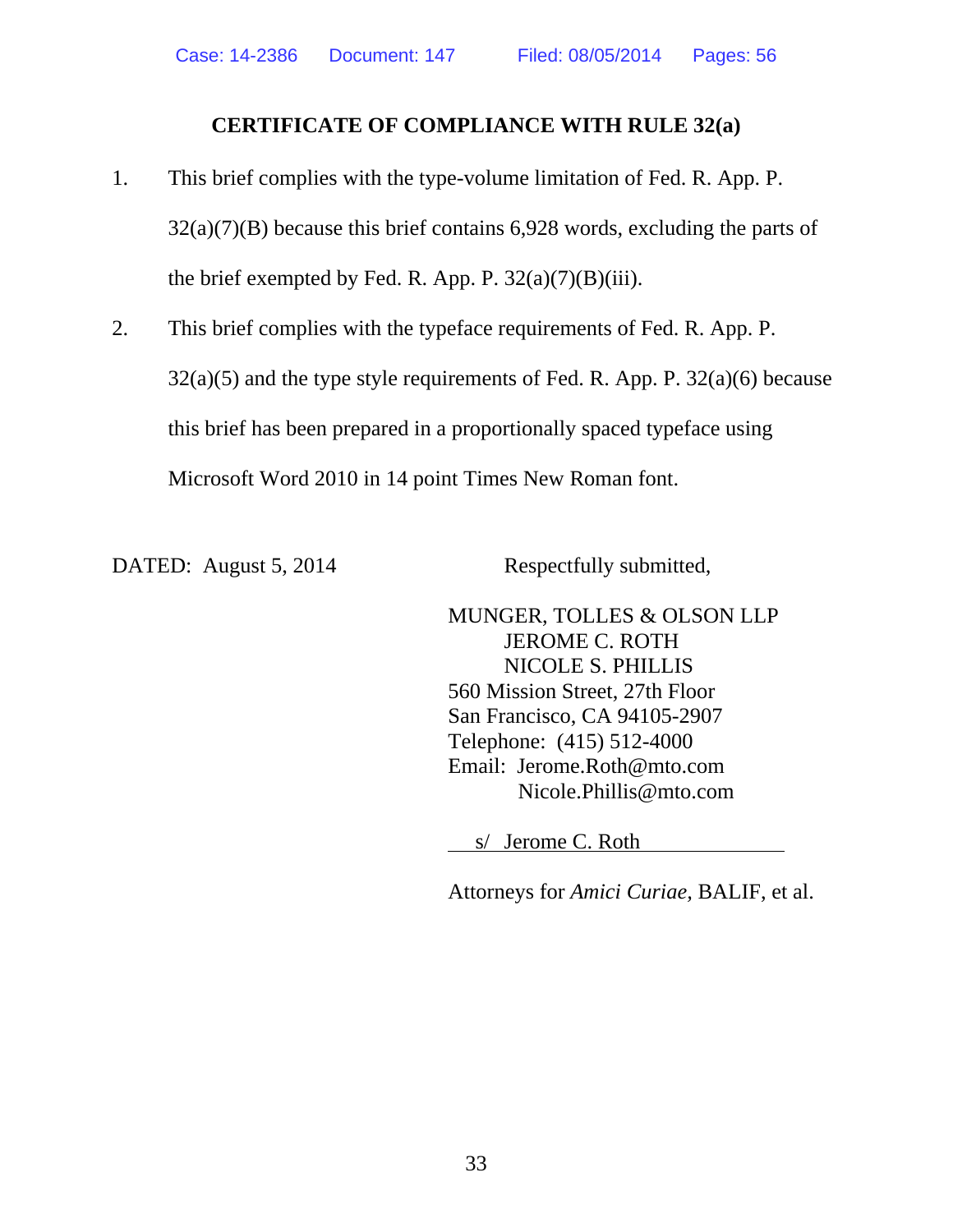# **CERTIFICATION OF SERVICE**

I hereby certify that on August 5, 2014, I electronically filed the foregoing Brief of Amici Curiae Bay Area Lawyers for Individual Freedom ("BALIF"), et al. in Support of Plaintiffs-Appellees with the Clerk of the Court using the CM/ECF System and served on all parties or their counsel of record through the CM/ECF system if they are registered users or, if they are not, by placing a true and correct copy in the United States mail, postage prepaid, to their address of record.

DATED: August 5, 2014 MUNGER, TOLLES & OLSON LLP JEROME C. ROTH NICOLE S. PHILLIS 560 Mission Street, 27th Floor San Francisco, CA 94105-2907 Telephone: (415) 512-4000 Email: Jerome.Roth@mto.com Nicole.Phillis@mto.com

s/ Jerome C. Roth

Attorneys for *Amici Curiae,* BALIF, et al.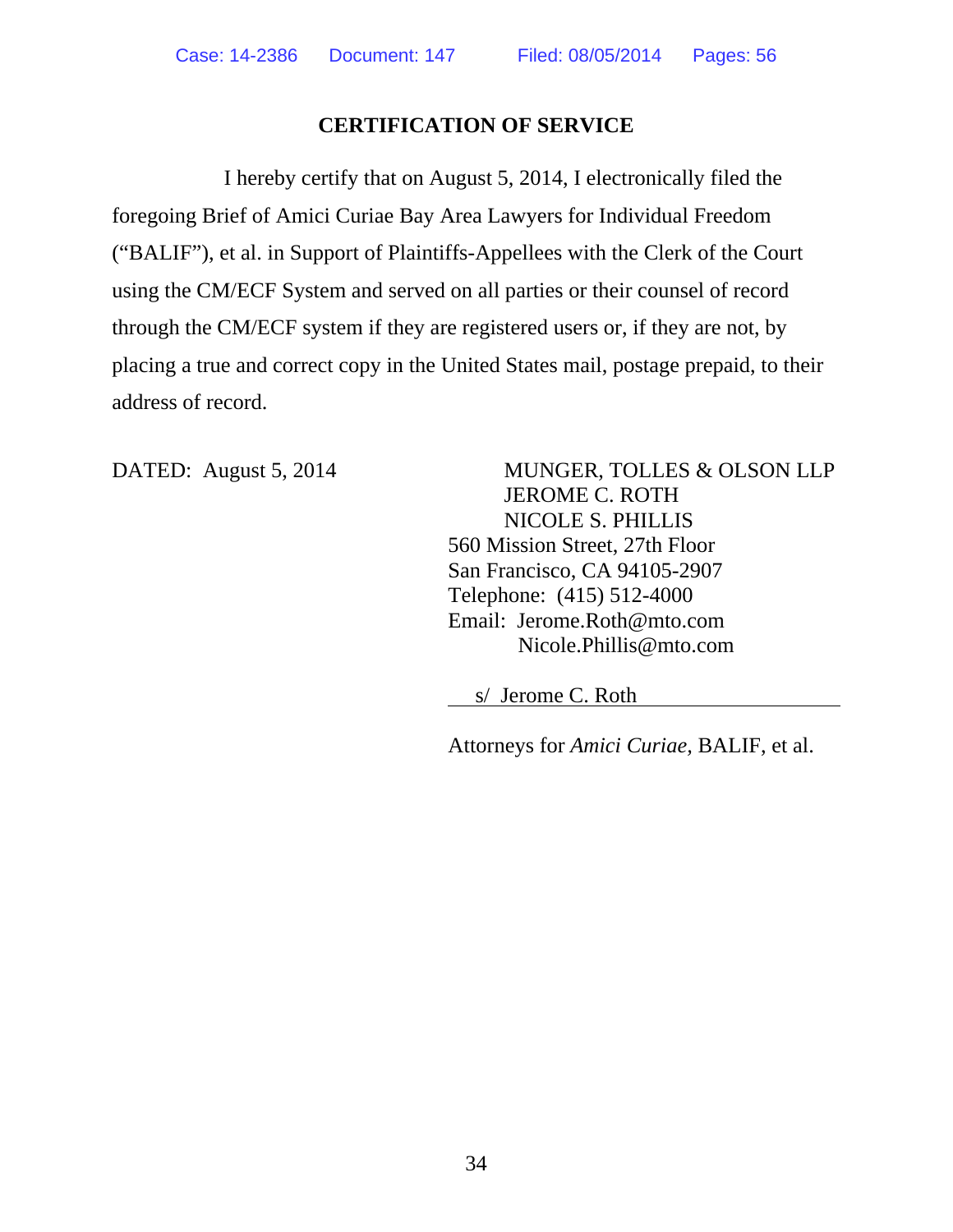#### **APPENDIX: STATEMENTS OF AMICI**

Amici respectfully submit the following statements regarding their interests in this matter:

#### **Austin LGBT Bar Association ("Austin LGBT Bar")**

The Austin LGBT Bar Association ("Austin LGBT Bar") is a membership organization comprised of over 100 attorneys, judges, and law students located in Austin, Texas. It has a voting member on the Board of Directors of the Austin Travis County Bar Association. The Austin LGBT Bar conducts bi-monthly certified continuing legal education programs on the laws and statutes that impact the lives of LGBT persons and implements mentoring programs for law students. In addition to promoting education on issues relating to LGBT law, one of the stated purposes of the Austin LGBT Bar is to help raise the profile and acceptance of LGBT individuals within the legal community and to serve as examples for professionalism. The Austin LGBT Bar works hard to educate Texas attorneys on how to best represent their gay and lesbian clients in the extremely difficult climate that exists due to a disparate and unequal treatment of LGBT persons under the law – particularly with regard to gay and lesbian families.

#### **Freedom to Marry**

Freedom to Marry is the campaign to win marriage nationwide. Freedom to Marry works with partner organizations and individuals to win marriage in more

A-1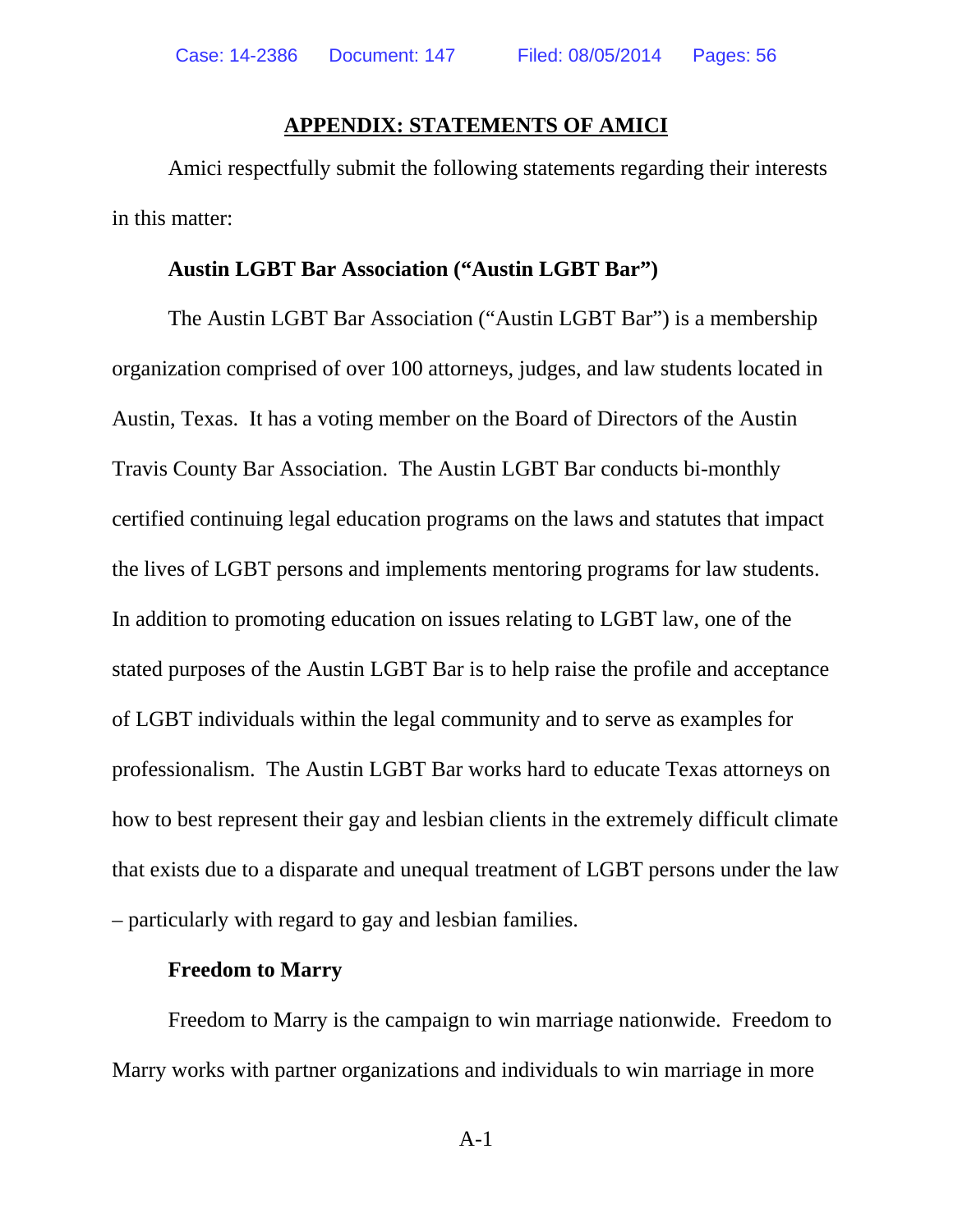states, solidify and diversify the majority for marriage, and challenge and end federal marriage discrimination. Freedom to Marry is based in New York, and has participated as amicus curiae in several marriage cases in the United States and abroad.

#### **Indiana Equality Action ("IE Action")**

Indiana Equality Action ("IE Action"), a lobbying and advocacy organization, is an Indiana non-profit corporation dedicated to advancing equal rights for all Hoosier citizens regardless of sexual orientation or gender identity. A coalition of statewide and regional organizations and individuals, IE Action is also committed to fighting discrimination based upon sexual orientation and gender identity and provides financial assistance for expenses of litigants in litigation involving sexual orientation or gender identity, including *Lee v. Abbott*.

# **Lambda Law Society, Indiana University School of Law – Indianapolis ("McKinney LLS")**

The Lambda Law Society of the Indiana University Robert H. McKinney School of Law ("McKinney LLS") is a student, faculty, and staff organization dedicated to promoting the civil rights of LGBTQ citizens in Indiana and throughout the United States. The amicus brief prepared by attorneys Jerome C. Roth and Nicole S. Phillis of Munger, Tolles & Olson on behalf of the Bay Area Lawyers for Individual Freedom expresses the reasoning and shared ideals of our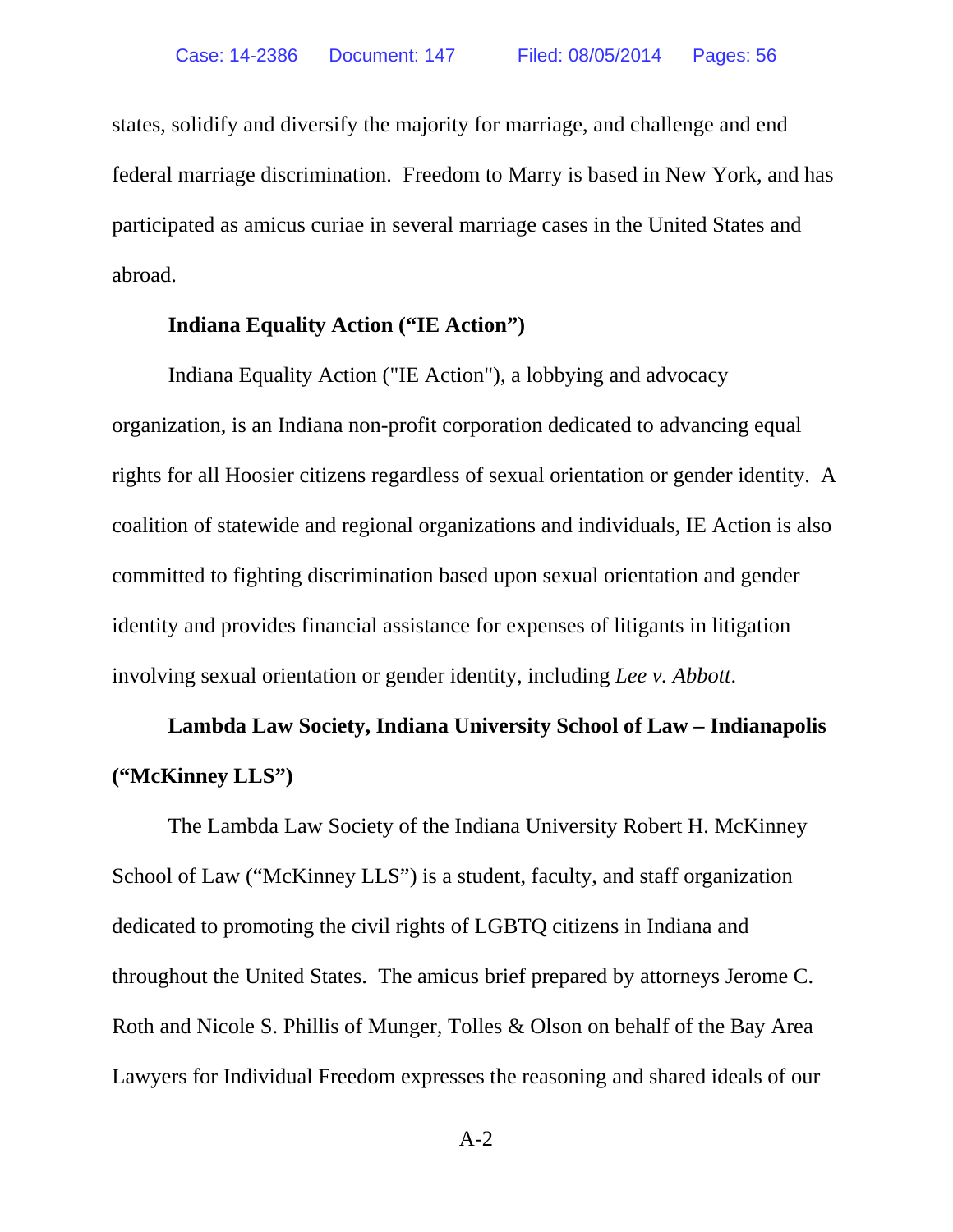organization regarding the legalization of marriage equality in the State of Indiana and beyond. At the LGBT Bar Association Lavender Law Conference last August, several McKinney LLS students witnessed firsthand evidence of the hard work undertaken by BALIF in its unwavering support of LGBTQ rights in California and across the United States. Therefore, McKinney LLS proudly joins BALIF's amicus brief wholeheartedly and without reserve. McKinney LLS adds its support to document the widespread conviction that the rights protected by the United States Constitution extend to all citizens, including LGBTQ Americans. McKinney LLS stands with BALIF and other organizations, confident that true equality for all Hoosiers will become a reality through inclusive debate and just enforcement of U.S. law.

#### **LGBT & Allied Lawyers of Utah Bar Association**

LGBT & Allied Lawyers of Utah is a non-profit organization of associated legal professionals and members of the Utah State Bar, whose mission is to promote education, advocacy, and equality with regard to sexual orientation, gender identity, and gender expression.

#### **LGBT Bar Association of Maryland**

The Lesbian, Gay, Bisexual and Transgender (LGBT) Bar Association of Maryland is a state association of lawyers, judges and other legal professionals,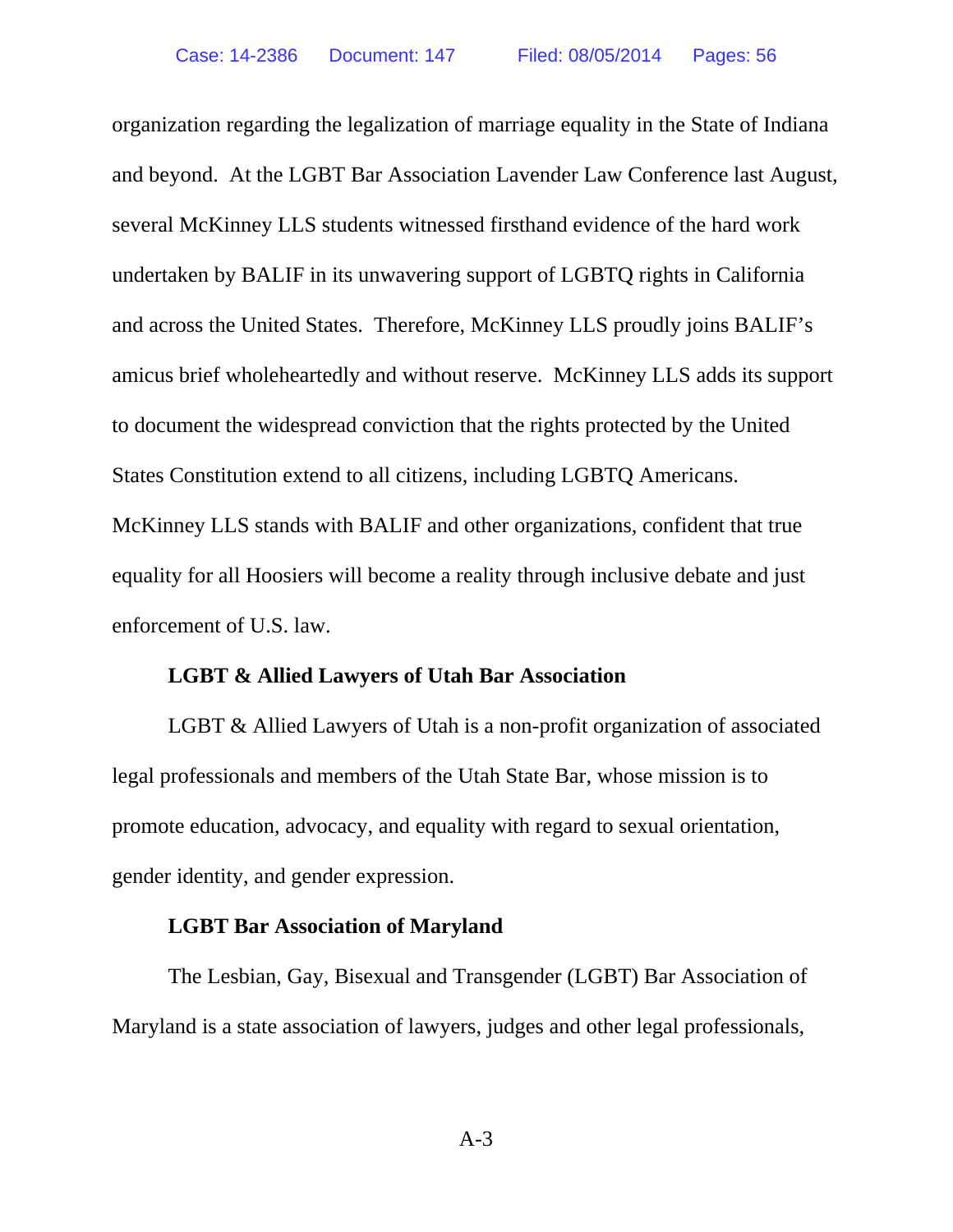law students, activists, and affiliate lesbians, gay, bisexual, and transgender legal organizations.

#### **Love Honor Cherish ("LHC")**

Love Honor Cherish ("LHC") is the largest grassroots marriage equality organization in Southern California. Founded in May 2008 to defend the California Supreme Court's decision *In re Marriage Cases*, 43 Cal. 4th 757 (2008), LHC has strategically moved marriage equality forward since its inception. In 2010 and 2012, LHC launched efforts to gather signatures to put repeal of Proposition 8 on the ballot in California due to its unwavering dedication to restore marriage equality in California as soon as possible. While those efforts were unsuccessful due to the prohibitive cost of funding a signature gathering campaign, LHC's volunteers had more than one million conversations about the importance of marriage equality with California voters. LHC continues to advance marriage equality through public education, community empowerment and outreach in collaboration its coalition partners.

#### **Marriage Equality USA ("MEUSA")**

Marriage Equality USA is a national, not-for profit, volunteer-based organization, comprised of over 40,000 same-sex couples, lesbian, gay, bisexual, and transgender people, their families, friends, supporters, and allies. The organization leads nonpartisan, community-based educational efforts to secure the

A-4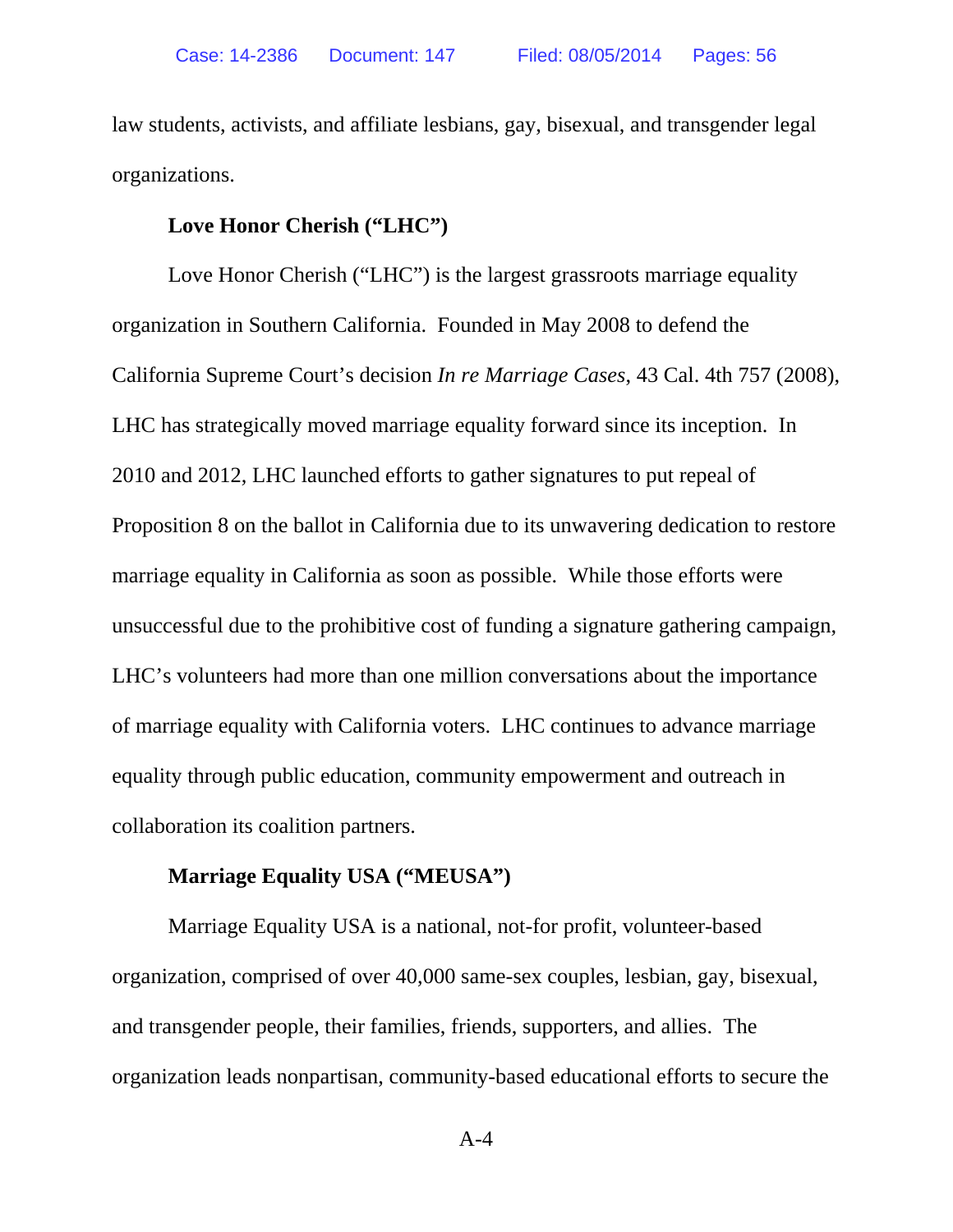freedom to marry for all loving, committed couples without regard to sexual orientation or gender identity and to have those marriages fully recognized by the federal government.

#### **Minnesota Lavender Bar Association ("MLBA")**

The Minnesota Lavender Bar Association ("MLBA") is a voluntary professional association of LGBT attorneys and allies, promoting fairness and equality for the LGBT community within the legal industry and for the Minnesota community. The MLBA envisions a Minnesota where LGBT attorneys, clients, and community members are treated equally and without discrimination. The MLBA's mission is to promote equality and justice in the legal profession and the LGBT community in Minnesota.

#### **National Asian Pacific American Bar Association ("NAPABA")**

The National Asian Pacific American Bar Association ("NAPABA") is the national association of Asian Pacific American attorneys, judges, law professors, and law students. NAPABA represents the interests of over 40,000 attorneys and 62 local Asian Pacific American bar associations, who work variously in solo practices, large firms, corporations, legal services organizations, non-profit organizations, law schools, and government agencies. Since its inception in 1988, NAPABA has been at the forefront of national and local activities in the areas of civil rights. Equal access to the fundamental right to marry is one such right which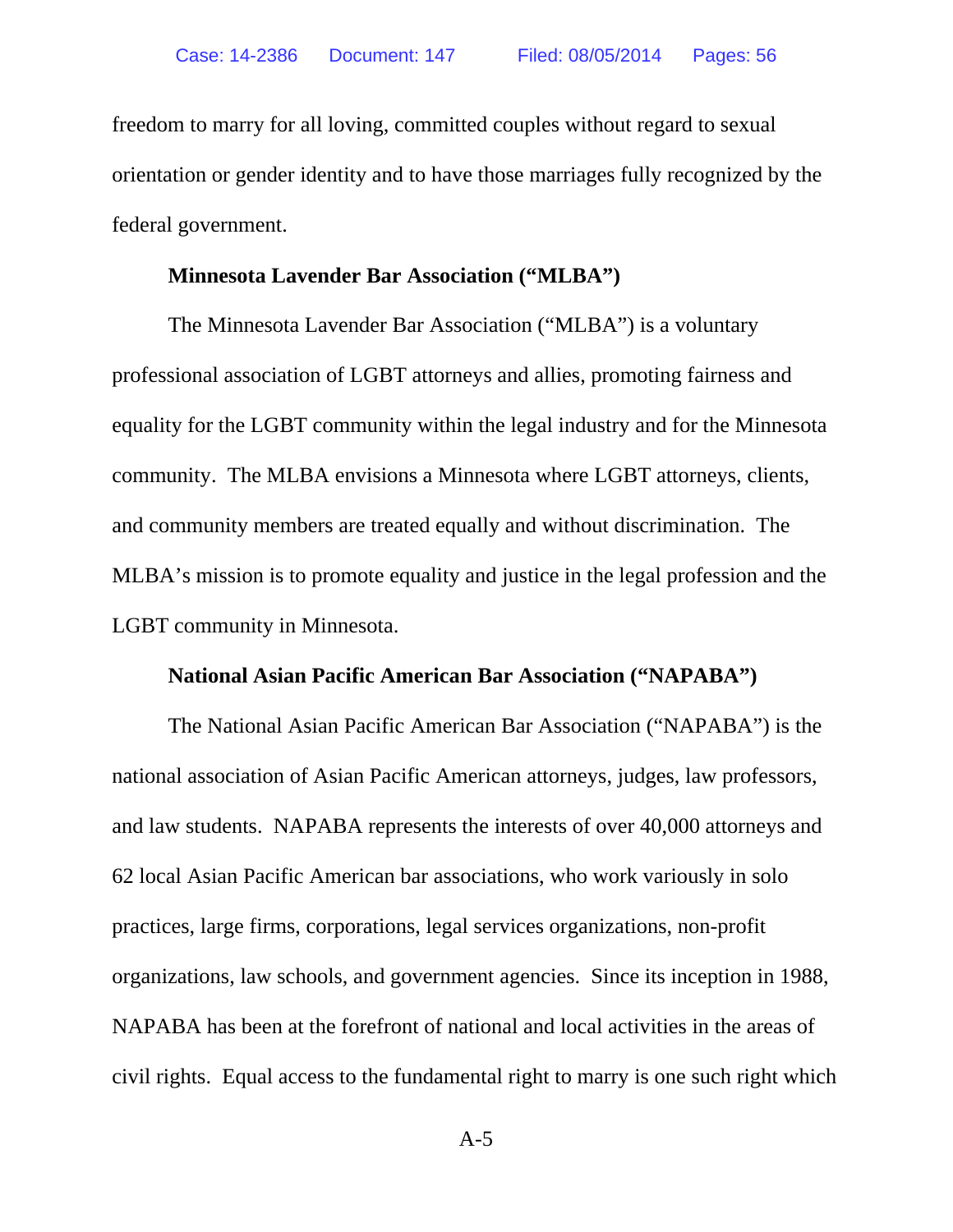Asian Pacific Americans were long denied through anti-miscegenation laws, and NAPABA joins amici to continue the defense of equal access to the fundamental right to marry.

#### **OGALLA: LGBT Bar Association of Oregon**

OGALLA: The LGBT Bar Association of Oregon is a voluntary organization of legal practitioners – including attorneys, judges, paraprofessionals, and educators – dedicated to the promotion of the fair and just treatment of all people under the law regardless of sexual orientation, gender identity or gender expression, to providing visibility for LGBT persons in the law, to educating the public, the legal profession and the courts about legal issues of particular concern to the LGBT community, to identifying and eliminating the causes and conditions of prejudice in society, and to promoting a spirit of unity, while valuing the diversity of our community.

#### **OUTLaws, S.J. Quinney School of Law at the University of Utah**

The OUTLaws is an association of LGBT and allied students at the S.J. Quinney School of Law at the University of Utah. We seek to educate law students and the community about issues facing the LGBT community, and partner with existing local organizations to improve the legal standing of Utah's LGBT citizens and families. As such, we have a strong interest in the outcome of *Baskin et al. v. Bogan*, *Fujii et al. v. Commissioner of the Indiana State Dept. of Revenue,*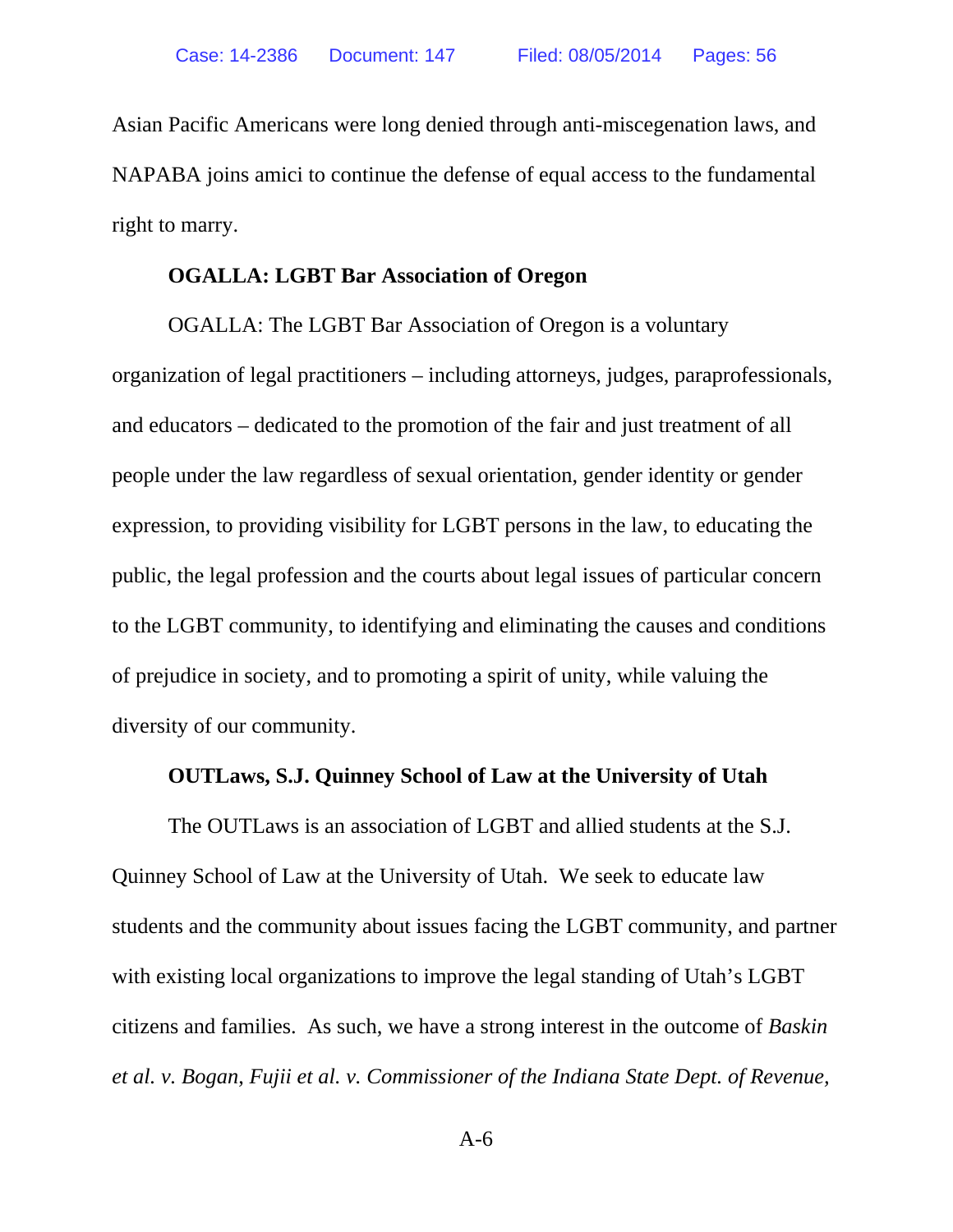*et al*., and *Lee et al. v. Abbott*. We join the signatories of this brief in support of the plaintiff-appellees.

#### **QLaw: The GLBT Bar Association of Washington**

QLaw, the GLBT Bar Association of Washington, is an association of gay, lesbian, bisexual, and transgender (GLBT) legal professionals and their friends. QLaw serves as a voice for gay, lesbian, bisexual, and transgender lawyers and other legal professionals in the state of Washington on issues relating to diversity and equality in the legal profession, in the courts, and under the law. The organization has five purposes: to provide opportunities for members of the GLBT legal community to meet in a supportive, professional atmosphere to exchange ideas and information; to further the professional development of GLBT legal professionals and law students; to educate the public, the legal profession, and the courts about legal issues of particular concern to the GLBT community; to empower members of the GLBT community by improving access to the legal and judicial system and sponsoring education programs; and to promote and encourage the advancement of lesbian, gay, bisexual, and transgender attorneys in the legal profession.

#### **Stonewall Law Association of Greater Houston ("SLAGH")**

Stonewall Law Association of Greater Houston is a voluntary professional association of gay, lesbian, bisexual and transgender attorneys, judges, paralegals,